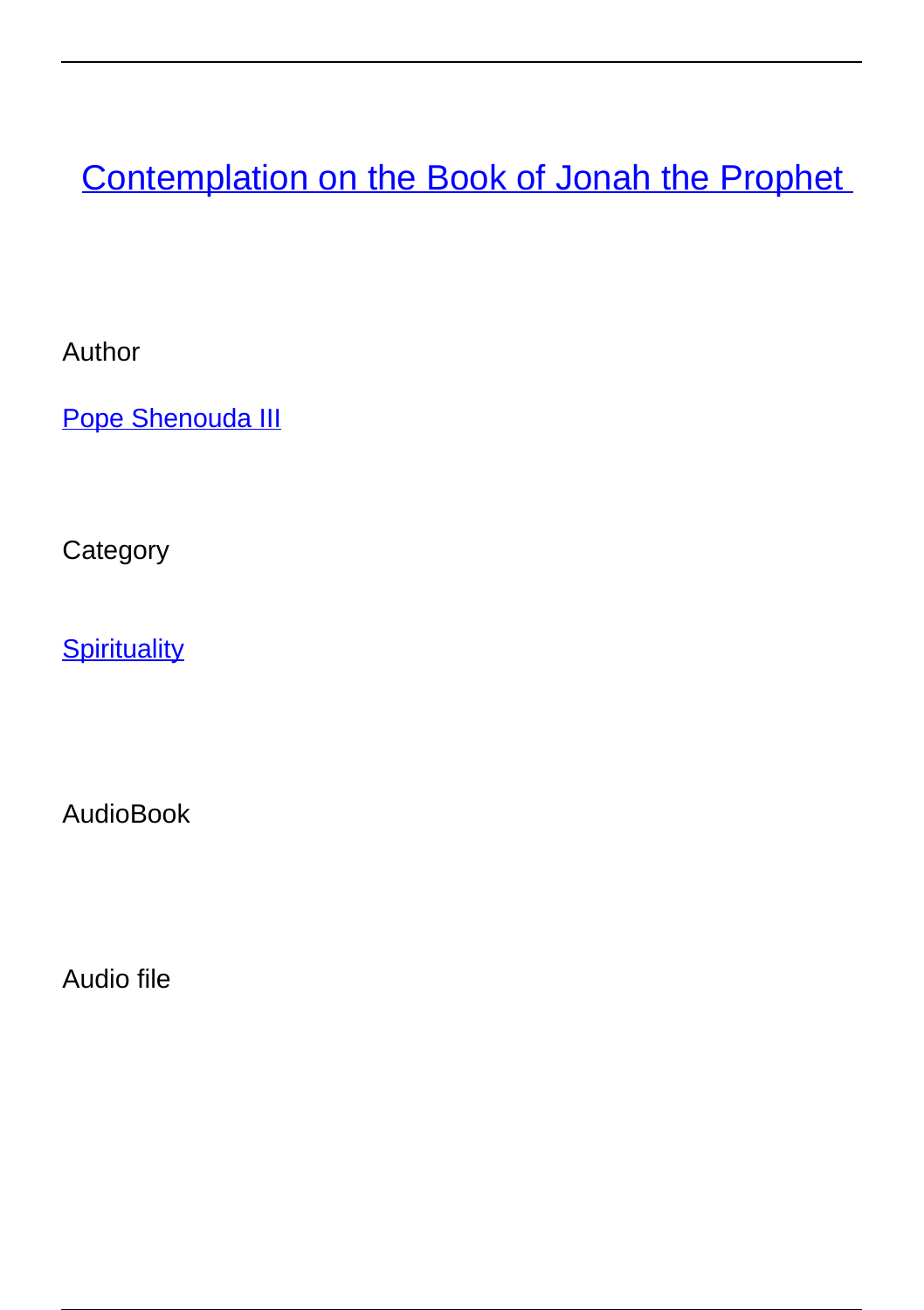[PDF](/print/pdf/node/656)

**[Word](/print/word_docx/node/656)** 

Image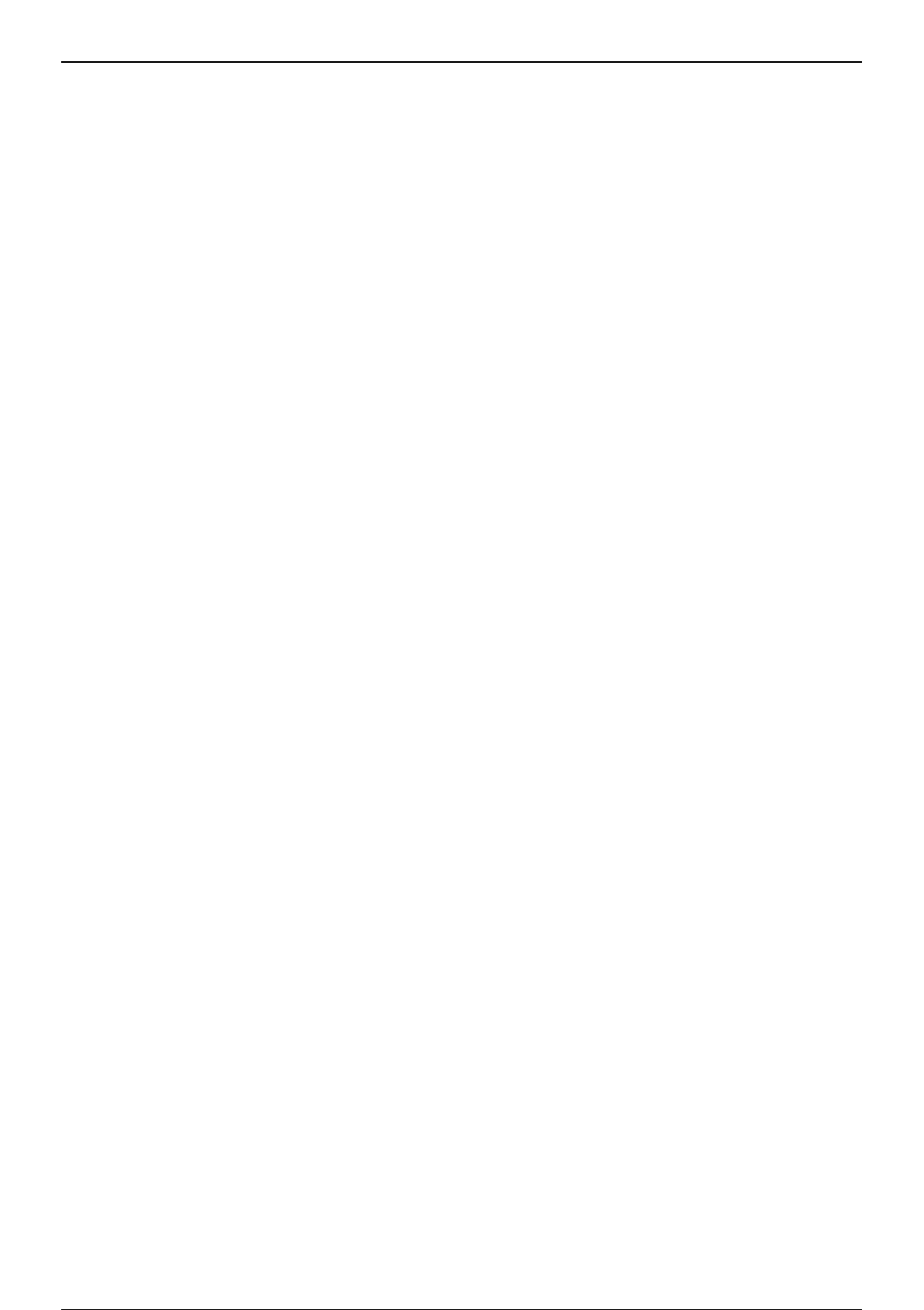

#### **COPTIC ORTHODOX PATRIARCHATE**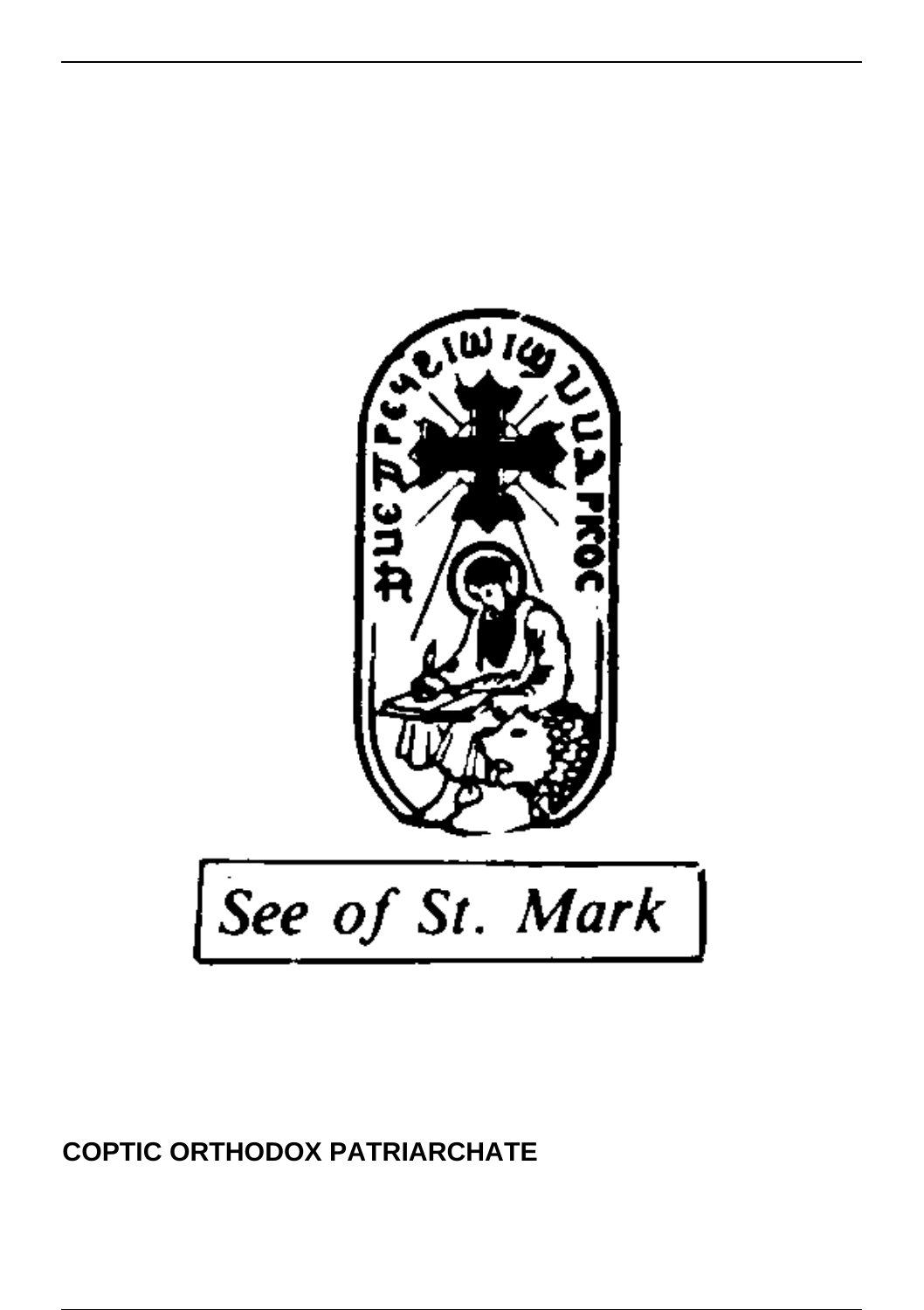# **CONTEMPLATIONS ON THE BOOK OF JONAH THE PROPHET**

# **BY H. H. POPE SHENOUDA III**

**Title**: Contemplations on the Book of Jonah the Prophet.

**Author**: H. H. Pope Shenouda III.

**Translated by:** Mary & Amani Bassilli.

**Revised by:** Mrs Wedad Abbas.

**Illustrated By:** Sister Sawsan.

**Edition:** The Second - February 1993.

**Printing:** Dar El Tebaa El Kawmia.

**Legal Deposit No:** 3939/1992

**I.S.B.N**: 977-00-3251-45

**Revised:** COEPA 1997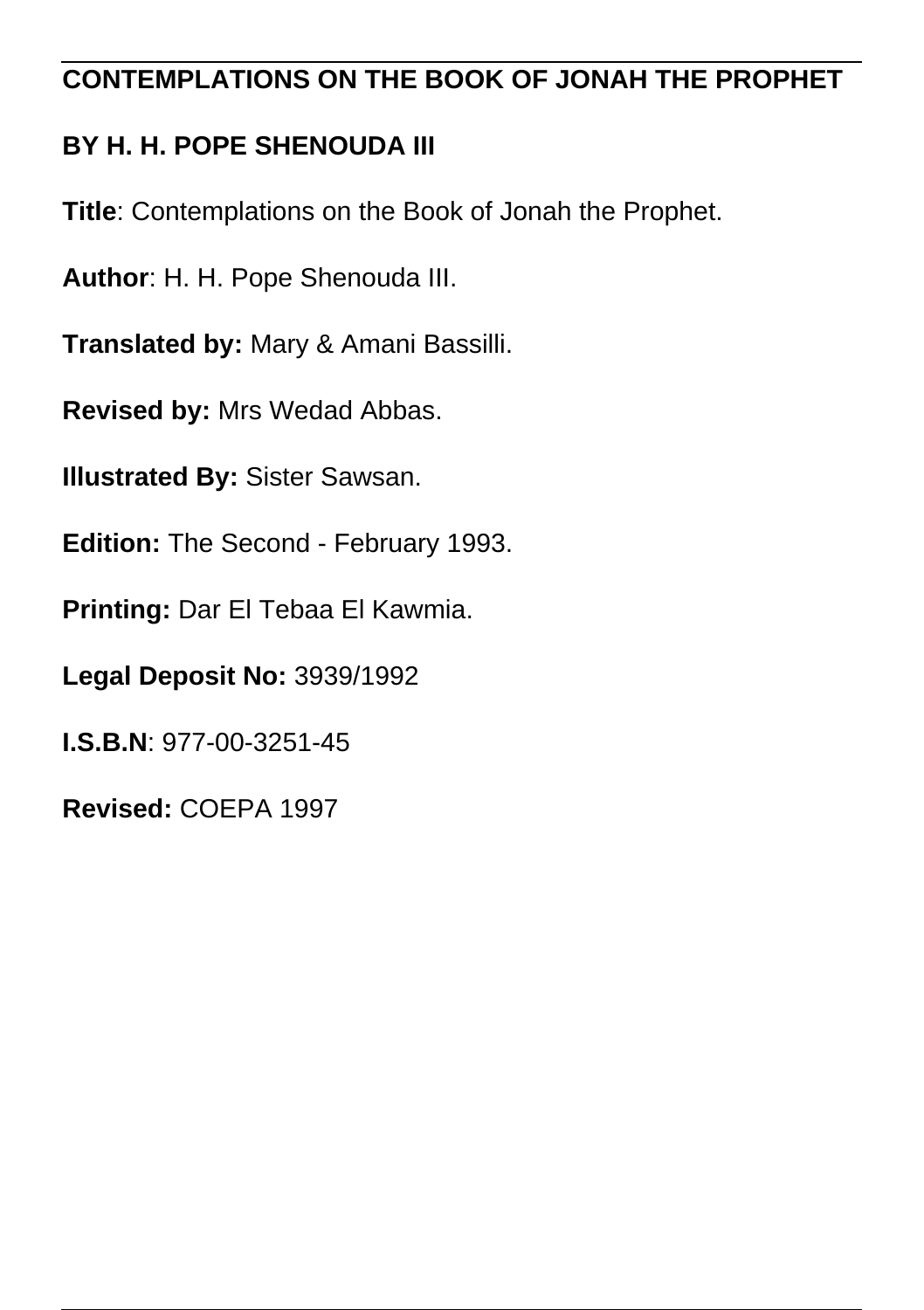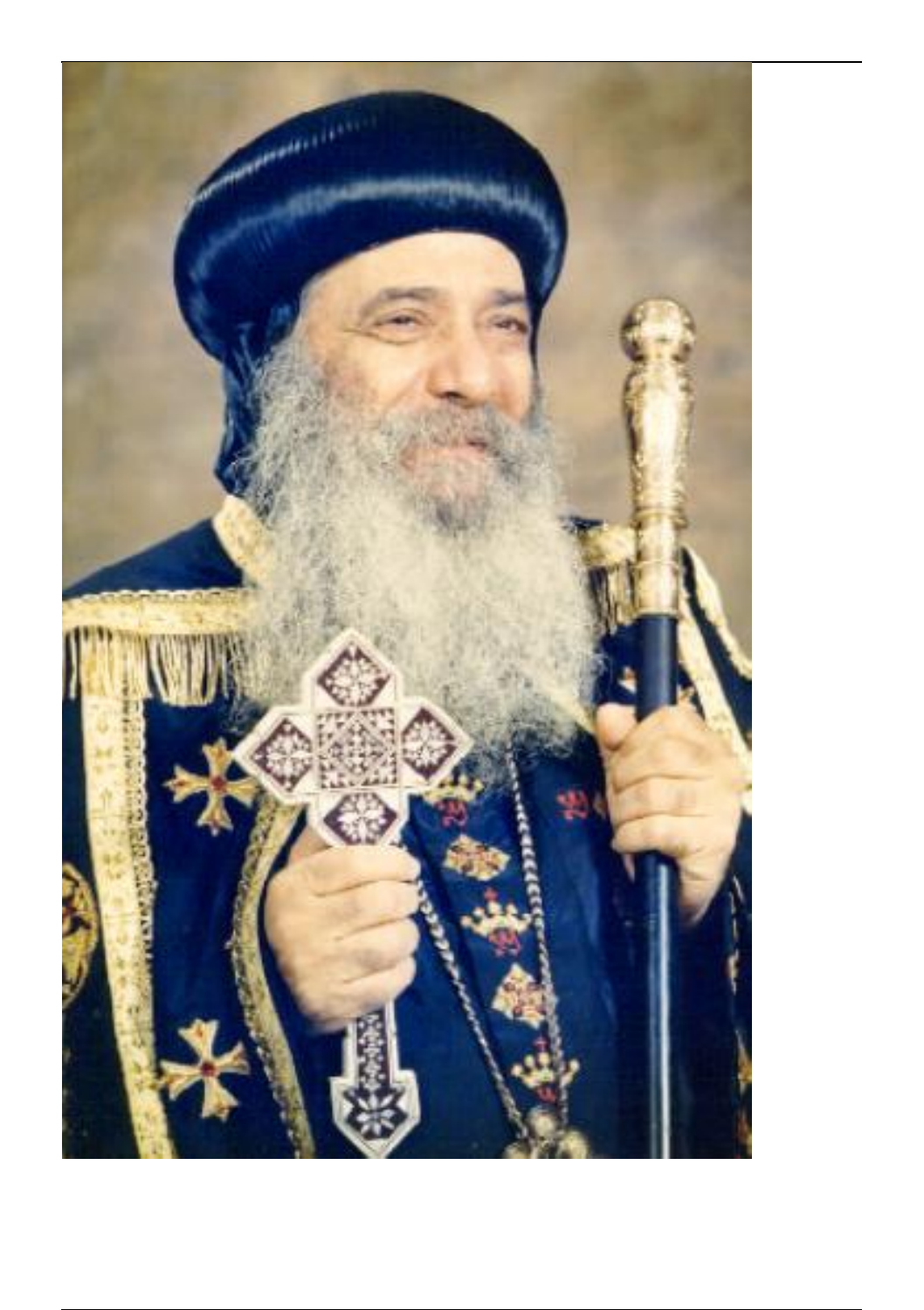H.H. Pope Shenouda III, 117th Pope of Alexandria and the See of St. Mark

#### **CONTENTS**

**Introduction**

**Chapter One:** The Problem of the Fleeing Prophet

**Chapter Two:** Gentile Mariners are better than Jonah

**Chapter Three:** Jonah in the Belly of the Fish

**Chapter Four:** Nineveh the Great City

**Chapter Five:** Saving Jonah from His Obduracy and Pride

**Chapter Six:** God in the Book of Jonah

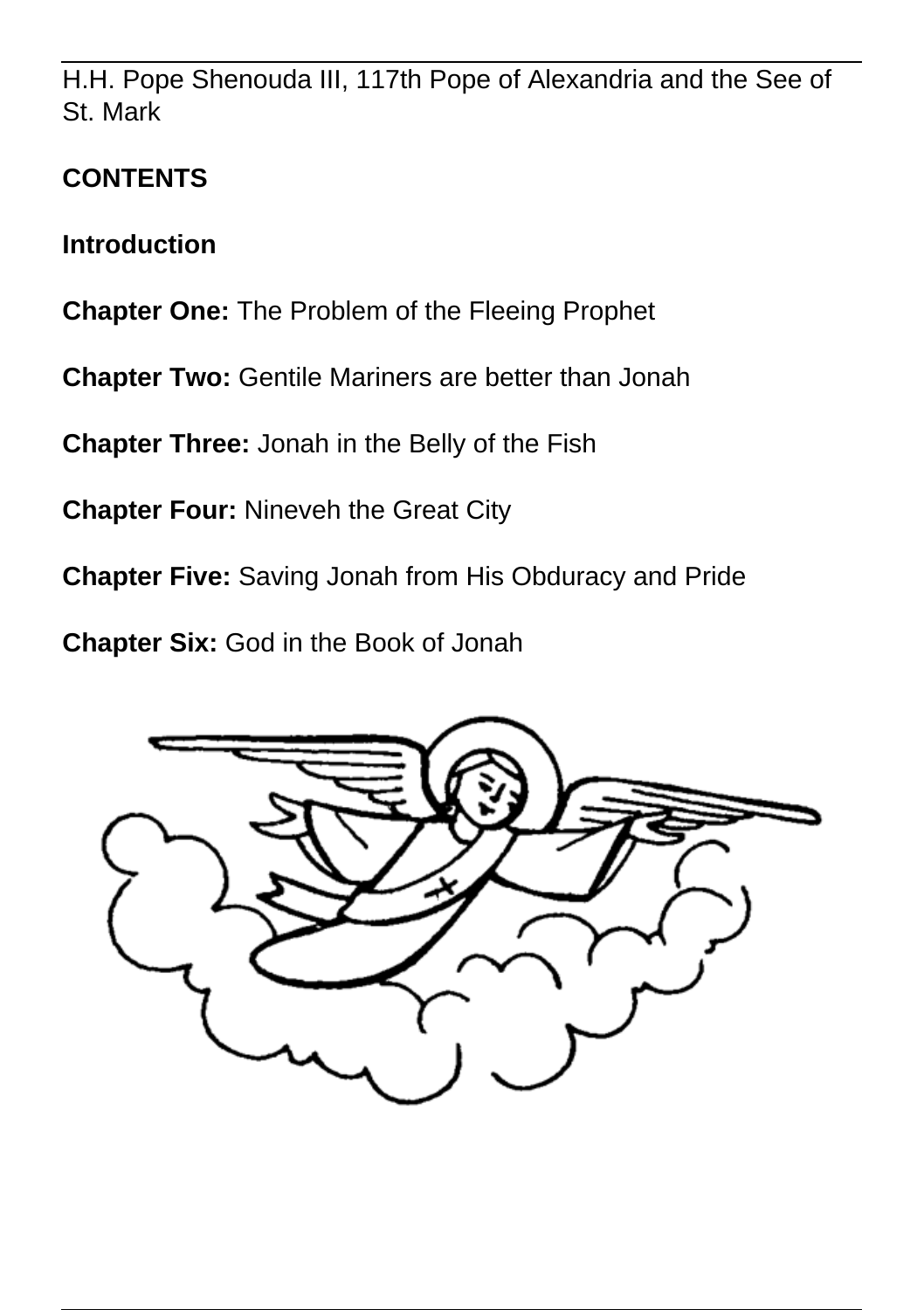# **INTRODUCTION**

The Book of Jonah the Prophet is full of wonderful spiritual contemplation. Our aim in this book is to tackle purely the spiritual side, and not the theological side.

Our aim is to benefit and not to debate. We wish to take from this beautiful Book beneficial lessons for our life. We wish to benefit from God's work and from people's virtues and faults.

How beautiful is the Church's choice! She chose this book to be the prelude of the forty days of Lent! A beautiful story of repentance and fasting precedes the Great Lent by two weeks, that we may approach the holy forty days with a clean heart attached to the Lord.

It is remarkable that many of those who study the Book of Jonah concentrate on the people of Nineveh and their fast and overlook the mariners and Jonah with his problem.

# **CHAPTER ONE: THE PROBLEM OF THE FLEEING PROPHET**

# **Jonah's Problem**

In the Book of Jonah, God wants us to know an important fact: that **the prophets were not of a different nature but were people** "with a nature like ours" (James.5:17), **having weaknesses, shortcomings and faults, and it was possible for them to fall like us**. The only thing was that the grace of God worked in them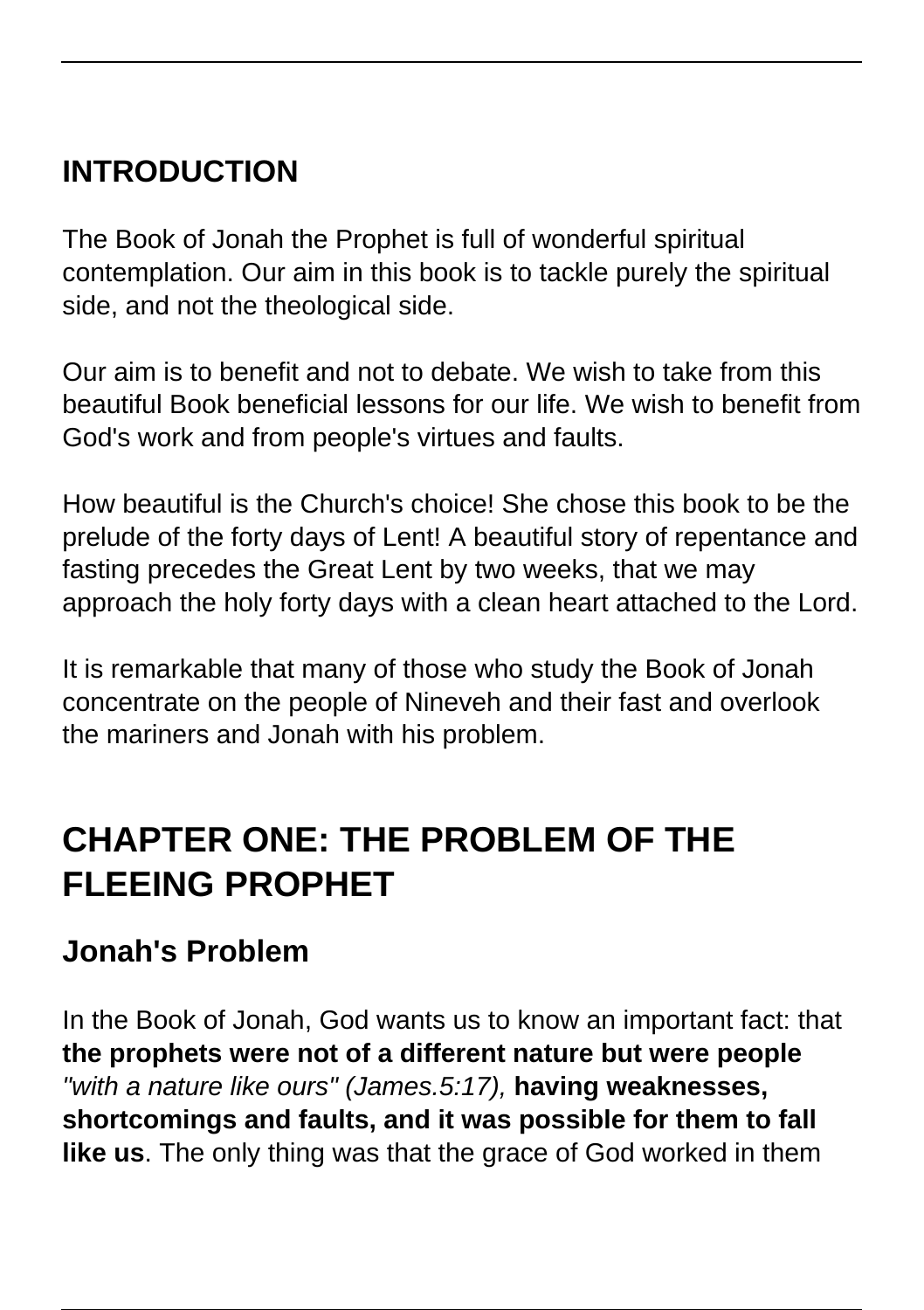and gave them power. It was not their power but the power of the Holy Spirit working in their weakness, that the power may be of God and not of us, according to the Apostle's words (2 Cor. 4:7).

**Jonah the Prophet was one of the weak persons of the world whom God chose to put to shame the mighty ones** (1 Cor. 1:27). He had faults and he had virtues, and the Lord chose him despite his faults, worked through him, in him and with him, and designated him to be a great and saintly prophet, the dust of whose feet we are unworthy of. In so doing God also shows us that He can work with us and use our weakness as He did with Jonah.

# **Falls in Jonah's Fleeing**

**We shall see some of Jonah's weaknesses in his attitude** towards the Lord's call. The Holy Bible says: "Now the word of the Lord came to Jonah the son of Amity, saying, 'Arise, go to Nineveh, that great city, and cry, out against it; for their wickedness has come up before Me'. But Jonah arose to flee to Tarshish from the presence of the Lord. He went down to Joppa, and found a ship going to Tarshish; so he paid the fare, and went down into it, to go with them to Tarshish from the presence of the Lord" (Jon. 1:1-3).

Here we see the Prophet Jonah falling into a number of lapses.

The first lapse was disobedience and rebellion.

**Jonah was not able to obey the Lord in this matter, while he was a prophet whose work was but to call people to the Lord's obedience.** When we fall into the lapse of disobedience we ought to have compassion on those who fall into disobedience, putting before us the Apostle's saying: "Remember the prisoners as if chained with them" (Heb. 13:3).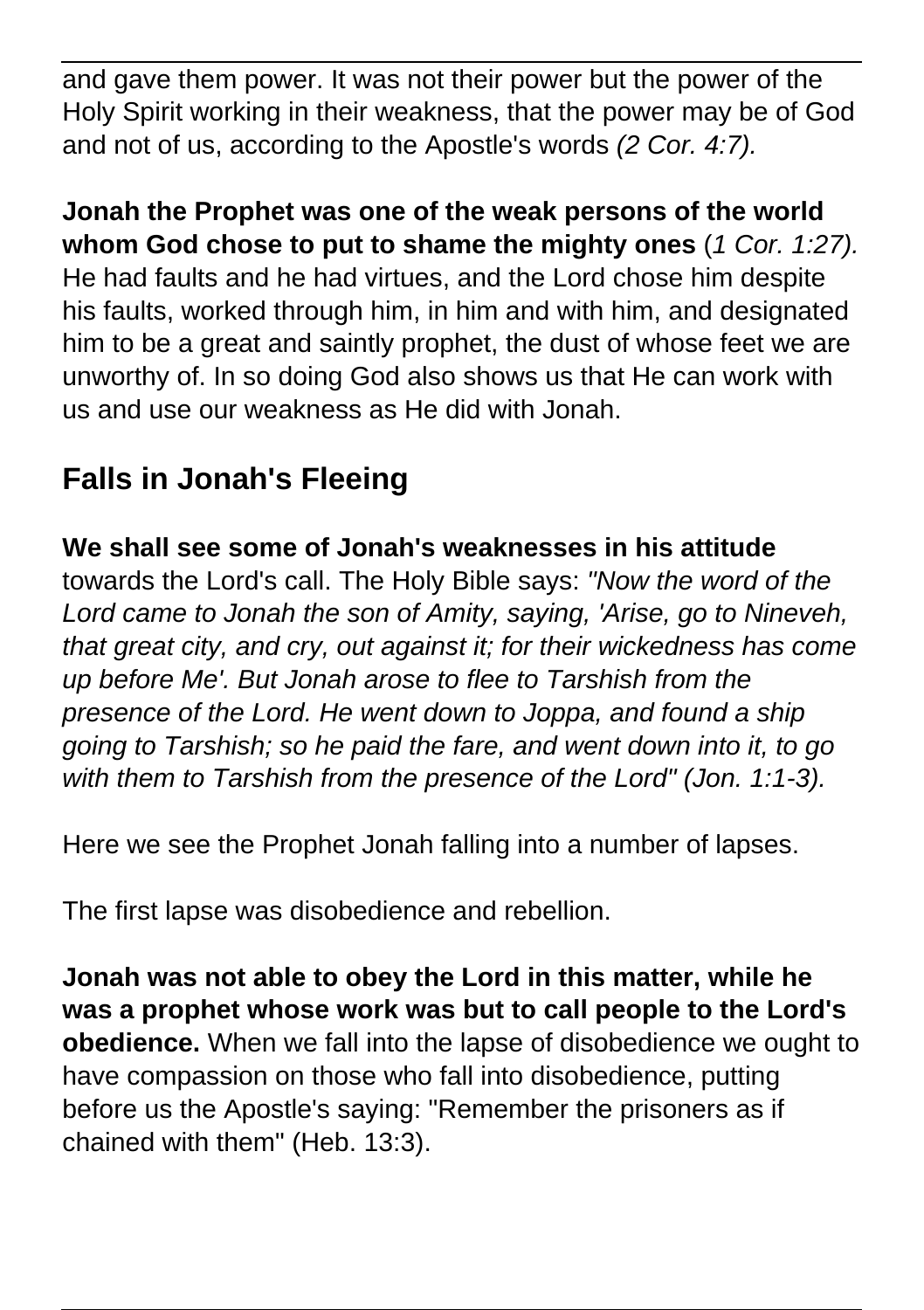If God, the Holy One, who alone is without sin, has compassion on those who fall, how much more ought we who similarly fall do so. Even so, Jonah fell yet he did not have compassion!

**The fall of disobedience into which Jonah fell bid behind it a more serious fall which was pride, typified in his high esteem to his word. He was too aloft to say a word that would be disproved and not carried out.**

His esteem to his word was what induced him to disobey. Truly one sin leads to another in an unending sequence.

Jonah knew for sure that God was merciful and compassionate, and that He would forgive the city if it repented. Here is the root of the problem! In what way will it ail you, Jonah, if God is merciful and forgiving?

It will greatly ail me: I will say something to people and my words will be disproved. I will cry out that the city will be overthrown because of its sins, but the city will not be overthrown. My word will be disproved and I will be stigmatized. I cannot walk with this Lord all the way. If He abided by His warning I would have remained with Him. I shall cry out against the city, the city will repent, and God will return and show compassion and spare the city, and my word will be disproved. Therefore, in order to safeguard my own honor, my reputation and the awesomeness of the prophecy, it is better for me not to go.

# **To such an extent was Jonah self-centered! He was not able to abnegate himself for the sake of people's salvation. His reverence, honor, and word were more important to him than the salvation of a whole city!**

He had no objection to working with the Lord on the grounds that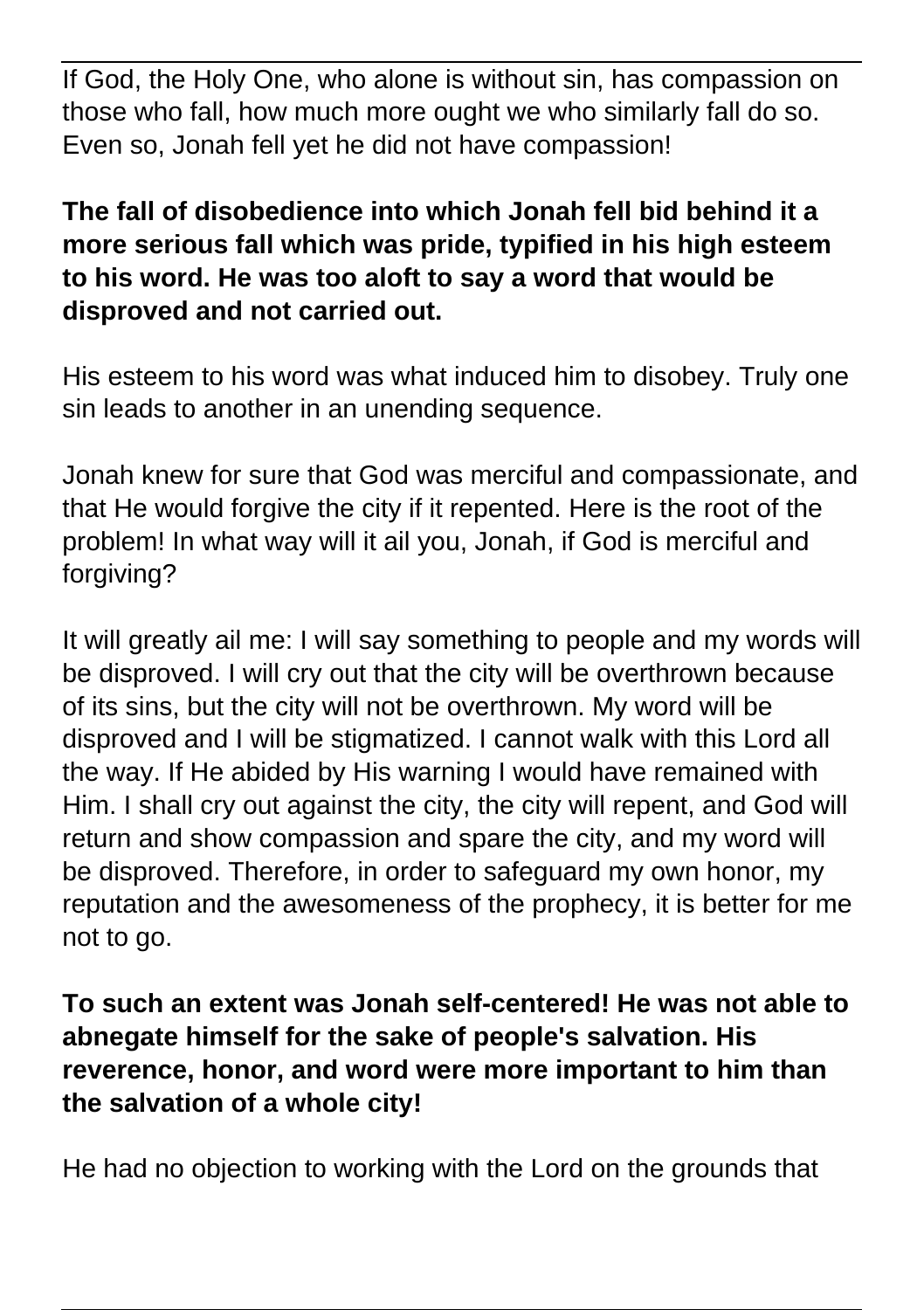the Lord would preserve for him his honor and the awesomeness of his word. That was why he fled from the presence of the Lord refusing to carry out this errand **that would hurt his pride.**

He was honest with the Lord in revealing his inner feelings. For when the Lord upbraided him afterwards, he said: "Ah, Lord, was not this what I said when I was still in my country? Therefore I fled previously to Tarshish; for I know that You are a gracious and merciful God, slow to anger and abundant in loving kindness, One who relents from doing harm" (Jon. 4:2).

# **Jonah's fleeing from the presence of the Lord carried within it other sins, namely, foolishness and lack of faith.**

This one who flees from the Lord, to where will he flee when the Lord is omnipresent? O great prophet, do you not believe that God is present in every place to which you flee? God is present in the ship which you will board, and in the sea which will bear the ship, and in Tarshish to which you wish to escape.

So where do you wish to hide from the presence of the Lord?

Rightly did David the Prophet say to the Lord: "Where can I flee from Your presence? If I ascend into heaven, You are there; if I take the wings of the morning, and dwell in the uttermost parts of the sea, even there Your hand shall lead me, and Your right hands shall hold me"(Ps. 139:7-10).

# **Jonah was like his forefather Adam who thought that he could hide from the presence of the Lord behind the trees!**

Did Jonah think that God was not present in the ship or in the sea and that he could slip out of His hand? Was this not utter foolishness, and lack of faith in God's infinite omnipotence? Or was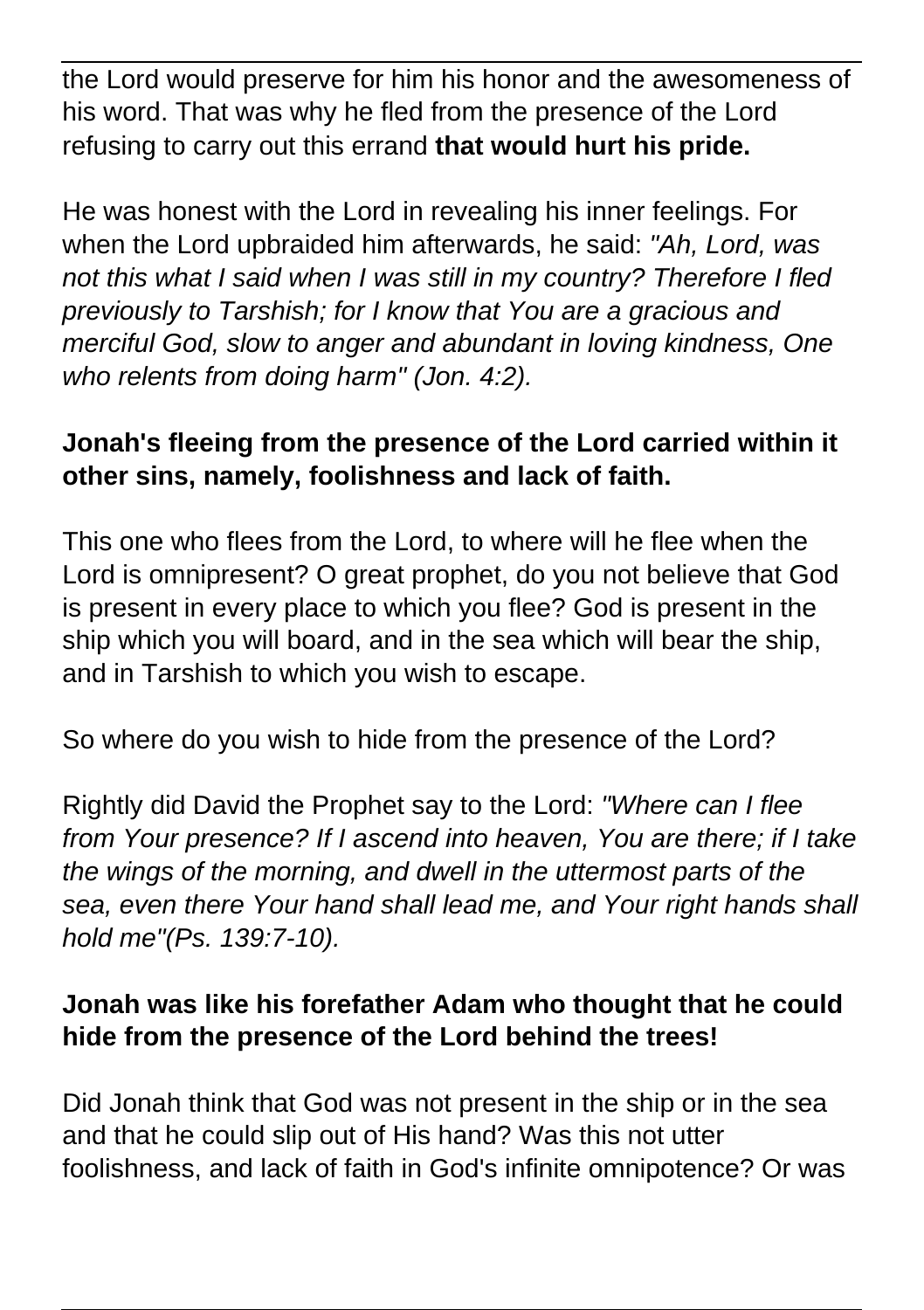it a childlike behavior of a helpless confused person who did not know what to do'? He did not know that God's command would pursue him everywhere. Indeed, sin extinguishes the light of perception in a man, making him forget even matters of intuition.



In Joppa, Jonah found a ship going to Tarshish; so he paid the fare and went down into it.

**How amazing that sin cost Jonah both money and effort**; he paid the fare for the journey to accomplish his sin. As for grace, we obtain it free. It is amazing that we toil for our own hurt, expending money and effort. Perhaps it would have been a blessing to Jonah if he had not the money at the time to help him travel and disobey.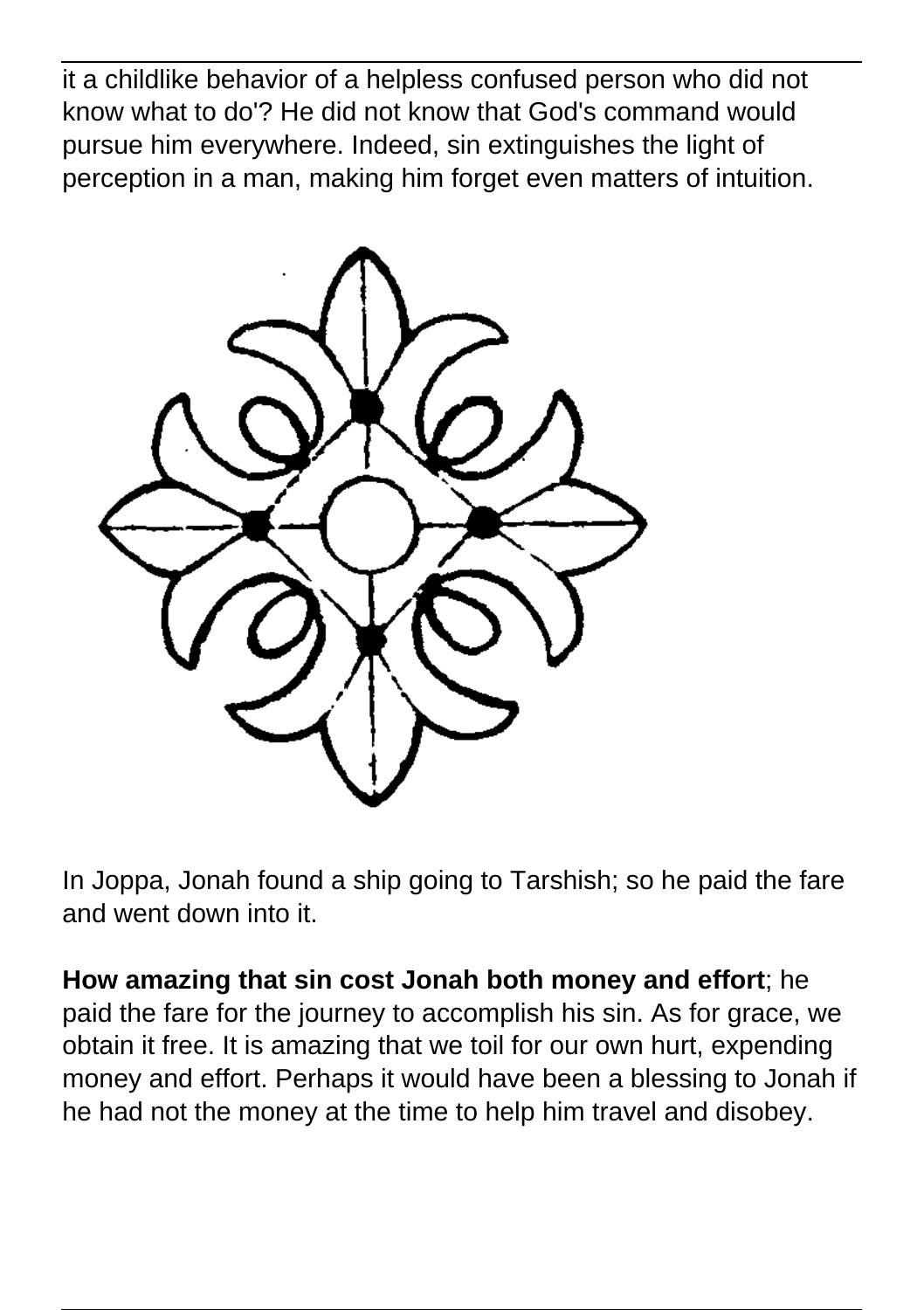When Jonah paid the fare of the ship, he suffered a double loss.

He lost his money, his obedience and purity of heart.

This is a glimpse of Jonah's faults when he fled and disobeyed.

What was God's attitude?

It is amazing that God used Jonah's disobedience for good.

Indeed God is able to use all things for the glory of His name.

# **God Uses All**

Jonah disobeyed God's command and fled in a ship, but God who brings "out of the eater came something to eat, and out of the strong came something sweet" (Judg. 14:14); **God who is able to turn evil into good**, was also able to make use of Jonah's disobedience.

**If it was through Jonah's obedience that the people of Nineveh were to be saved, it was through his disobedience that the mariners would be saved.**

When Jonah disobeyed the Lord he went down into a ship where there was a people belonging to the Lord, whom the Lord loved and sought to save. They were gentiles like the people of Nineveh, and were likewise in need of salvation. Let their salvation be through Jonah's disobedience. Jonah was an instrument in the hand of the Lord by which He conquered, with its obedience and with its disobedience.

It was as though the Lord said to Jonah: **"Do you think, Jonah, that you have fled from Me? No, you have not. I will send you to**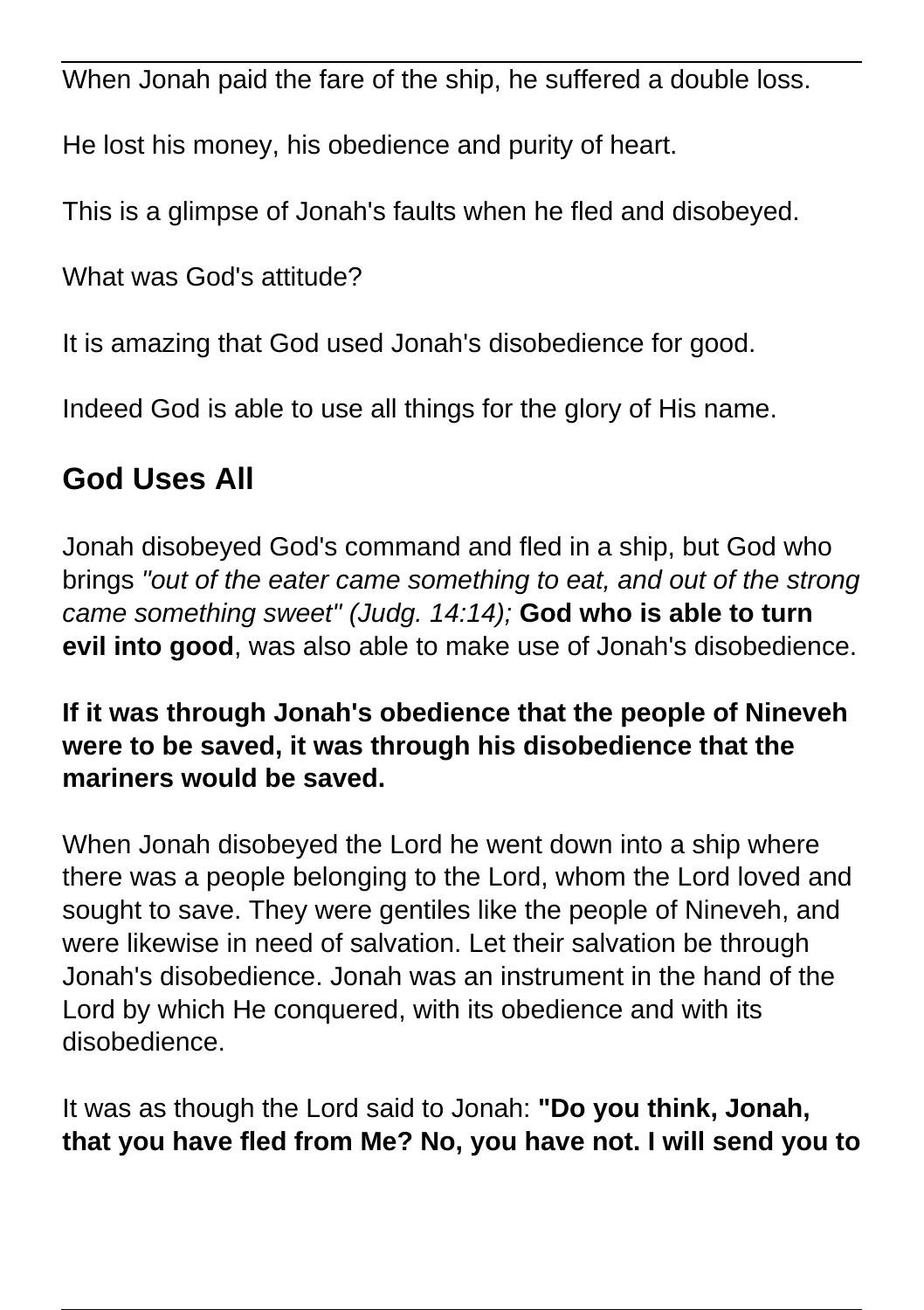**the mariners, not as a prophet, nor as a preacher, nor as a voice crying out calling people to repentance, but as a guilty person and a sinner, and a cause of a dilemma and trouble for others. Thus I will save them through you."**

"In this way you will be a blessing when I send you and a blessing when you flee. You will be a blessing to the people of Nineveh when they dread you as a prophet, and a blessing to the mariners when you are cast out into the sea as a guilty person. I will carry out My purpose through you in whatever state. Even when you are in the belly of the whale, not among the Ninevites nor the mariners, but when you are on your own in the belly of the whale, I will make you a prototype of My death and resurrection so that in mentioning your story people will learn.

"Did you sail in the sea when you were fleeing from Me, O **Jonah? Then you entered also in the domain of My will**, because I own the sea as I own the earth; both are the work of My hand. The waves of the sea and the fish therein obey Me more than you do, as you will see".

**Indeed God is beneficent**; He can perform good out of every thing. He could make use of Pilate's cowardice and Judas' betrayal in the act of salvation. Anything that comes into the hand of God will surely yield something good. God saves by all possible means people, and as the apostle said: "all things work together for good to those who love God," (Rom. 8:28).

**Therefore, my brother, try to benefit from all the incidents and tribulations that encounter you.** Benefit from a friend's infidelity and from a son's disobedience, from illness and from health. Emulate God who out of the strong brings something sweet.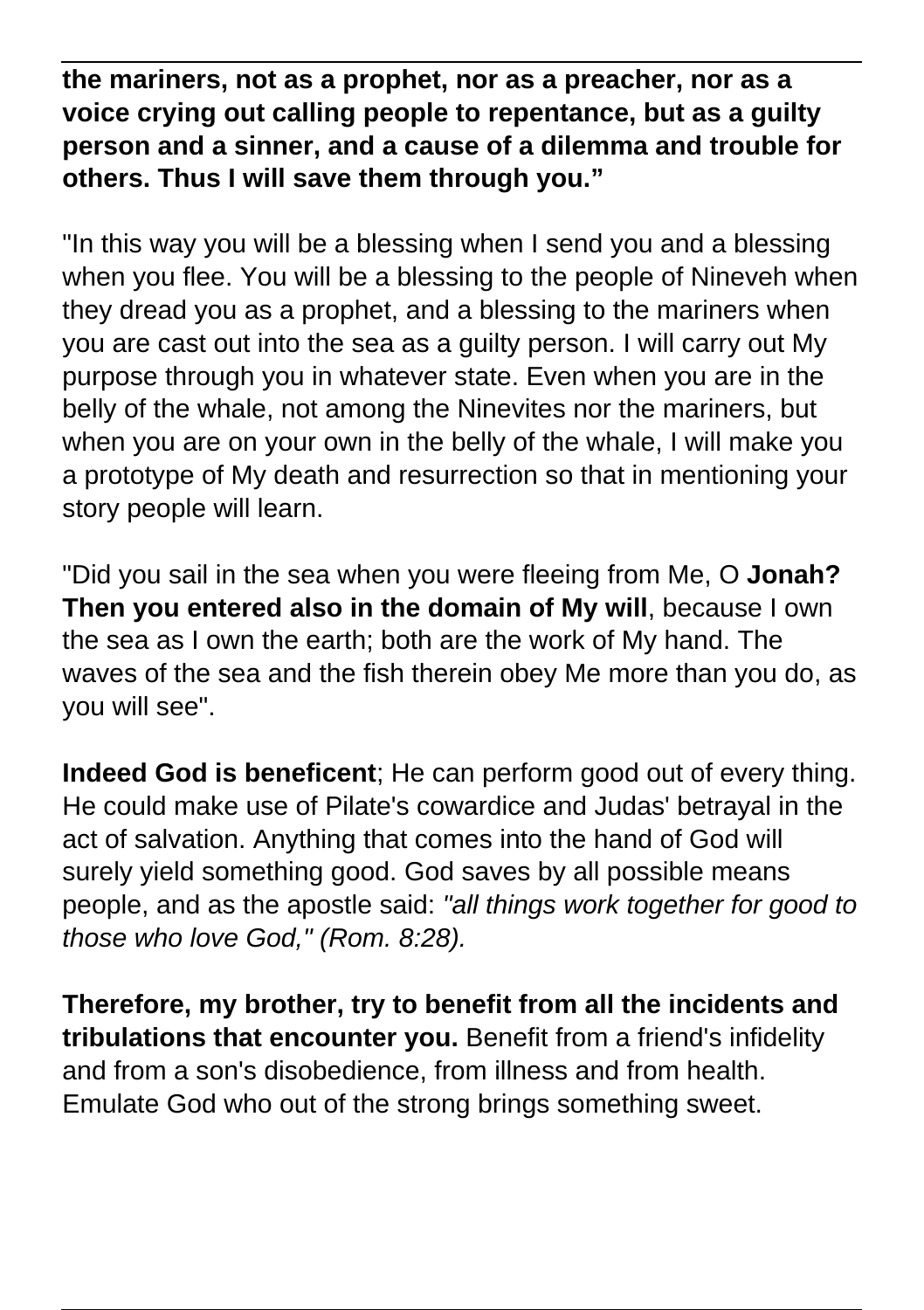We also notice in the Book of Jonah that, in the same way God used Jonah's rebellious attitude and disobedience in performing His will. He also used irrational creatures who were more obedient than the prophet.

# **The Obedience of the Irrational Creatures**

The Lord shamed Jonah by the obedience of the Ninevites, the faith and righteousness of the mariners, and also by the obedience of the inanimate objects and the irrational creatures.

# **How marvelous it is to see all these on divine missions and official errands which they performed to the best and most perfect degree.**

What were those irrational creatures that were beneficial elements in accomplishing the Divine purpose?

When Jonah went down into the ship, the Divine Inspiration tells us: "But the Lord sent out a great wind on the sea, and there was a mighty tempest on the sea, so that the ship was about to be broken up" (Jon. 1:4).

**The wind performed its duty. It was a messenger sent by the Lord. It led people to prayer** so that everyone cried out to his god. The prophet went down into the ship, unconcerned about calling people to prayer, whereas this stormy wind succeeded in what the prophet failed. In this is a fulfilment of the words of the Psalm: "Stormy wind, fulfilling His word" (Ps. 148:8). We sing these beautiful words twice a day in the fourth antiphon, contemplating this wind which fulfils His word.

# **In the same way that this stormy wind performed its duty at the**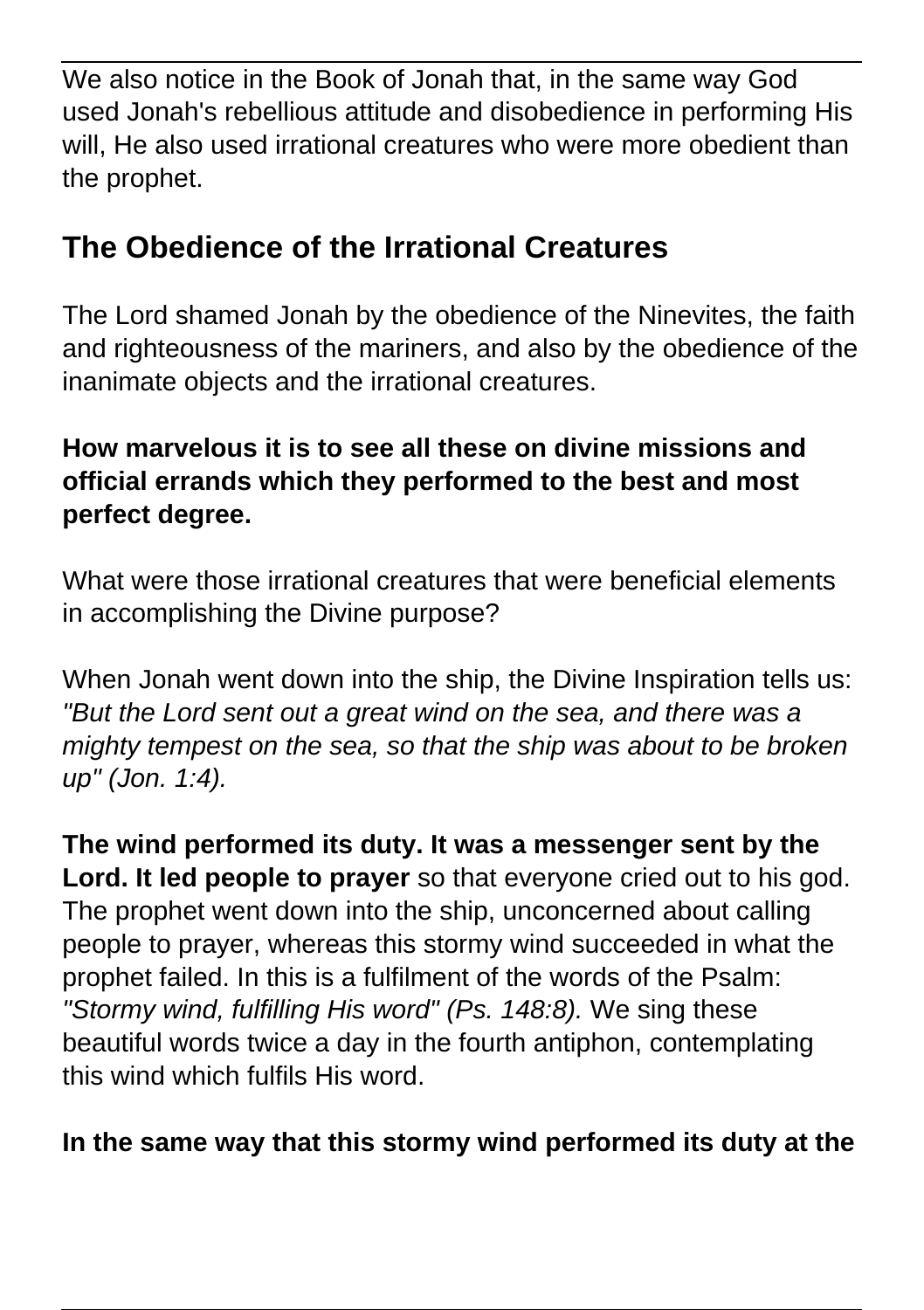**beginning of the story, so it performed another duty at its end,** where the Holy Bible says: "And it happened, when the sun arose, that God prepared a vehement east wind, and the sun beat on Jonah's head so that he grew faint. Then he wished death for himself" (Jon. 4:8). Thus Jonah came to reasoning with God which ended in his reconciliation to God.

This was due to that stormy wind which was fulfilling His word.

Is it not beautiful that this wind is described with more or less the same expression given to the mighty in strength, the angels of God, "who do His word, heeding the voice of His word" (Ps. 103:20)?

**In the same way that God used the wind He also used the whale to fulfil His purpose.** In this respect the Holy Bible says firstly: "Now, the Lord had prepared a great fish to swallow Jonah. Jonah was in the belly of the fish three days and three nights" (Jon. 1:17), then returns and says: "So the Lord spoke to the fish, and it vomited Jonah onto dry land" (Jon. 2:10).

Thus the whale received Divine commands and carried them out accurately, circumspectly and according to the Lord's purpose.

**In the same way that God used the wind and the whale He also used the sun, the worm, and the plant.** The Holy Bible says: "And the Lord God prepared a plant and made it come up over Jonah" (Jon. 4:6), and says: "But as morning dawned the next day God prepared a worm, and it so damaged the plant that it withered" (Jon. 4:7), and also says: " And it happened, when the sun arose, that God prepared a vehement east wind, and the sun beat on Jonah's head" (Jon. 4:8).

All creatures are in the hand of God. He uses them according to His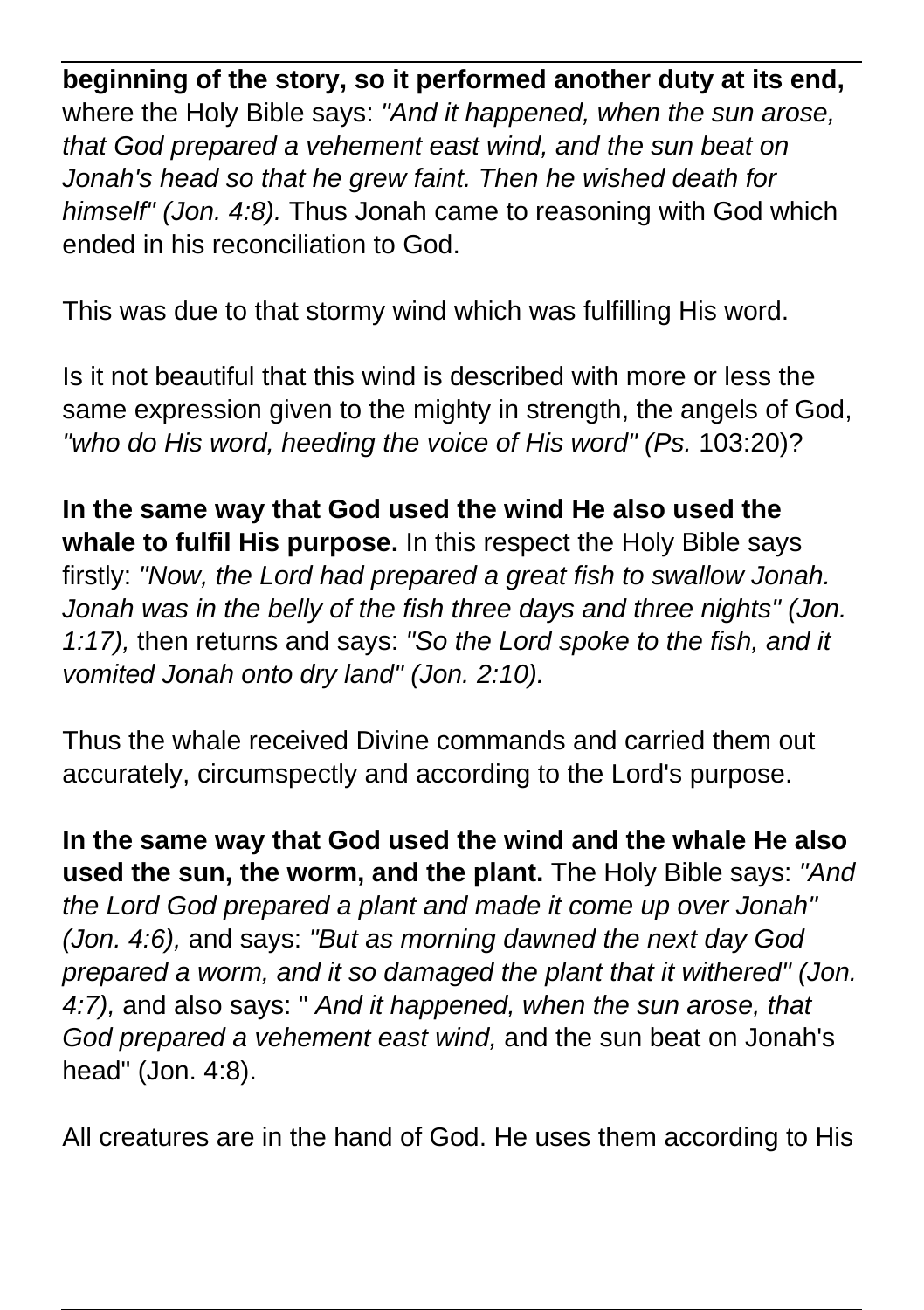purpose and in accordance with His will. They are in His hand malleable and submissive. He says to them: "Go, O wind! Go, O sun! Go, O wave! Go, O worm!... and everything is accomplished, without dispute. All these creatures are faithful messengers. Thus God used the inanimate objects to convince man, and used the irrational creatures to shame the rational.

# **In the Book of Jonah, all these creatures were obedient to God. The only creature who was not obedient was the rational Jonah whom God had granted free will by which he could disobey Him!**

It is true that frequently man misuses his intellect and his freedom. Many a time does man trust in his own wisdom so much that it conflicts with God's will. Accordingly, the Holy Bible says: "And lean not on your own understanding" (Prov. 3:5) and gives the reason by the maxim which is mentioned twice in the Book of Proverbs: "There is a way that seems right to a man, but its end is the way of death" (Prov. 14:12 & 16:25). Man is always self-elated over his own discretion and prudence. This is why the Holy Bible says: "Every way of a man is right in his own eyes" (Prov. 21:2). Even so is the foolish (Prov. 12:15). Such is man. As for other creatures they know nothing but obedience. However, not all men were disobedient in the Book of Jonah. All people obeyed except Jonah the Prophet!

# **Perhaps the most important obedience God requires from us is the obedience in the difficult missions, and He gave us an example by the obedience of all the other creatures.**

We may be pleased and rejoice when God sends us to deliver joyful tidings and in us are fulfilled the words of the Holy Bible: "How beautiful are the feet of those who preach the gospel of peace and bring glad tidings of good things" (Rom. 10:15). We rejoice for those missions for the vain-glory we gain through people's praise and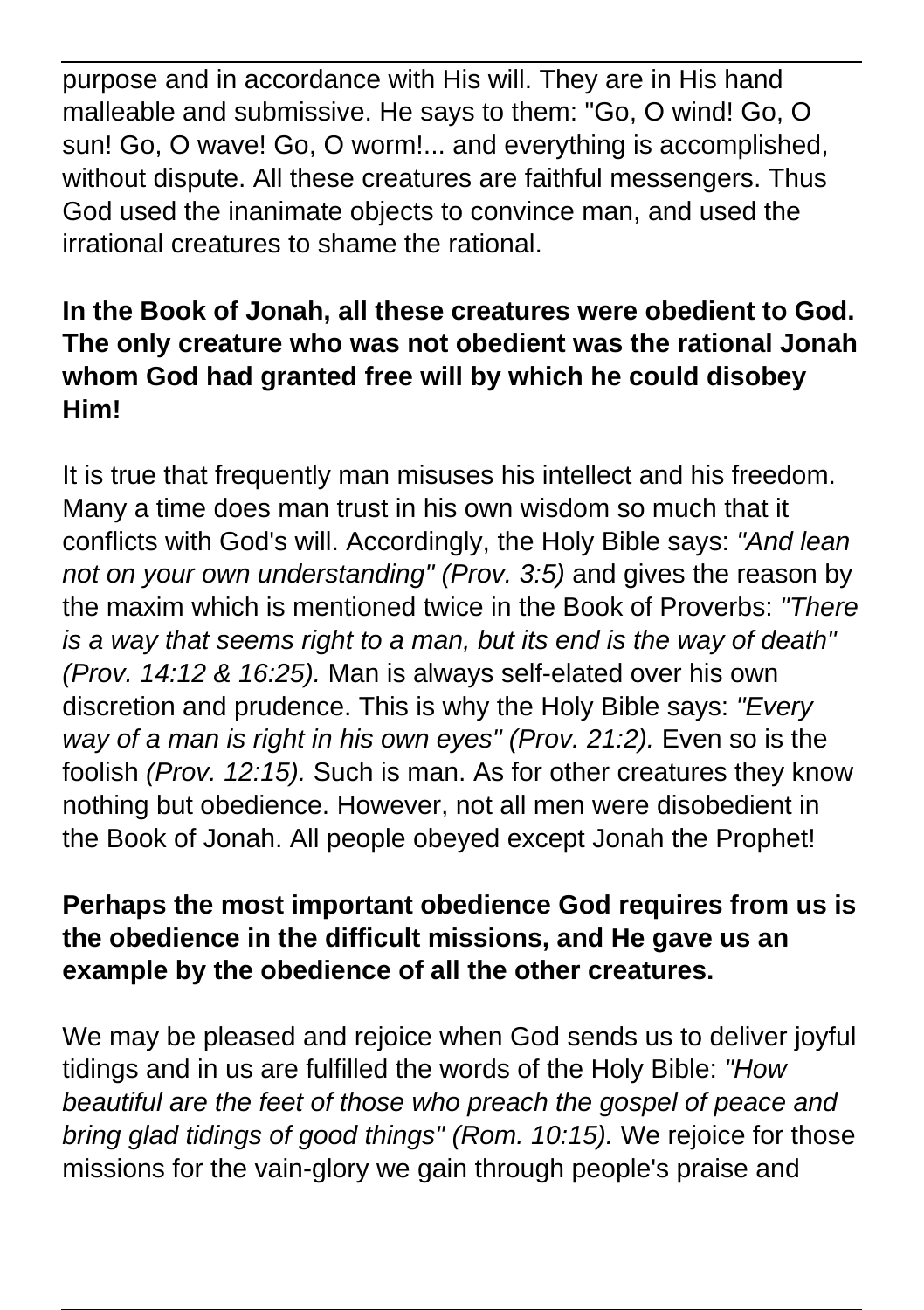thanksgiving. As for the difficult missions they are burdensome to us, and when we carry them out, we do that for the sake of God alone.

How difficult is a mission in which God requests one of His children to cry out against a city that it will be overthrown.

Abraham the Patriarch interceded for Sodom, pleading that it might not be destroyed, although he was not commissioned to cry out against it, but he could not bear the news of its destruction even though from afar.

**Jonah did not flee from carrying out the errand due to his commiseration over Nineveh's destruction. On the contrary, he fled for fear that the city should subsist and not perish.** He did not say any compassionate word nor did he intercede for it as Abraham did for Sodom, but he was sad, vexed and was exceedingly displeased, and saw that death was better for him than life. All this was because God did not fulfil his warning to destroy the city. Was that a sort of obduracy or hard heartedness on Jonah's part? Or did his esteem to his word supersede all else, even love and compassion? I do not know.

# **As for all the other creatures in the Book of Jonah, they carried out all the Lord's orders, whether they were seemingly joyful or troublesome. It was enough for them that these orders proceeded from the mouth of God.**

God ordered the wind to buffet the ship vigorously so that the ship was about to break. The wind did as God commanded, and it was so. It did not say, "Why should the peaceful innocent mariners bear the brunt? Why should I cause them a great tempest in the sea?" No. It did not. We are not more compassionate than God. God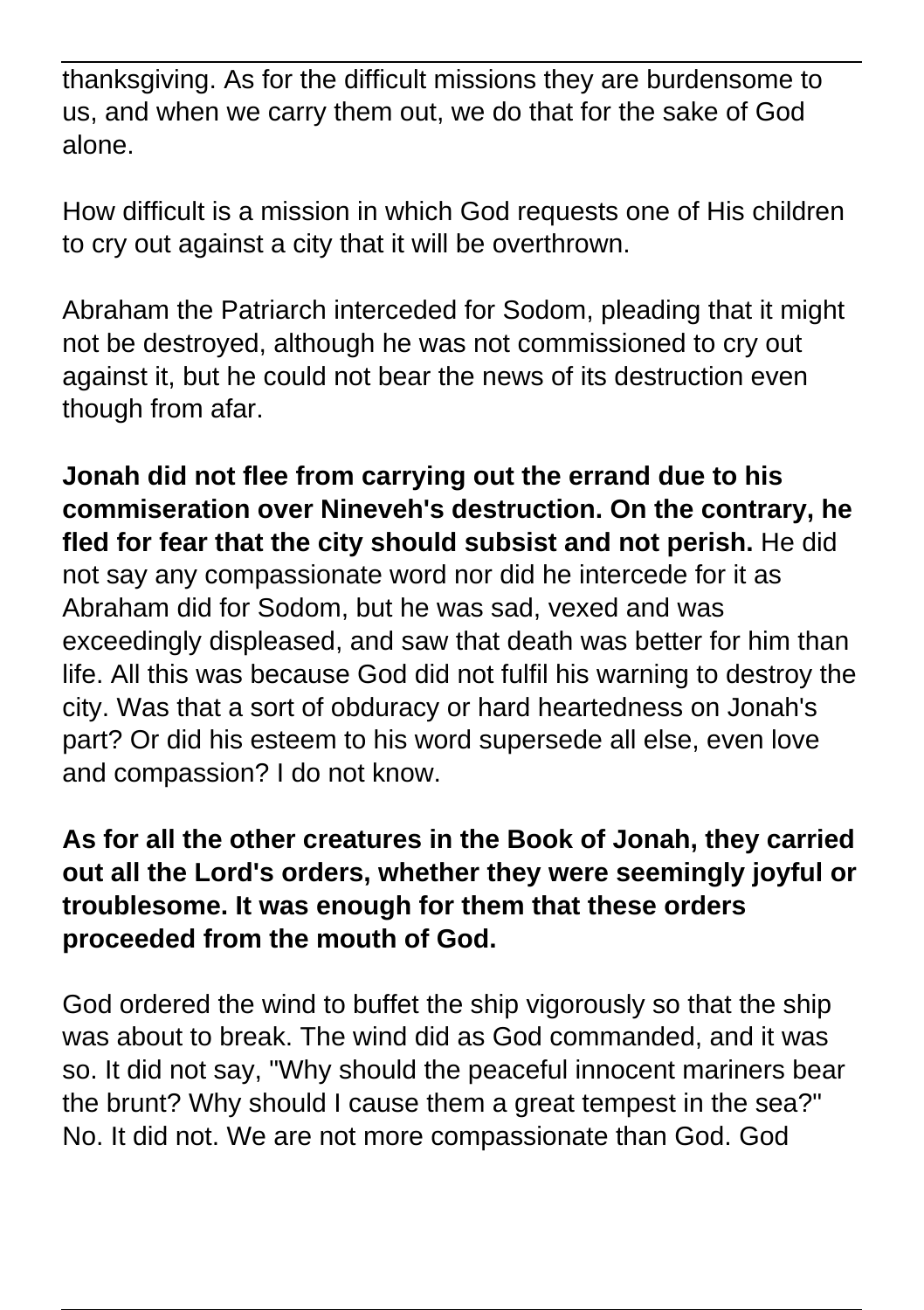proved His all wise disposition by which He led the mariners and the passengers to faith.

God willed that the sea should rage and it did rage, and willed that it should become quiet after throwing Jonah into it, and it did become quiet. **How wondrous is the obedient nature which, unlike man, carries out all God's orders.**

God ordered the whale to swallow Jonah and it swallowed him without harming him because it did not receive an order from God to eat him. Then God ordered the whale to vomit Jonah onto dry land, and it vomited him where it pleased God.

# **I sometimes pause in amazement, contemplating how these creatures received orders from God and how they understood them and carried them out! They have no intellect and cannot discern. It was all due to God's will acting in them.**

In the same way that God ordered the great fish to carry out part of the Divine plan, He also gave an order to the little worm. He ordered it to smite the plant, and the plant withered.

How amazing to see that even the worm is part of the complete holy act of God. Indeed how beautiful are the words of the Holy Bible: "Take heed that you do not despise one of these little ones" (Matt. 18:10). **God's will is carried out in the way that accords with His pleasure, not as nature in its foolishness, dictates. Wise is he who resigns to God's will whatever it is.**

God ordered the plant to grow and be shade for Jonah's head in order to "deliver him from his misery", and it carried out this compassionate order. God commissioned the sun to beat on Jonah's head so that he grew faint and desired death, and it did as the Lord ordered. It is not kinder to Jonah than God. There must be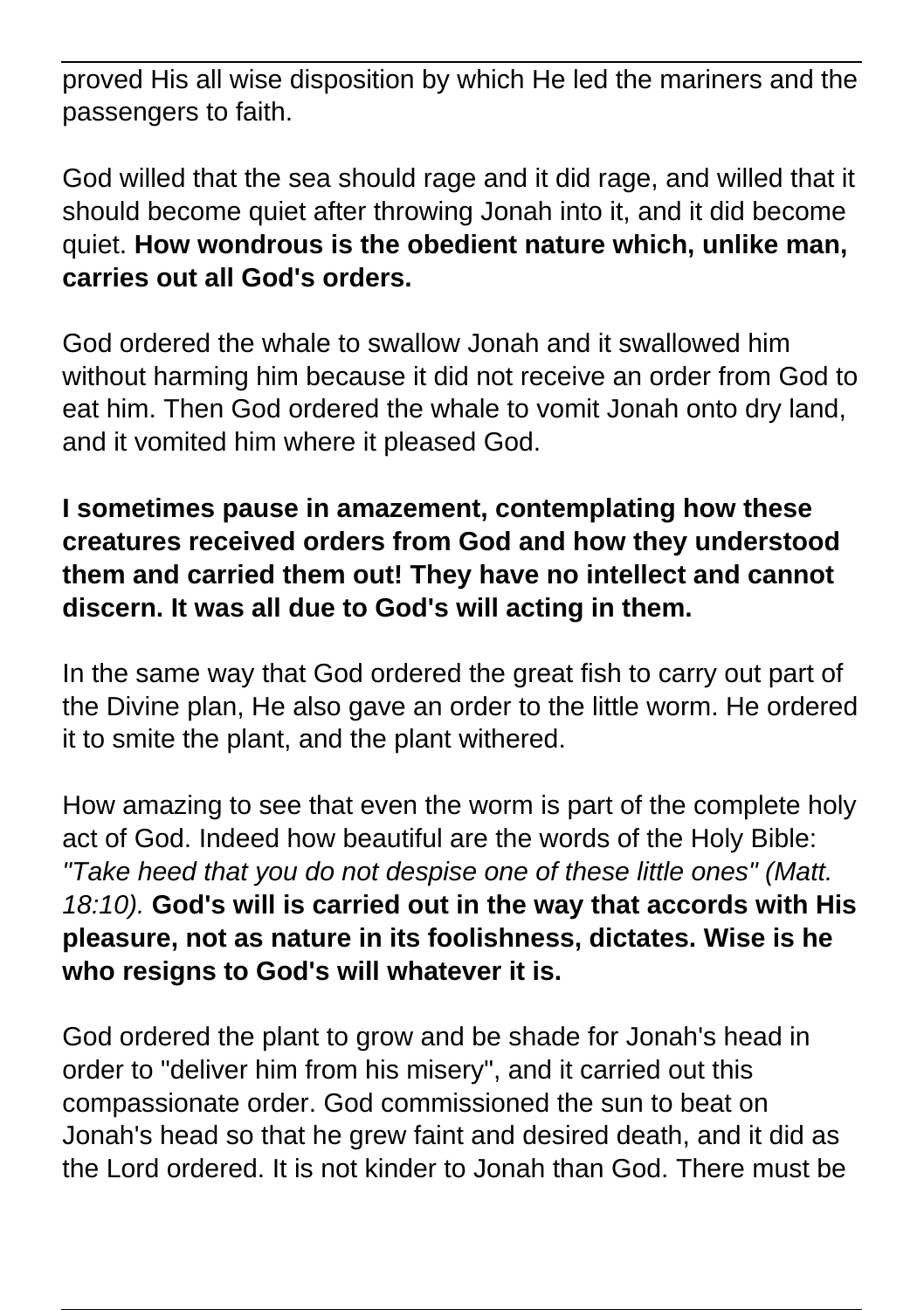a benefit behind the sun's beating otherwise God would have not ordered it to happen. And it was so.

# **Indeed nature and all the irrational creatures in their relation with God are similar to the heavenly inhabitants.**

#### **They only know the term "Your will, be done".**

May we take a lesson from all these creatures and realize also the depths of the term "Your will be done" in our life and in people's lives. Jonah failed to observe this term and could not attain to it until after many trials and wrestles with God, and after punishment and convincements. Finally God succeeded in convincing him of the goodness of His Divine will no matter how incompatible it was with his own.

# **God created the intellect as a blessing to man. Many a time this intellect stands as an obstacle between man and the life of surrender!**

This happens when the intellect works alone detached from the illumination of the Holy Spirit and detached from humility by which the intellect stoops down, submitting to God's will.

Someone touched his head, saying: "This is Adam's apple". He means that his mind is the cause of all his falls and trials. **The mind is not the only thing which stands against the will of God** when convinced with other matters that disagree with His order or when it puts God's orders in the crucible of investigation and analysis. There is also the passion which may desire things forbidden by the Lord and therefore it may stand against the will of God.

#### **Hence when man's intellect and passion are in the hand of**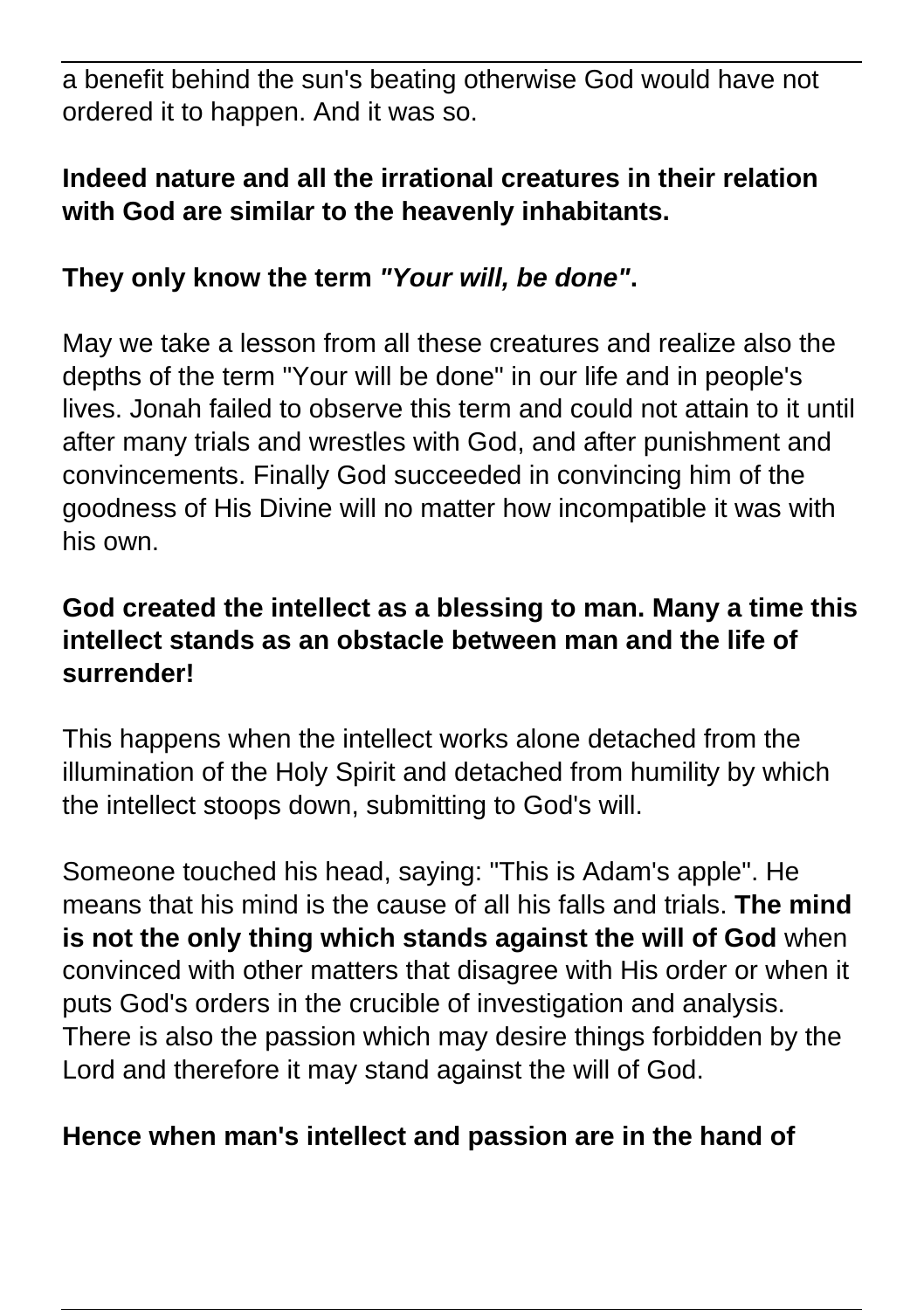#### **God, then man's will is in accordance with God's will.**

Man's obedience will be out of assurance, convincement, and love for God's commandments. Man's obedience will be rejoicing at God's commandments and orders as he who finds great treasures as David did. If man's will contradicts with God's will, man will suffer imbalance whether in his thinking or in the desires of his heart.

**In the case of incompatibility of these two wills, man has to choose between two ways of obedience**: either he humbles himself, blaming himself, admitting his error and trying to reform his inner self in order to accept God's will gladly, or forces himself to obey whether or not he understands God's will, whether or not he accepts it from within. The important thing is that he must obey and sav to the Lord in every matter: "Your will be done".

**However, Jonah could not say to the Lord, "Your will be done". He could not humble himself before the Lord. He could not coerce himself to obedience. Thus God Himself had to intervene as we will see next.**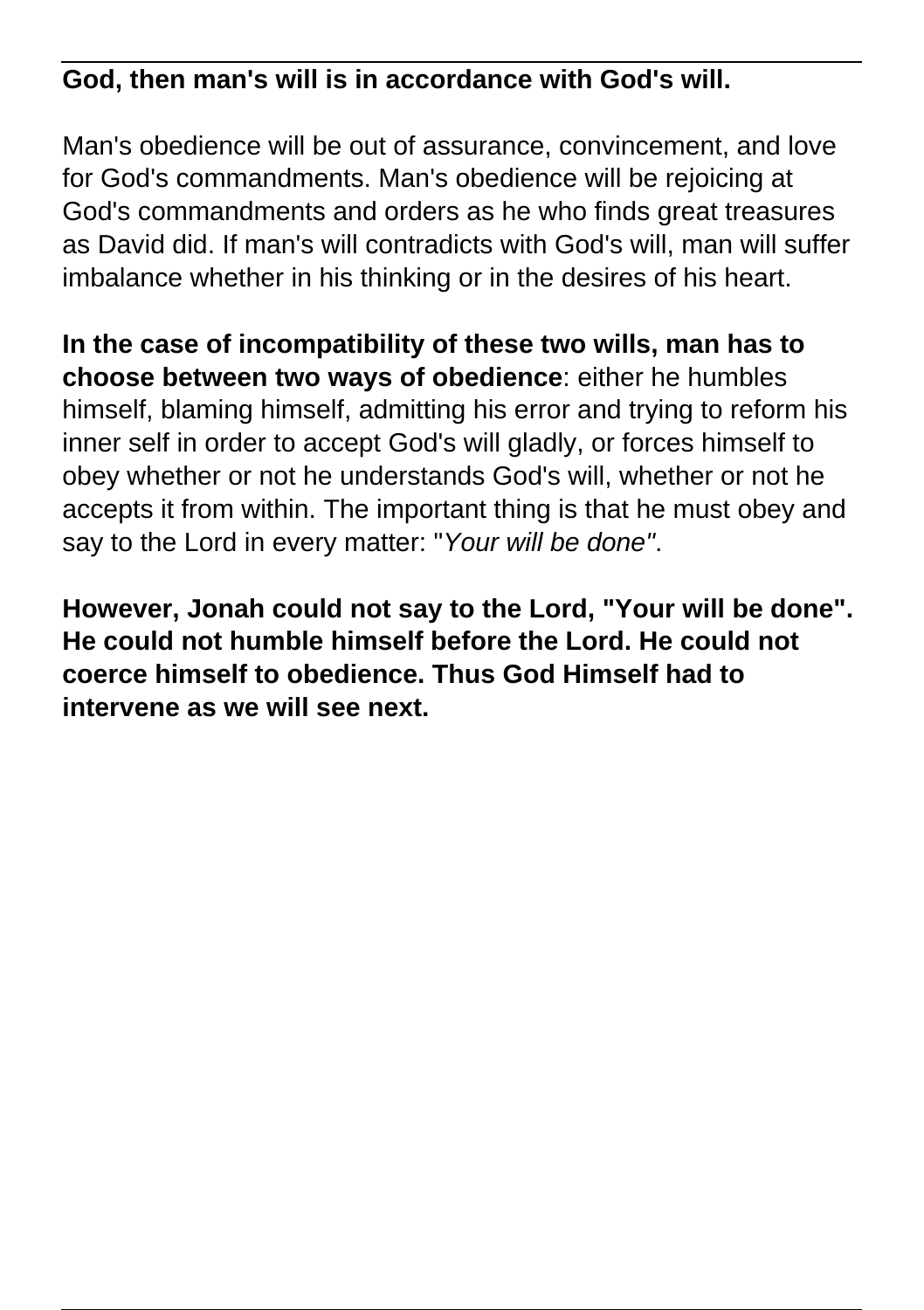

# **CHAPTER TWO: GENTILE MARINERS ARE BETTER THAN JONAH**

How wonderful were the mariners of that ship which Jonah took! It is true that they were gentiles, but they had exquisite virtues which made them surpass the great prophet, and in them was fulfilled the Lord's oracle: "And other sheep I have which are not of this fold; them also I must bring, and they will hear My voice; and there will be one flock and one shepherd" (John. 10:16).

The mariners of this ship remind me of Cornelius the centurion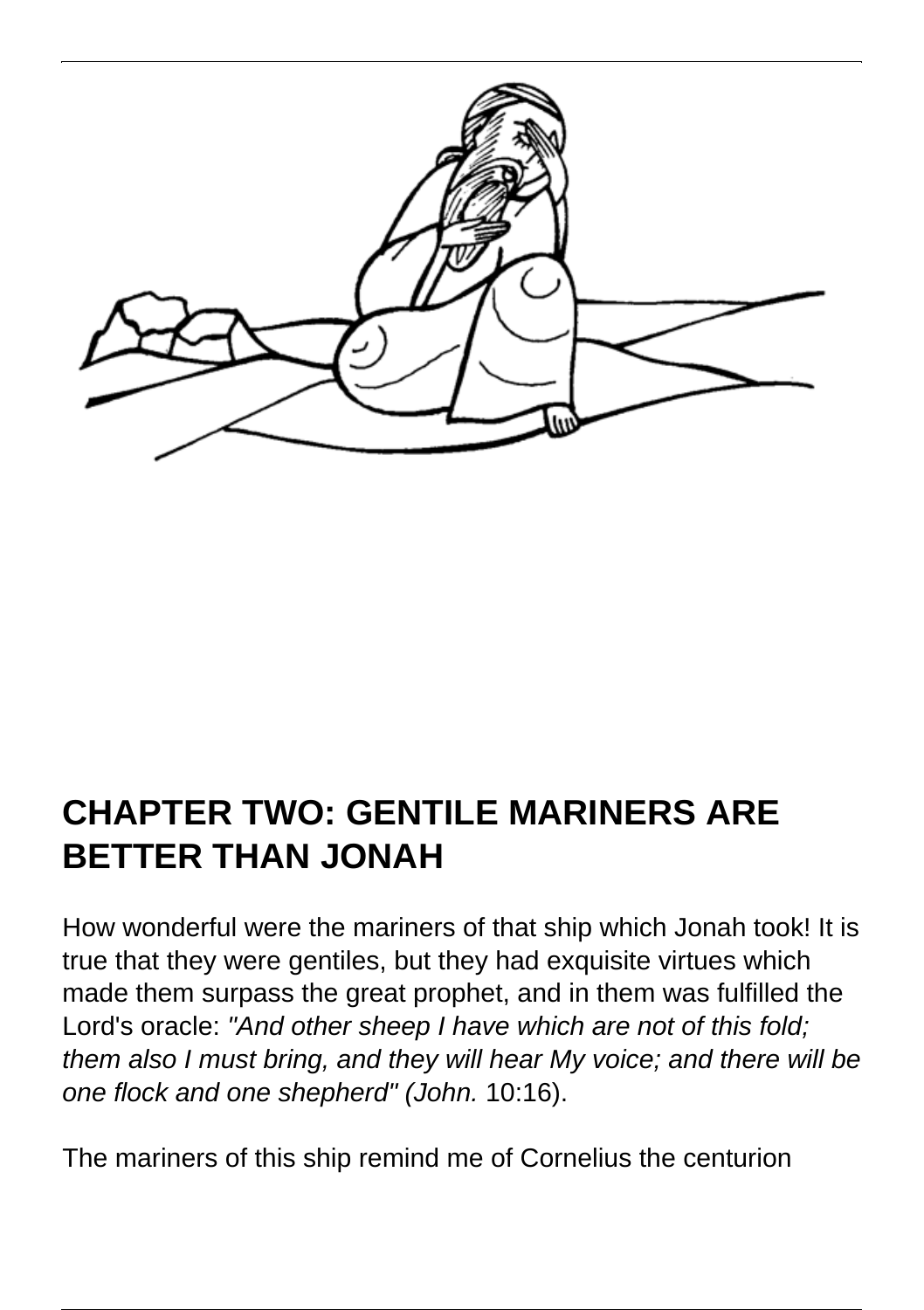whose outward semblance was a gentile, alien from God's congregation, but in fact he was a God fearing virtuous man, he and all his household. He was also merciful, giving alms generously and praying constantly. He deserved to see an angel in a vision, saying to him: "your prayer has been heard, and your alms are remembered in the sight of God" (Acts 10:31).

He also deserved the descent of the Holy Spirit, together with all those who were present, when Peter was talking to them (Acts 10).

In the realm of holiness there are many unknown persons, but they are known by name to the Lord. Such were the mariners of that ship. They had every beautiful attribute. As they lacked faith, it seemed good to God to grant it them. **It might have been a Divine disposition that Jonah took that particular ship both for his and its sake.** God did not allow Jonah to go to a faraway city for his own good and for the good of the mariners. It is amazing that God prepared for him the place where he would flee to from the presence of the Lord, the place which suited him, where he heard a beneficial word, the place where he stood once more in the presence of God in order to be corrected. God prepared for him the holy environment which reproached him for his escape. He found himself among people better than himself in all respects in order to save the gift of prophesying.

# **The Mariners' Virtues**

# **The first beautiful attribute of the mariners of this ship was that they were men of prayer.**

When they were attacked by the storm which was about to break the ship, the Holy Bible says: "Then the mariners were afraid and everyman cried out to his god" (Jon. 1:5). Here we notice that they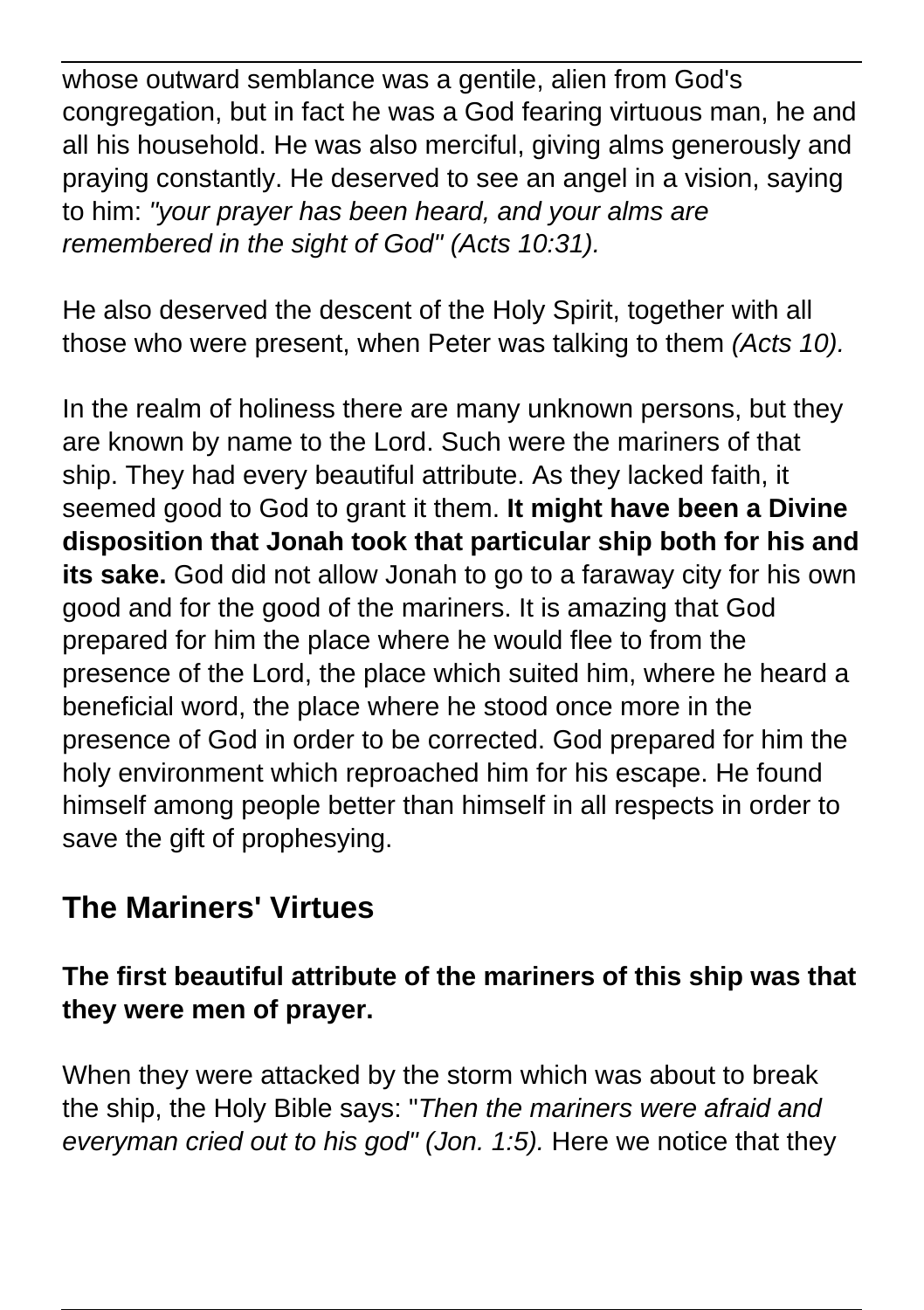resorted to God prior to taking any necessary action dictated by human discretion to save the situation. They prayed first then they cast out their wares in order to lighten the load of the ship. Thus they held prayer on a higher level than their maritime skills, relying more on it.

When they awakened Jonah, they did not say to him: "Arise and help us to lighten the load of the ship", but they said: "Arise, call on your God, perhaps your God will consider us, so that we may not perish". **The mariners and all those who were on the ship were praying at that time. The only person who was not praying was Jonah, God's prophet!**

Even after they had awakened him the Holy Bible does not say that he woke up and prayed!

Truly, it was an embarrassing situation! Jonah "had gone down into the lowest parts of the ship, had lain down and was fast asleep". It is amazing that the great prophet was asleep at the time at which the gentiles were praying. This is very embarrassing! What makes it more shameful is when the gentile ship captain went to him, reproaching him, saying: "What do you mean, sleeper?" What is this indolence, slothfulness and indifference? Why do you not rise up and pray like the rest of the people? "Arise, call on your God perhaps, your God will consider us, so that we may not perish".

Do you really care for your honor, Jonah? Where is this honor, when you are the only one who is asleep and the gentiles around you are praying and reproaching you for your sleep?

**How wondrous is the Lord! He reproves one of his prophets through a gentile!** If God had sent him an angel to reproach him or even another prophet like him it would have been more admissible. If his reproof would not be through an angel or a prophet, then let it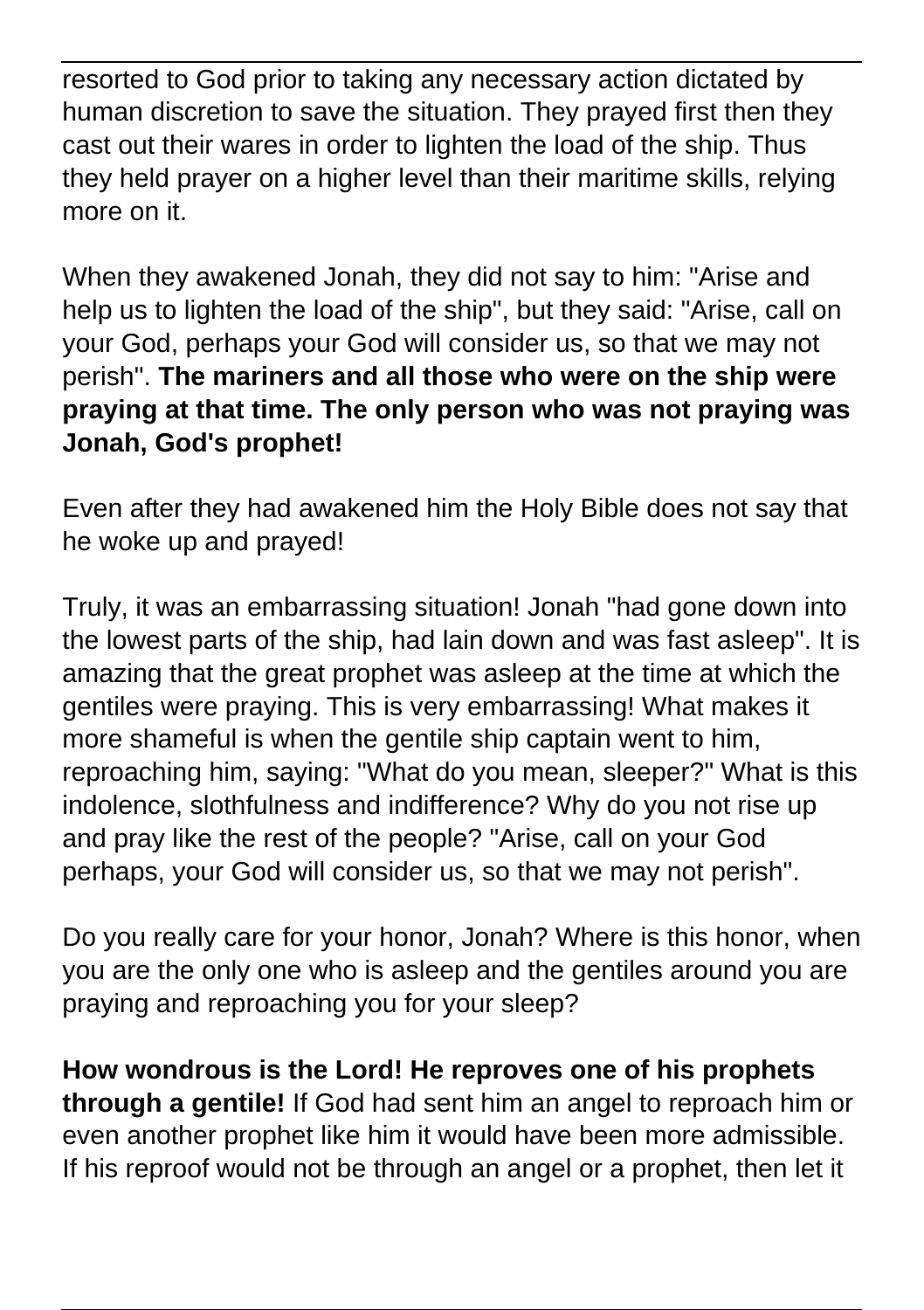be through an ordinary believer.

To be reproached by a gentile, a heathen, a man who does not know God, is utter humiliation to make him feel the extent of his triviality and the depth of his sin. At any rate, God knows that reproof is useful even for prophets so he did not deprive Jonah from this grace and it pleased Him that it should be through a gentile to be more effective.

This is God's way of reproving.

When God wanted to reprove His people, He sent them the gentiles who surpassed them in faith, reproaching them. And the Lord said to them: "Many will come from east and west, and sit down with Abraham, Isaac, and Jacob in the Kingdom of heaven. But the sons of the kingdom will be cast out into outer darkness" (Matt. 8:11-12). He reproached them by the Canaanite woman who was of an accursed nation. And He reproached them also by, the good Samaritan who was of a race perverted in faith, dogma and tradition, yet who became better than the priest and the Levite, the servants of God.

God rebuked the Pharisee, the most conceited of all people, by the tax collector, who was despised as a sinner, and also by the sinful woman who wet the feet of the Lord with her tears and was more virtuous and loving than the Pharisee.

In this same way the Lord reprimanded Jonah the great prophet.

He reproached him by the gentile mariners who rebuked him to arise and pray like them.

It is strange that Jonah was fast asleep at that time. He was so fast asleep that neither the storm nor the tempest nor the buffeted ship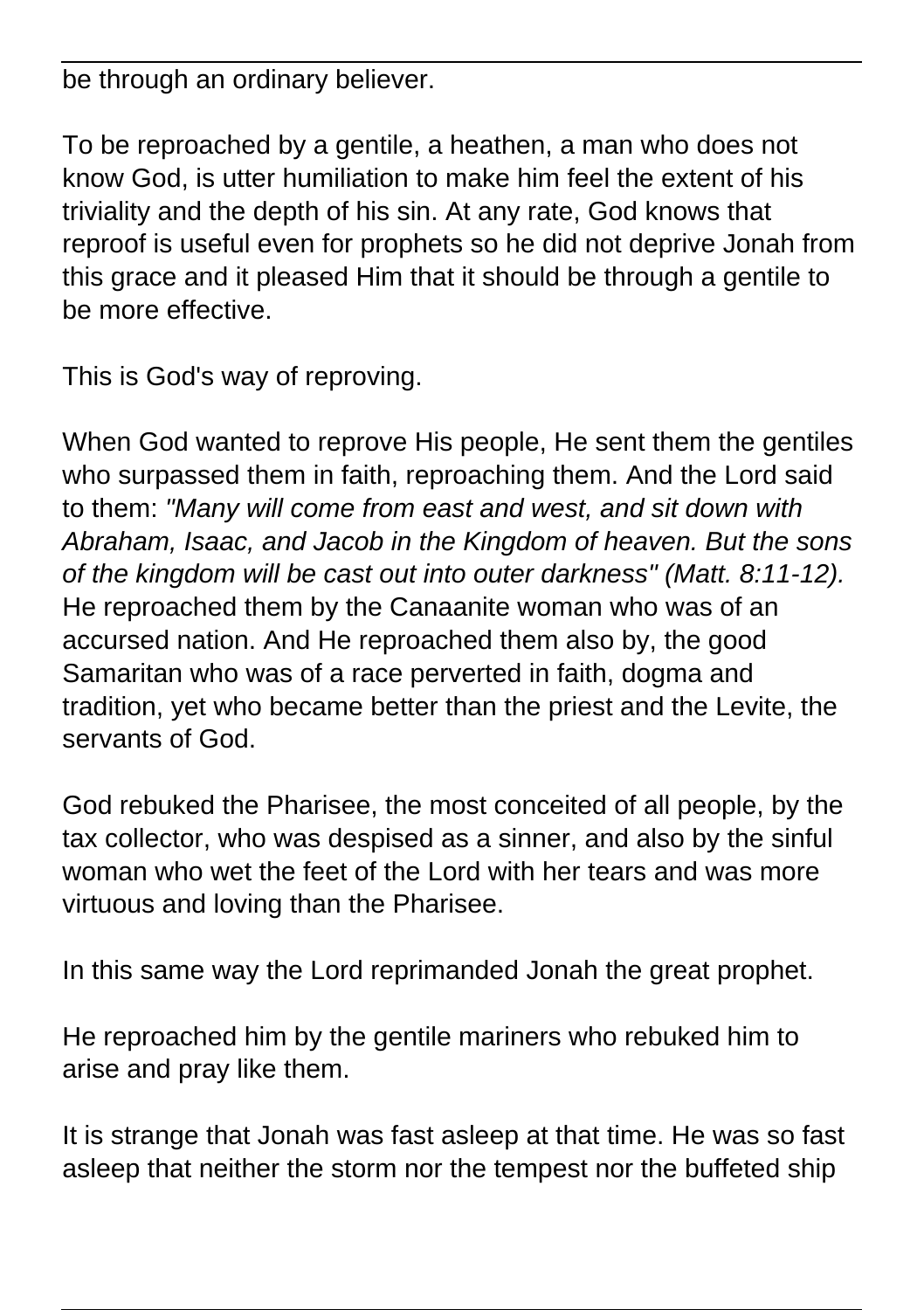#### awoke him.

**How could he disobey God, break His commandment and flee from Him, and yet was able to sleep so deeply? His conscience must have also been dormant like him.** When a person disobeys God, he may become frightened, agitated, perturbed and suffers insomnia and distress, and his sin haunts and pursues him. As for Jonah, he fled from God and was indifferent. With a very relaxed and undisturbed mind he was able to sleep heavily! I imagine that there was a reason behind that deep sleep. Undoubtedly Jonah after all he did, was justifying himself, considering himself innocent in what he had done. Thus he did not feel his guilt nor was worried, but was able to sleep.

# **Another beautiful attribute of the mariners of this ship was that they were searching for God.**

They did not say frantically to Jonah: "Arise and cry out to our god", but they said: "Arise, call on your God". This indicates that they were seeking God and did not know where to find Him. They did not know the true God, but they loved Him and believed in Him without perceiving Him. That is why God revealed Himself to them in the story of Jonah.

Their third beautiful attribute was that they were men of simplicity and faith. Not only did they pray but they also cast lots. They believed that God will disclose to them the truth in that way, and it happened so. They cast lots to know "for whose cause this trouble has come upon" them.

**In their righteousness the mariners shrunk from the abomination of sin, perceiving that it was the cause of all man's afflictions.** As mariners, they did not say that the great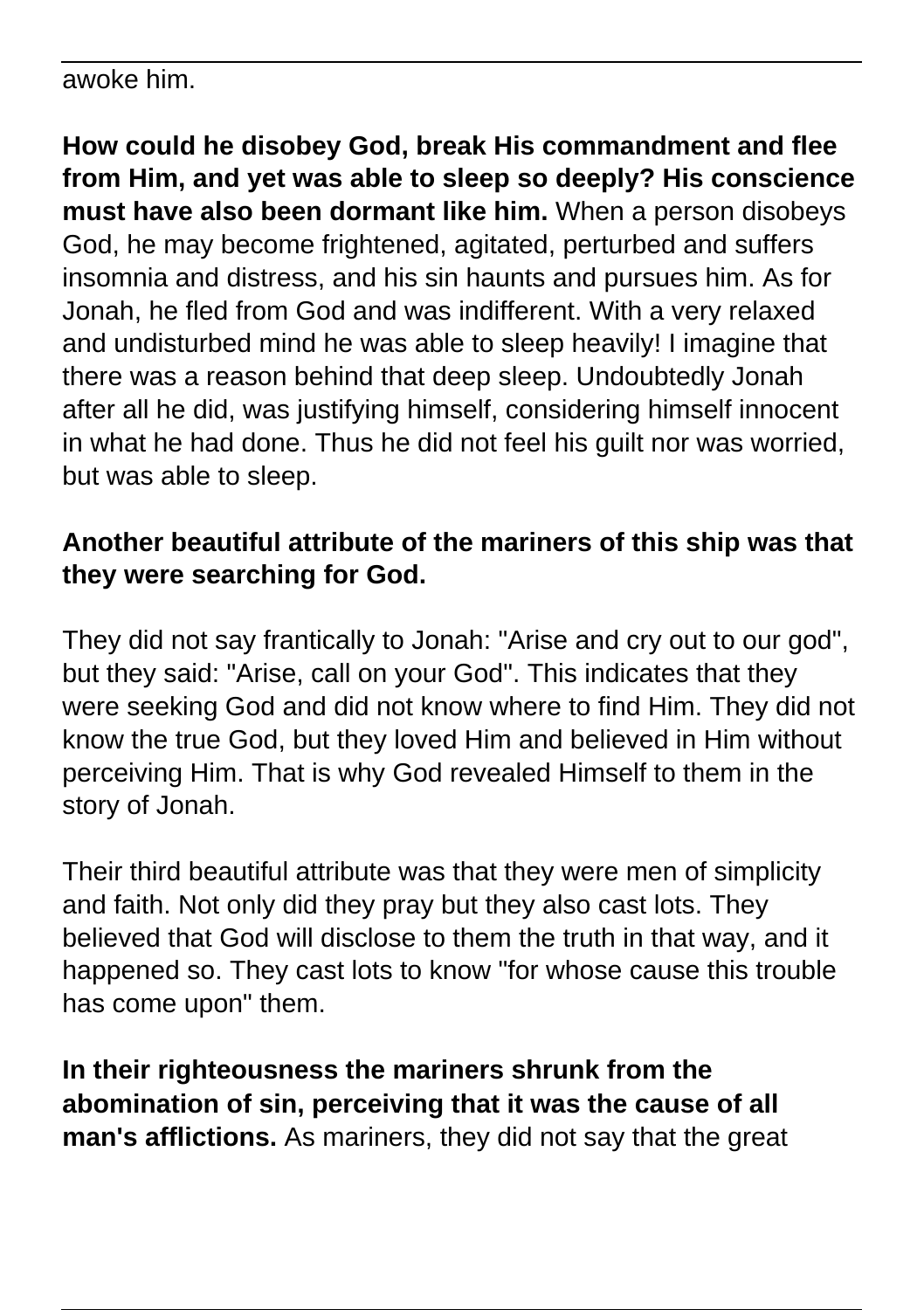tempest was because of the sea, the nature of the waters and the change of wind, but they realized that it was due to a sin committed by one of them, a requisition of the Divine Justice.

Thus they sought "whose cause" that trouble was.

The lot fell on Jonah. Indeed God is kind and good. Even if gentiles pray to Him with an upright conscience, pleading for His guidance, He listens to them and answers their prayer. The fact that the lot fell on Jonah revealed another good attribute in the God-fearing mariners of this ship.

# **They were also just. They did not pronounce a sentence against any person rashly, but were long-suffering, conscientious and scrupulous.**

They could have got rid of Jonah there and then after the lot had fallen on him, especially when he appeared to be a stranger: he was fast asleep while all others were praying, he was of an unknown race, and God disclosed him after they all had cried out to Him in prayer.

They wanted to have a clear conscience, so they questioned him, saying: "Please tell us, who are you? What is your occupation? Where do you come from?" Many questions!

Indeed they were amazingly long-suffering, **I am surprised at their justice and at the sensitivity of their conscience. The ship was on the verge of sinking, the sea was raging and they might perish at any moment.**

**Nevertheless, they insisted on questioning Jonah** in order to have a clear conscience and not to deal unjustly with a human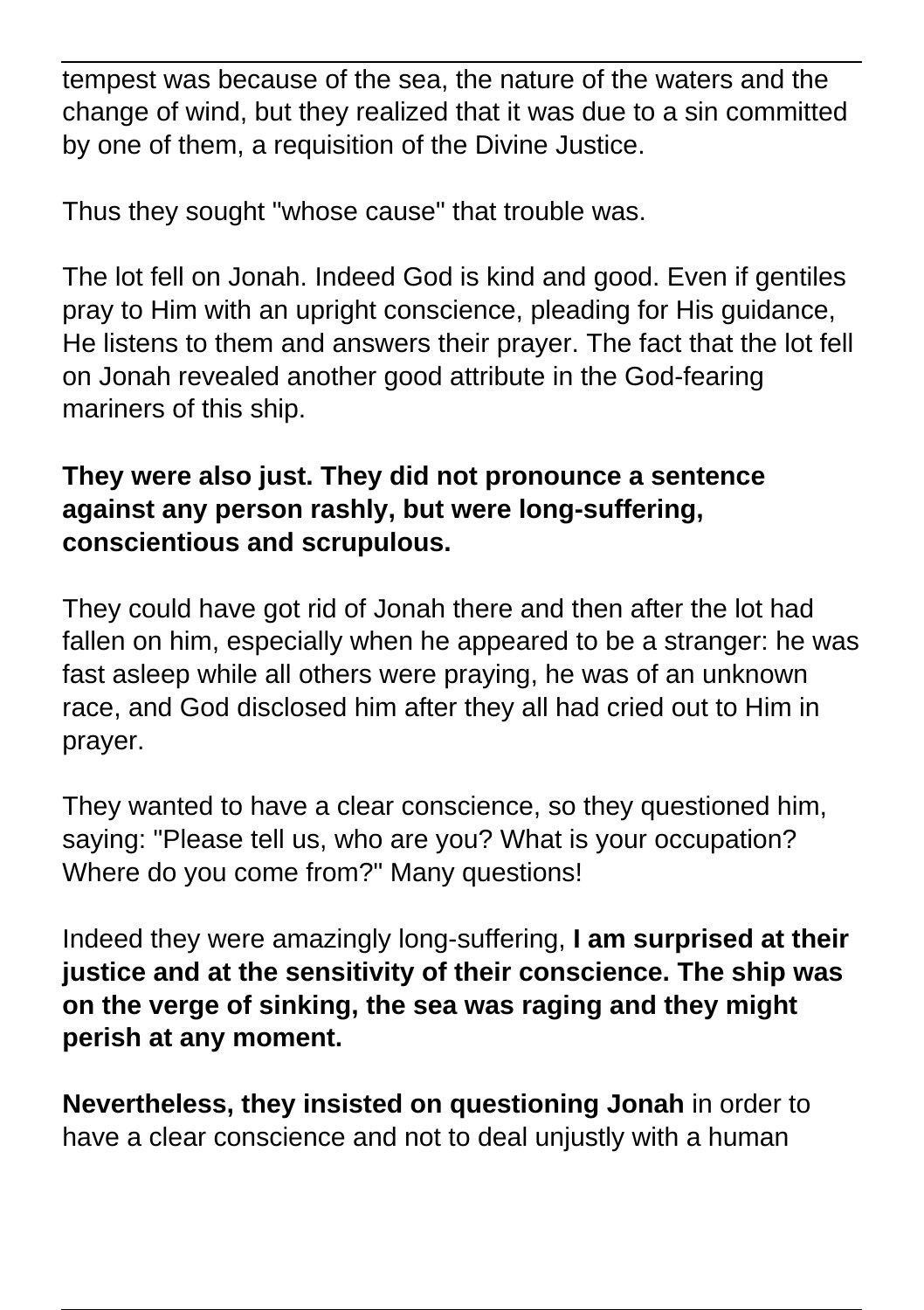being. They did this despite all the proofs they had in hand but they believed that they should not pronounce anyone guilty without prior judgment. It did not conform with them to pronounce a person quilty without giving him an opportunity to defend himself.

As for Jonah, he confessed to them, saying: "I am a Hebrew, and I fear the Lord, the God of heaven, who made the sea and the dry land". As soon as they heard those words they were exceedingly afraid.

They were simple people who believed others.

Is your God Jonah the God of the sea and the dry land? We are now in the sea, so we are in the hand of your God. We want to reach the dry land and your God is also the God of the dry land, therefore we are in His hand. 'That is why they were afraid and reproached him, saying: Why have you done this?" And for the second time the great prophet was reproached by the gentiles.

It was good that God allowed him to be in that ship whose mariners reproached him without being embarrassed from him as a prophet.

# **In as much as the mariners were just, they were also extremely merciful and compassionate.**

When Jonah proved to be guilty, confessing before them his guilt that he had fled from the Lord, and after ensuring that all the trouble that befell them was because of him, they did not want to get rid of him although the sea was growing more tempestuous. They thought of a solution to save the man who was the cause of their trouble.

**They were certain that he was guilty and worthy of death, yet it was not easy for them, merciful as they were, to put a man to death even if he was the cause of the loss of their possessions**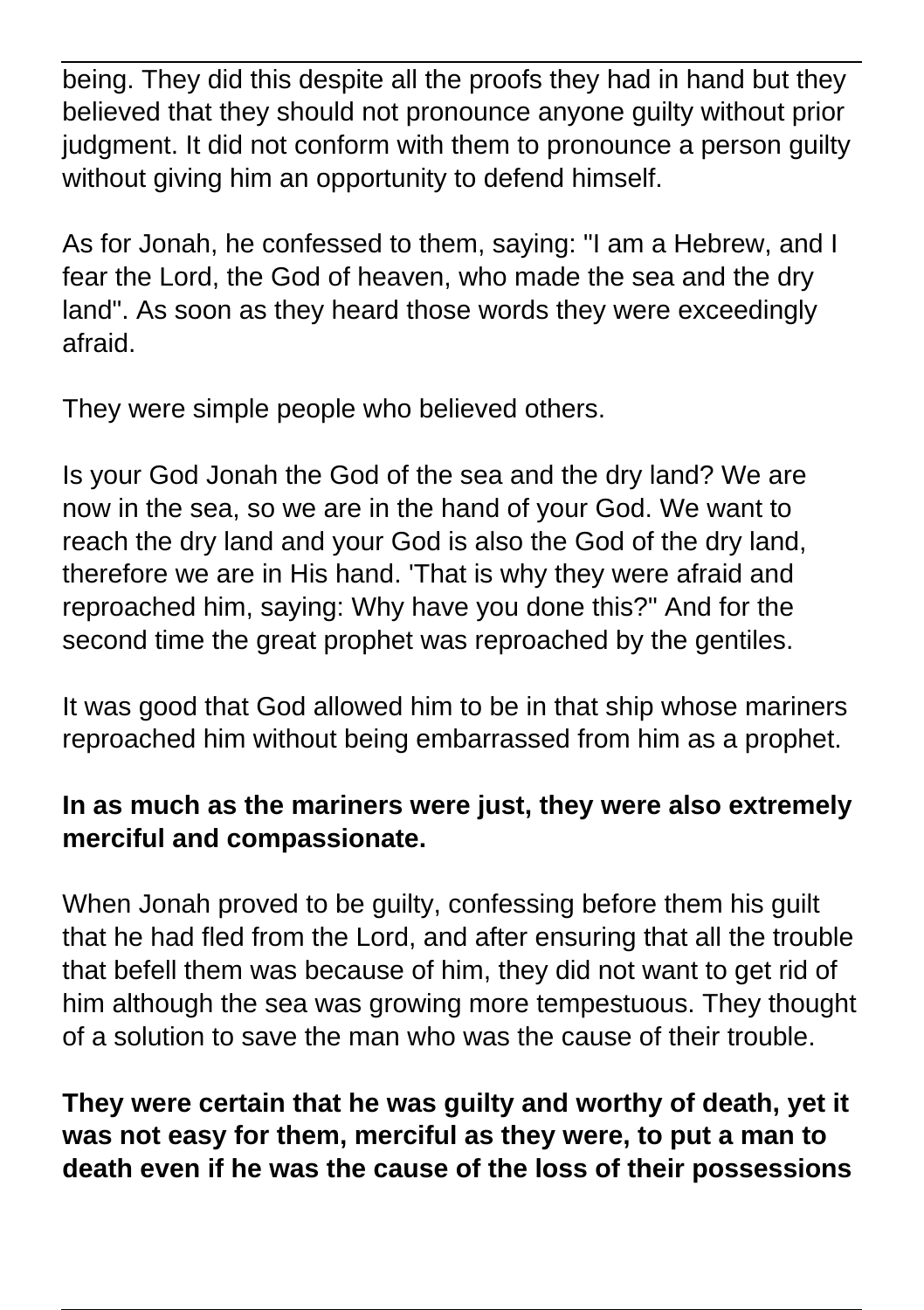#### **and had brought the threat of danger to their lives.**

It was not easy for them to lose him hastily. Thus they said to him: "What shall we do to you that the sea may be calm for us?"

Search with us for a solution, because the sea is growing more tempestuous in a very disturbing way. Jonah said to them: "Pick me up and throw me into the sea; then the sea will become calm for you" . For I know that this great tempest is because of me. Throw me into the sea. There is no solution for the problem other than this. Yet despite all this they were reluctant to throw him.

I am amazed at the great mercy of those righteous people.

They knew the cause of their problem and knew the remedy but their conscience did not allow them to put it into action. How can we kill this man even if his blood is lawful to us, even if he is guilty and worthy of death? Thus they rowed hard with all their might in order to bring the ship to land, but they could not, for the sea continued to grow more tempestuous against them.

**They did their best to save Jonah, the sinful guilty man from death, but in vain. It was God's will that Jonah should be thrown into the sea**, so he fell into those mariners' hands. In order to have a clear conscience, they cried out to the Lord, saying: "We pray, O Lord, please do not let us perish for this man's life, and do not charge us with innocent blood, for You, O Lord, have done as it pleased You." Having realized that it was God's will and that they could not stand against it, "they picked up Jonah and threw him into the sea, and the sea ceased from its raging."

# **Hence it is clear that those mariners had a pure and sensitive conscience to which they scrupulously wanted to remain loyal.**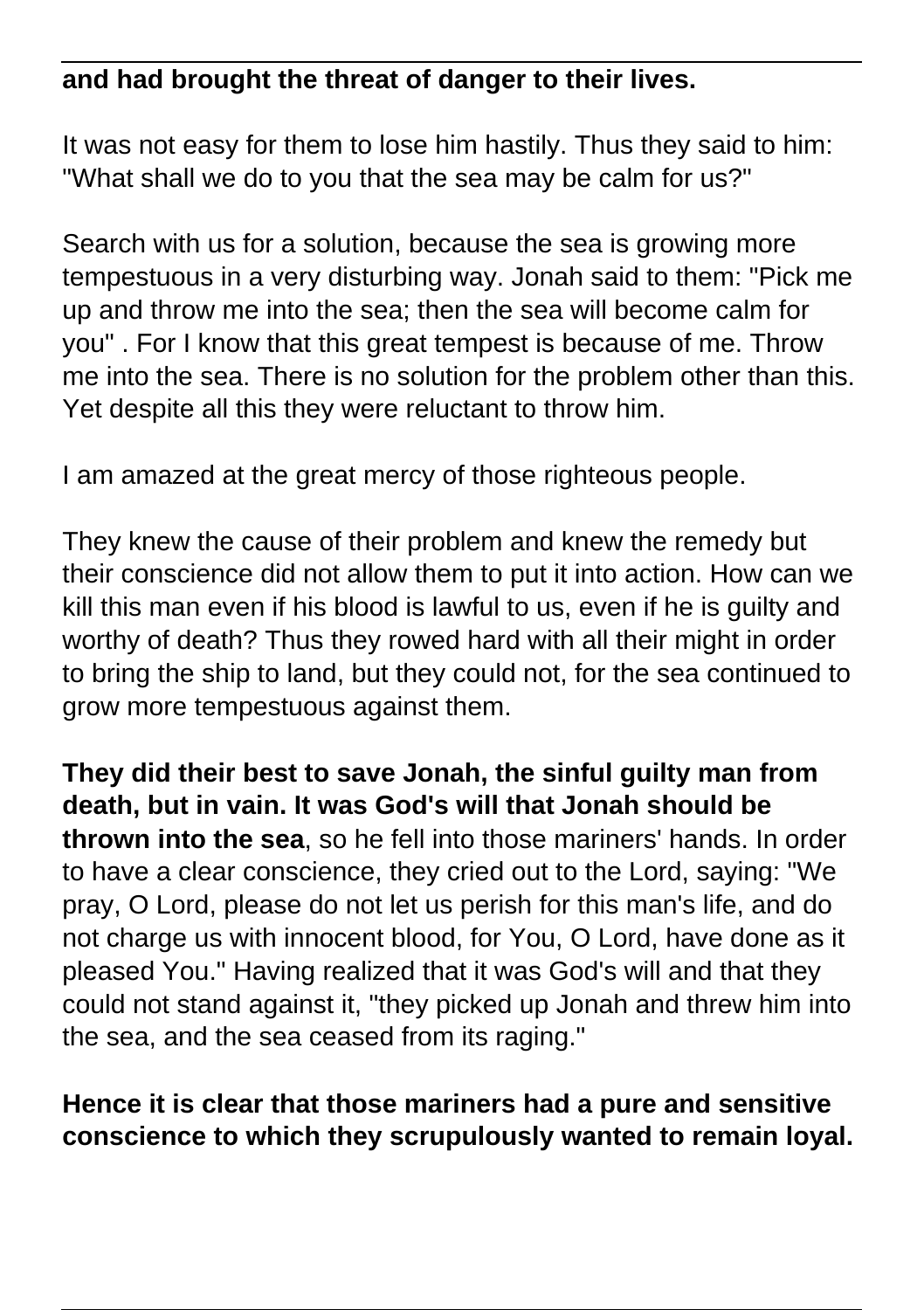It was not a light matter for them to commit a sin no matter how pressing the external circumstances were and in spite of the justifying reasons. Their attitude towards Jonah was very noble. very merciful, and in accordance with the will of God.

#### **They were people who had hearts prepared for God to work in.**

They were endeavoring to find God's will in order that they might carry it out. When the sea ceased its raging by their throwing Jonah into it they were assured of the presence of God in the matter. They believed in the Lord, offered Him a sacrifice and made vows. In their belief in the Lord they not only believed that He was God but by offering Him a sacrifice they professed their belief in the propitiation of blood.

Thus God triumphed in the first battle and fulfilled the salvation of the mariners through Jonah's disobedience.

Now there remained two other important things in God's design of salvation: the salvation of the Ninevites and the salvation of Jonah.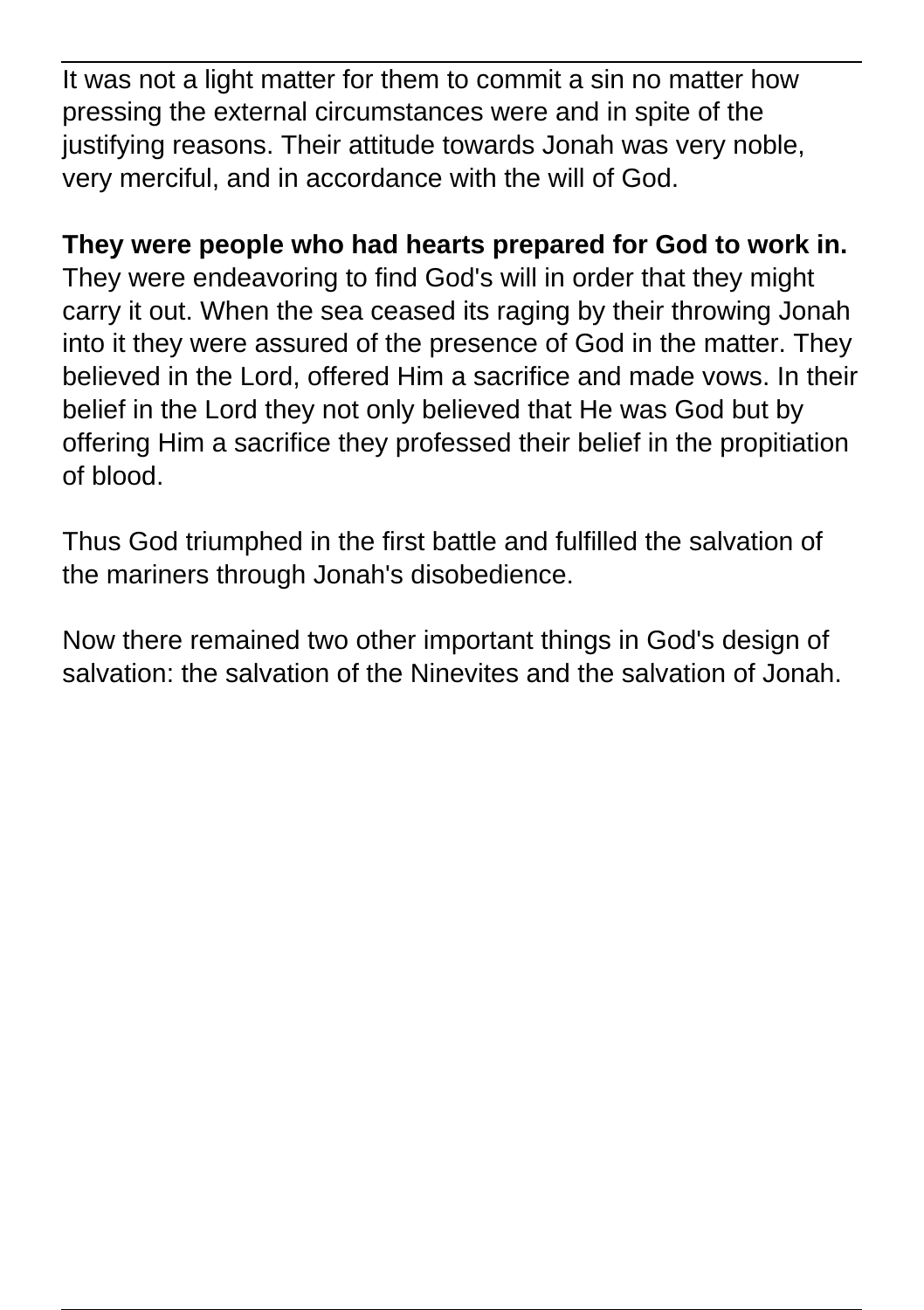

# **CHAPTER THREE: JONAH IN THE BELLY OF THE FISH**

**Jonah was thrown into the sea, yet he was not thrown unto death. God's Providence still held him, and God was still with His plan of sending him to the city of Nineveh for the sake of its salvation.**

Is this man, O Lord, still suitable for this great ministry, after all that he has done?

Yes. This Jonah is My son, and My beloved. He is also My prophet, and I will send him to Nineveh. If he sinned I will correct him and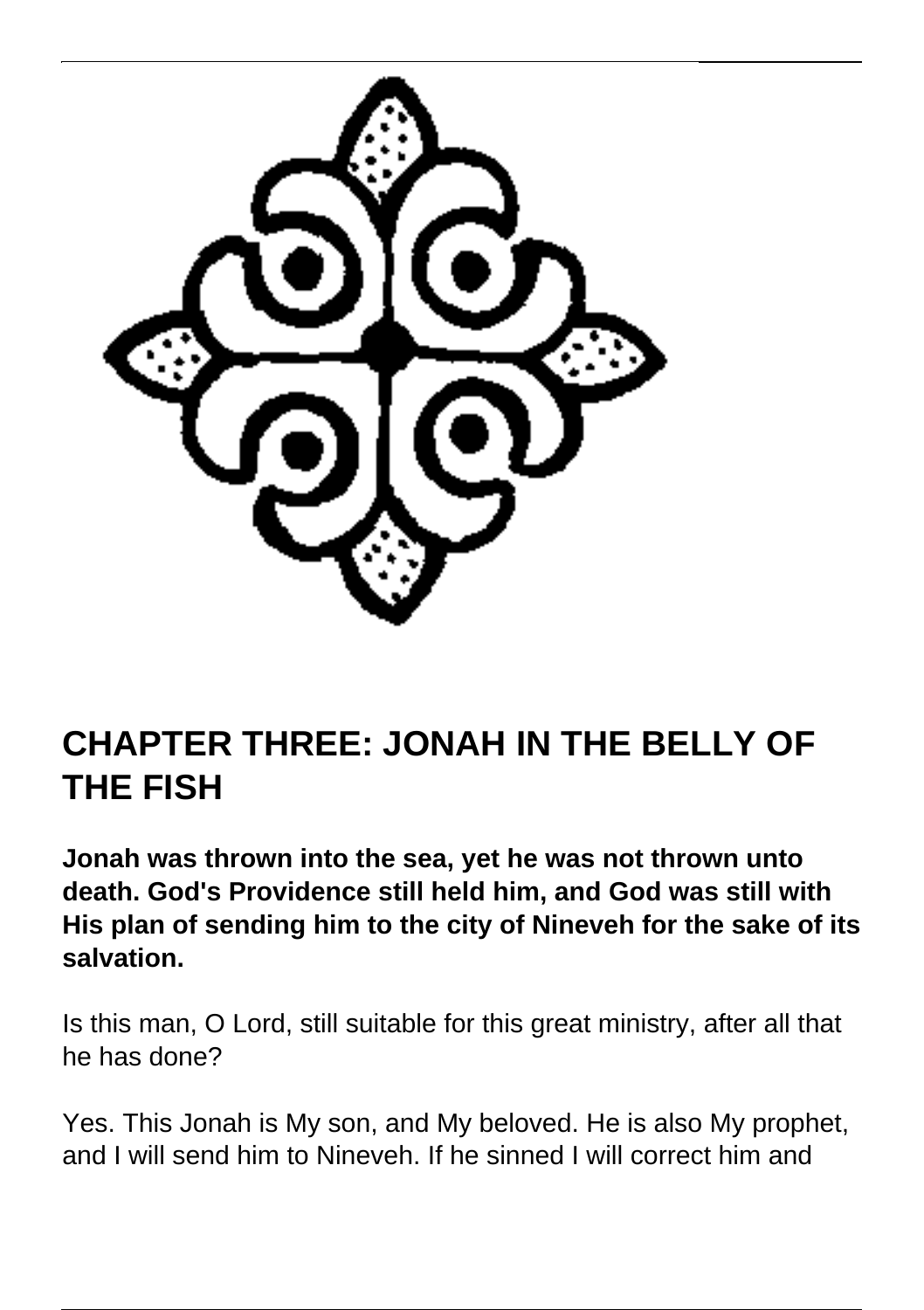make him useful for My ministry. I will save his soul and save the city through him. This unpolished stone, I undertake to chisel until I make it suitable for building.

Indeed, God is wondrous in His long-suffering. He does not hastily abandon or become angry with His servants who fall.

He received Peter after he had denied Him, and confirmed him in his apostleship. We human beings are characterised by our quick temper, and by our being quick to punish and quick to cut our relationships. Whereas God is not like that. He kept Jonah in his ministry and preserved him safe and sound to accomplish his mission. When Jonah was thrown into the sea, the God of the sea received him to protect him from every evil.

**When Jonah was thrown into the sea the Divine hand picked him up and carried him delicately that he might not perish or drown. God took him and placed him inside the whale to preserve him safe there.** God had "prepared a great fish to swallow Jonah" (Jon. 1:17).

He did not prepare it to destroy him but to preserve him. The great fish wasn't a punishment but a shelter. Jonah was safer and more comfortable in the belly of the whale than if he were still in the ship struggling against the waves and the sea, and against fatigue, cold and wind.

This whale was sent by God to carry out the Divine will entrusted to it.

**It did not have authority to eat Jonah nor to secrete digestive enzymes onto him to absorb him. No, but rather it swallowed him in order to take him into its inner bosom and keep him safe**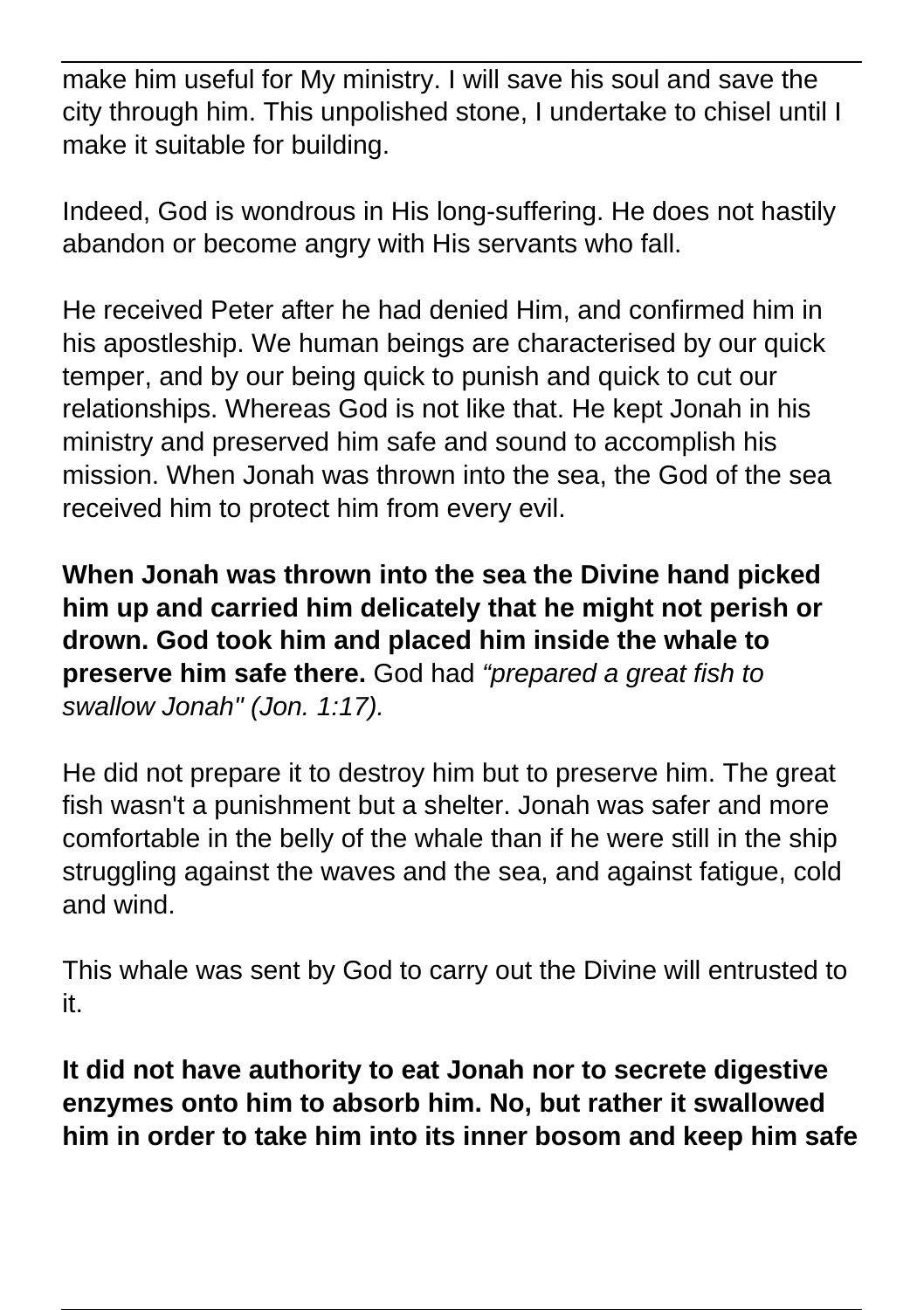**there until he would approach his destination. The whale was a free means of transport by which Jonah reached the nearest point to his stop.**

It was as though Jonah was in a protected submarine sailing underwater. That great fish was sent to rescue him from the sea and its tumults. It was like tribulations, appearing fearful from the outside while entailing within them all benefit. Jonah was inside the fish for three days, sound and not conquered by the whale, just as Christ was in the tomb for three days and was not conquered by death.

# **So should you be, blessed brother. If the Lord prepares for you a great fish to swallow you, do not fear, neither be troubled, nor grieve. From inside the belly of the fish bless the Lord as Jonah did.**

Be assured that the whale can swallow you but it cannot harm you. It can never touch you without God's sanction. The time will surely come when the Lord will order it to vomit you onto dry land where you were before. Is God not the Creator of the whale, and are not its life and direction in His hand? If you are in tribulation, brother, then remember Jonah's whale and you will be reassured. You will know that the Lord is the one who has prepared this whale for you to grant you a particular virtue or a special grace.

# **Be careful not to complain whenever you are swallowed by a whale, for the whales of the sea of this world are many.**

Do not say: "Why do You treat me like this, O Lord? Why did You prepare this whale to swallow me? Where were You, O Lord, when it was swallowing me? And why did You not rescue me?"

Know that God's answer is one: "Do not be afraid. It is enough for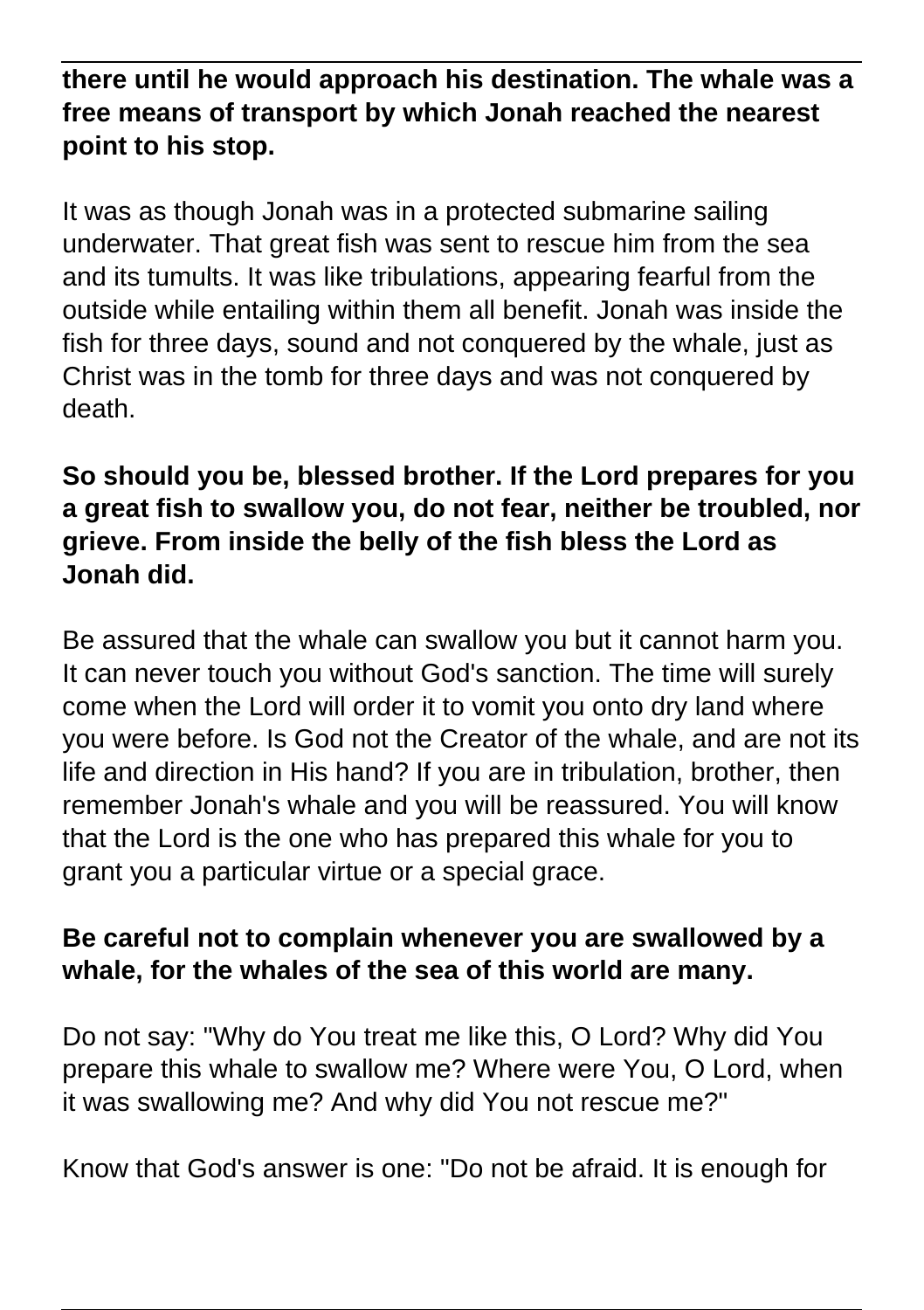you that you are with Me. Even if you are in the belly of the whale, I am with you. I will not disregard you nor abandon you." Therefore, my brother, do not be afraid. Remember the saying of the righteous Abba Paul, "He who flees from tribulation has fled from God".

That whale was extremely huge. It was "a great fish".

There are many huge whales, each one of them like a spacious room, able to swallow a boat together with those in it. When the great fish swallowed Jonah, Jonah looked and found himself as if in a large hall or in a pool. What did he do? He returned to his senses, knelt down and prayed in the belly of the whale, and the Lord beheld him and rejoiced:

**Ah Jonah! I have wanted this prayer from you since the beginning of the story. The reason for all that has happened was to make you kneel down, even if in the belly of the fish, that we may reason together.**

"For a long time I have wanted to talk to you and reason together, but you were angry, you fled and refused to talk. But now is an appropriate opportunity to reconcile together."

Jonah knelt and prayed to the Lord, and returned once again to his prophetic rites. He returned to his former image as an obedient Godloving man, firmly believing in God's promises.

He returned to his former state, trusting God and offering Him thanksgiving.

**I was greatly affected by Jonah's prayer in the belly of the great fish, which is characterized by the spirit of prophecy, wondrous faith, and assurance of the unseen.**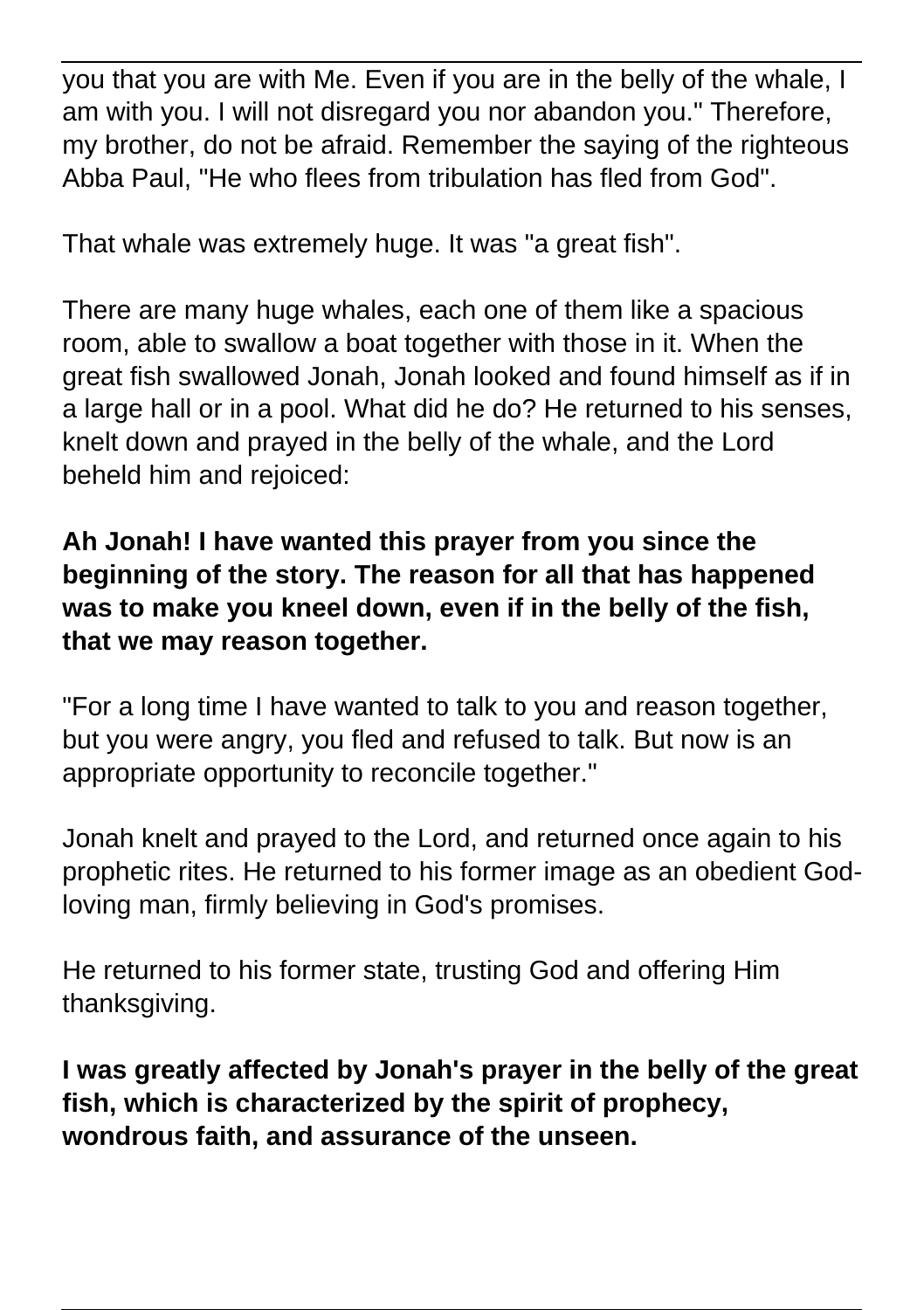It is one of the greatest prayers I have ever read in my life. If only he had offered it, or a prayer of its like, before he had thought of fleeing from the Lord! Indeed tribulation is a school of prayer.

I was deeply affected by his saying: "I cried out to the Lord because of my affliction and He answered me", and I said in myself, "What is all this, Jonah? How has God answered you when you are still in the belly of the great fish? Would it not be more appropriate to say, 'I cried out to You, O Lord, answer me', so that you plead for your prayer to be answered rather than declaring it?"

**Jonah saw with the eye of faith what the Lord would give him. He saw it as if it were before his eyes, and not as if he would obtain it later on, thus he said joyfully: "I cried out to the Lord...and He answered me".** Jonah continued his wondrous prayer, saying to the Lord: "Out of the belly of Sheol I cried, and You heard my voice... all Your billows and Your waves passed over me... Yet I will look again toward Your Holy temple". With this faith Jonah could see himself outside the great fish, looking toward the temple of the Lord.

**With this faith he was able to turn his prayer from petition into thanksgiving while he was still in the belly of the great fish,** and thus he concluded his prayer by saying: "But I will sacrifice to You with the voice of thanksgiving; I will pay what I have vowed. Salvation is of the Lord" (Jon. 2:9).

What made you sure, O holy prophet, that the Lord heard your prayer and answered you, sanctioned that you come out of the whale and return once more to behold His temple? How far was that temple from you? It was far away in Jerusalem while you were in the belly of the whale, somewhere in the sea, exactly where you could not ascertain. But the prophet replies: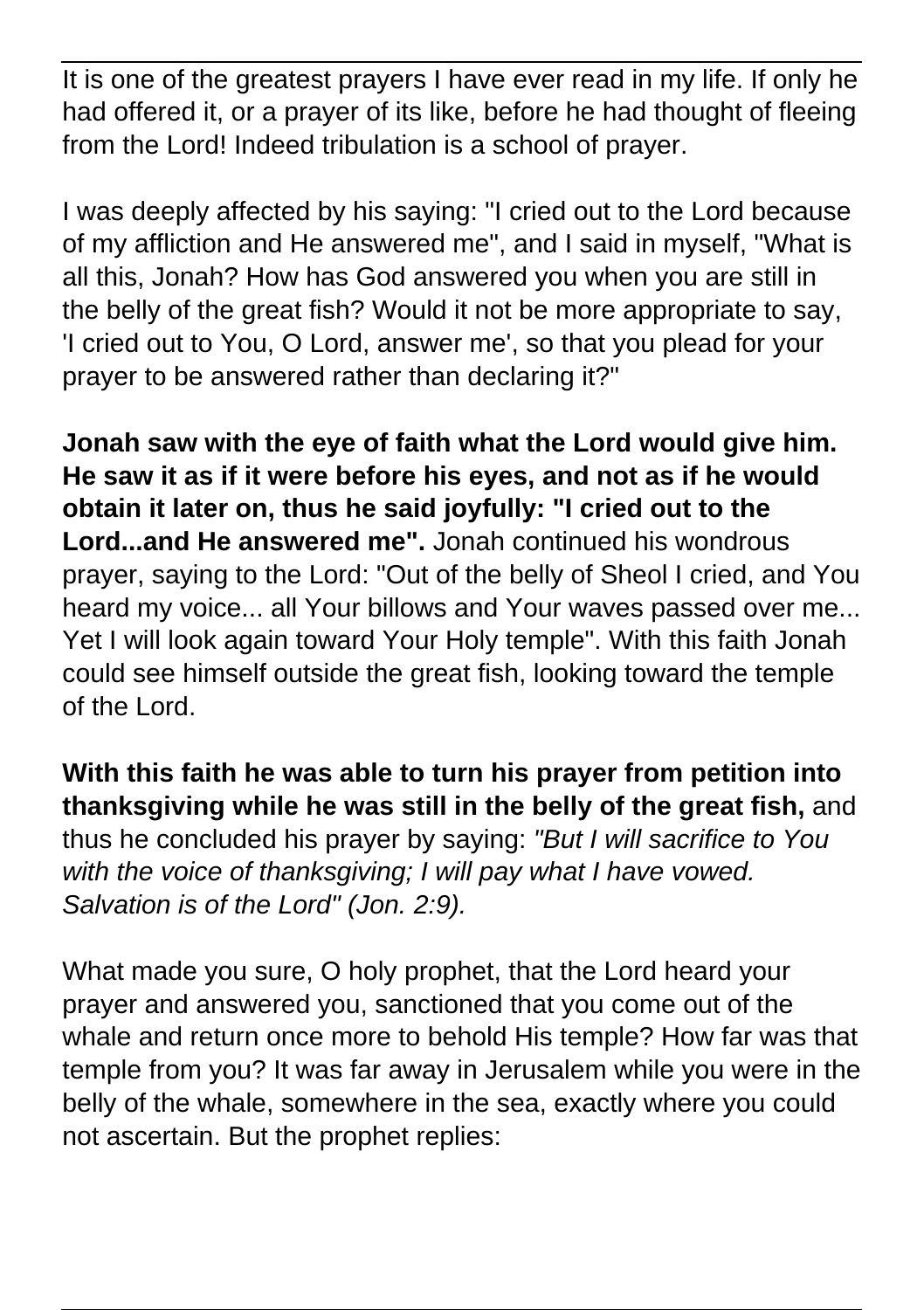**"I am completely confident that I will come out of the belly of the whale and accomplish my mission, because God's word is never disproved nor does it return empty."**

"So long as God commanded that I should go to Nineveh, then I will go there and carry out His sacred will, undertake my preaching ministry, and then return to the temple of God to worship there. I will sacrifice to the Lord and offer my vows.

All this I see clearly and without doubt before my eyes. My present temporary state in the whale and the sea has no effect on this at all."

**How amazing is this man in his faith! Indeed, he is the man of deep faith chosen by the Lord. We do not deny that a cloud engulfed him and he sinned against God, but his essence was still good.**

He saw the future full of hope as though it were the present.

He offered thanksgiving to the Lord for the salvation which he had not yet received according to time, but which he had actually received according to the gift of revelation granted to prophets; the revelation of the man who has eyes open to see the Lord's visions as in an open book, and who enjoys God's promises before they are fulfilled.

When Jonah's faith reached that wonderful level, the Lord ordered the whale to vomit him onto dry land.

That whale acted with great discipline according to an assuring predestined Divine plan. It appeared in the proper time and at the right place in order to carry Jonah in its belly. It was as though this prophet was being taken from an open ship liable to being covered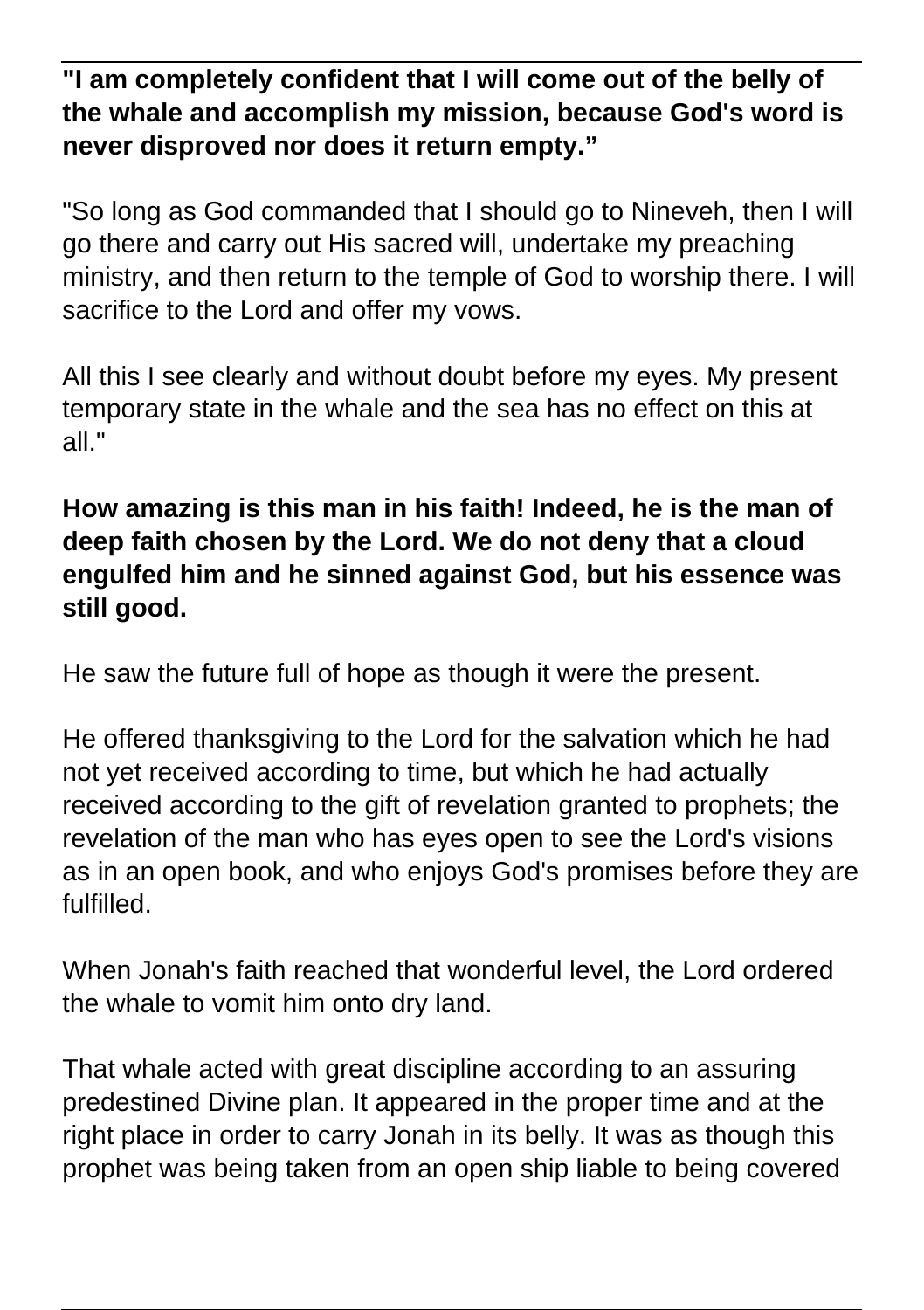and drowned by the waves, into an enclosed and protected ship invulnerable to water and waves. In due time, the whale vomited Jonah onto dry land at the place which God defined. There it left him unharmed after it had fully completed its errand.

Congratulations, Jonah, on this wonderful submarine in whose bosom you lived for a while. It has brought to your mission.

**Let us turn over this page in the life of Jonah as if it had never happened. As if the first two chapters of the Book have been forgotten by the Lord. O the Lord returned and said to Jonah anew: "Arise, go to Nineveh, that great city, and preach the message that I tell you."**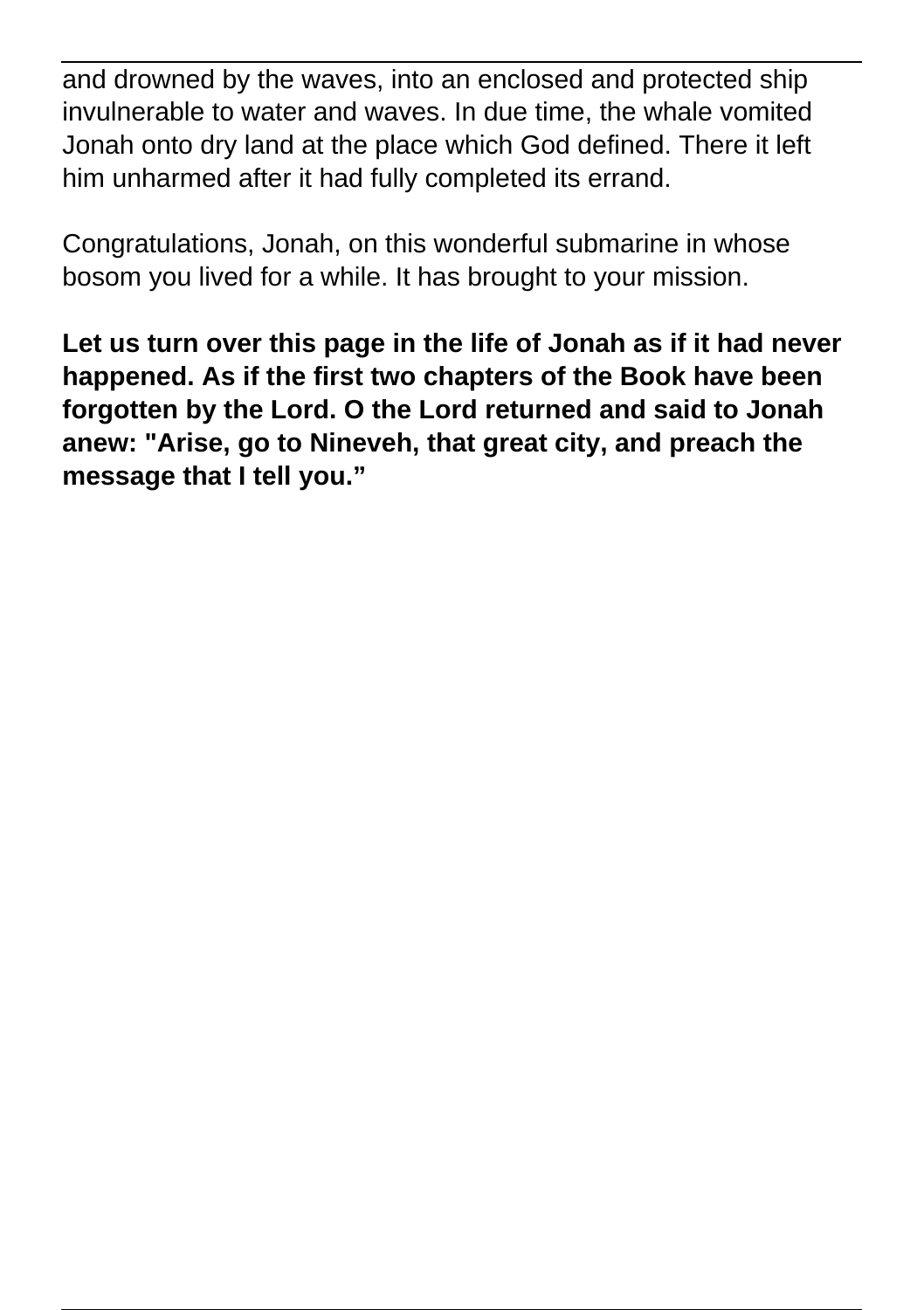

# **CHAPTER FOUR: NINEVEH THE GREAT CITY**

### **Jonah now goes to Nineveh**

God gave Jonah the same command as before: "Arise, go to Nineveh." And this time Jonah did not flee from the presence of the Lord, but "arose and went to Nineveh according to the word of the Lord".

The command was fulfilled in quietness: God did not reproach nor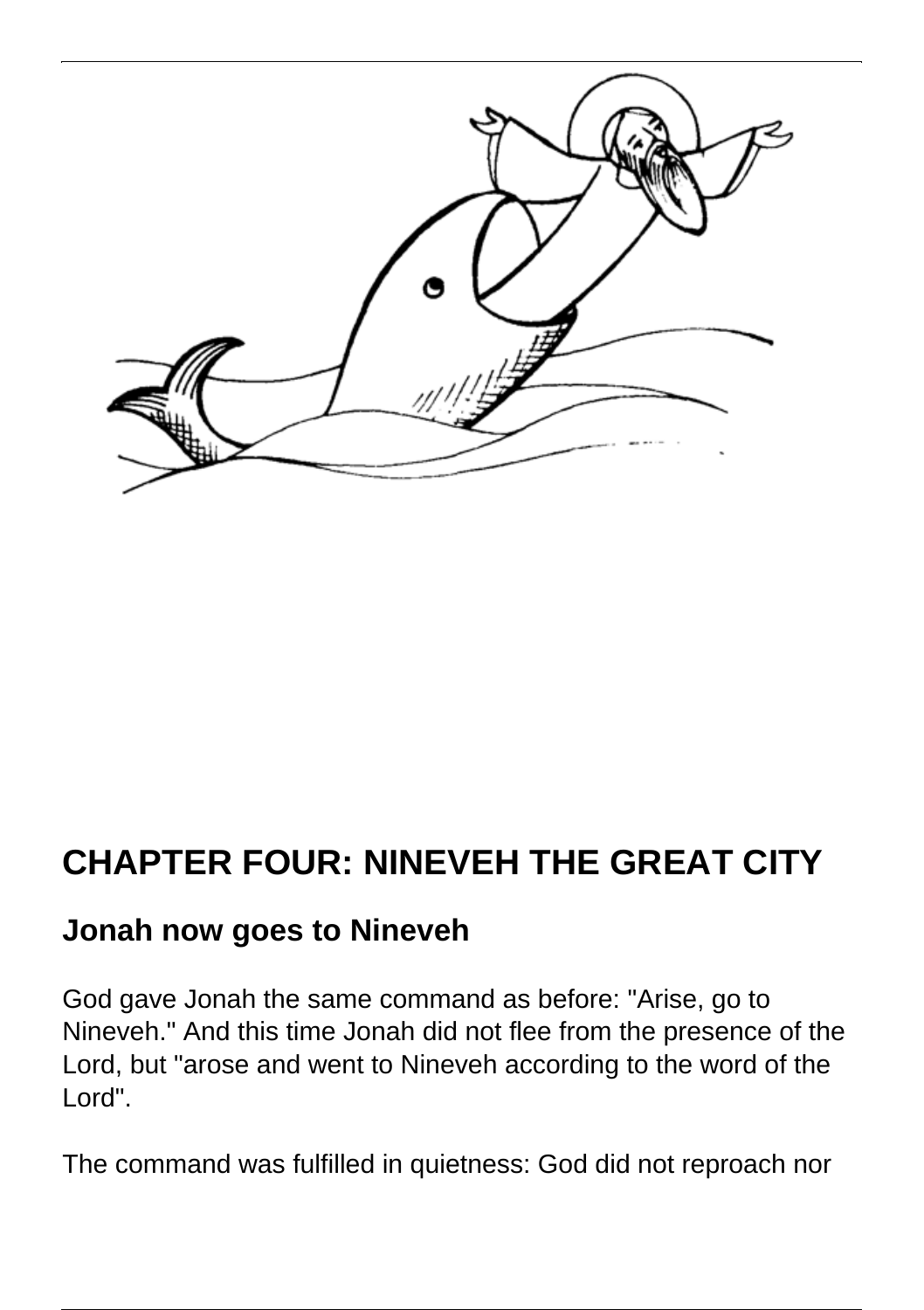did Jonah object. This matter may need us to pause and contemplate.

God was not angered by Jonah's attitude so that He deprived him of his ministry or demoted him from the level of prophets to the level of ordinary believers, or looked for another to send instead.

God also did not reprove him. What had happened was enough for him. It was a practical lesson, needing no more words which might hurt the feelings of the person when reproved or reprimanded, scolded or taunted for a previous error. No. This is not God's way. God cares for the feelings of His children.

He leaves them to realize their own mistakes without taunting them.

**Jonah had received a lesson, so he obeyed. Was it an obedience out of convincement and satisfaction or was it mere submission?** Behold, Jonah! You are now going to Nineveh. What about the previous hindrances which prevented you previously about your honor? What about your word which you will say and which the Lord will not carry out because the city will repent and the Lord will return from His warning? Have you thought of all these things? Has the monster within you died, the monster of dignity and esteem of one's word?

This time Jonah was going to obey, but that was all, he was going to obey outwardly, but from within his honor still held its value. He was going to force himself for obedience's sake, then wait and see what God would do. This time he was going to meet God half way.

### **The love of dignity still troubled him, but he obeyed for fear of chastisement and not out of faith and humility.**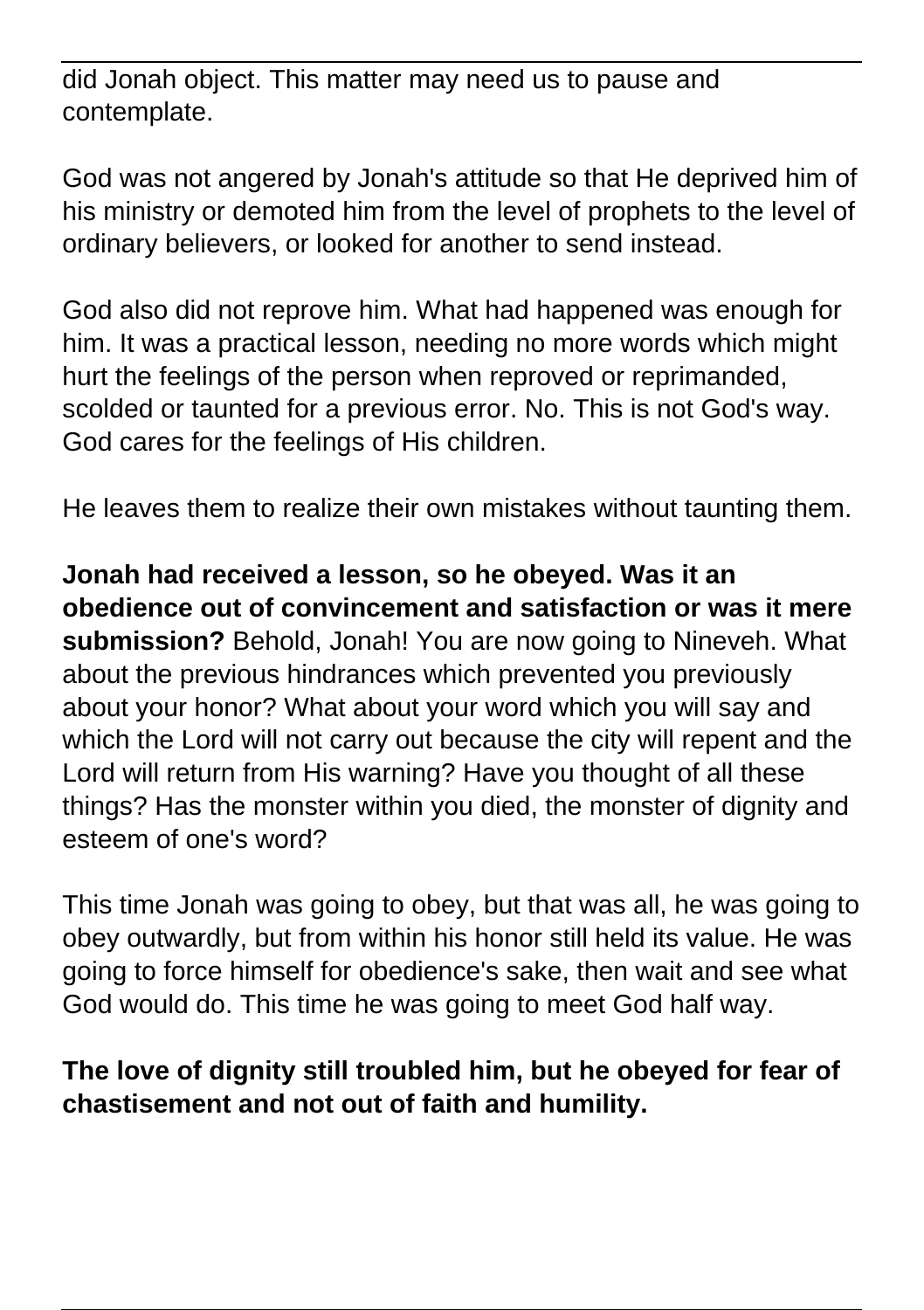He was carrying out God's command out of fear while his heart from within was rebelling, and this rebellion would show in due time. He was walking by the rod and not by grace. God accepted Jonah's state as merely a step that would lead to the obedience which springs from believing in God's wisdom and good governance.

# **Nineveh the Great City**

How amazing is the title 'great city' which the Lord gave to Nineveh! The Lord repeated it twice to Jonah: "Arise, go to Nineveh, that great city" (Jon. 1:2 & 3:2). This expression was repeated a third time by the Divine Inspiration when we read:

"Now Nineveh was an exceedingly great city, a three day journey extent" (Jon. 3:3). This title was repeated for the fourth time at the end of the Book when the Lord said: "And should I not pity Nineveh, that great city, in which are more than one hundred and twenty thousand persons who cannot discern between their right hand and their left, and also much livestock?" (Jon. 4:11).

How wondrous that the Lord calls it four times 'great city' **while it was a gentile and ignorant city whose people could not discern between their right hand and their left. It deserved the prophet's warning of destruction, being wicked, whose wickedness had come up before the Lord.**

### **As far as spiritual criteria are concerned, it had no aspect of greatness whatsoever!**

Was it a condescension from God in using human expression, so He called it great being a capital city and having more than one hundred and twenty thousand persons?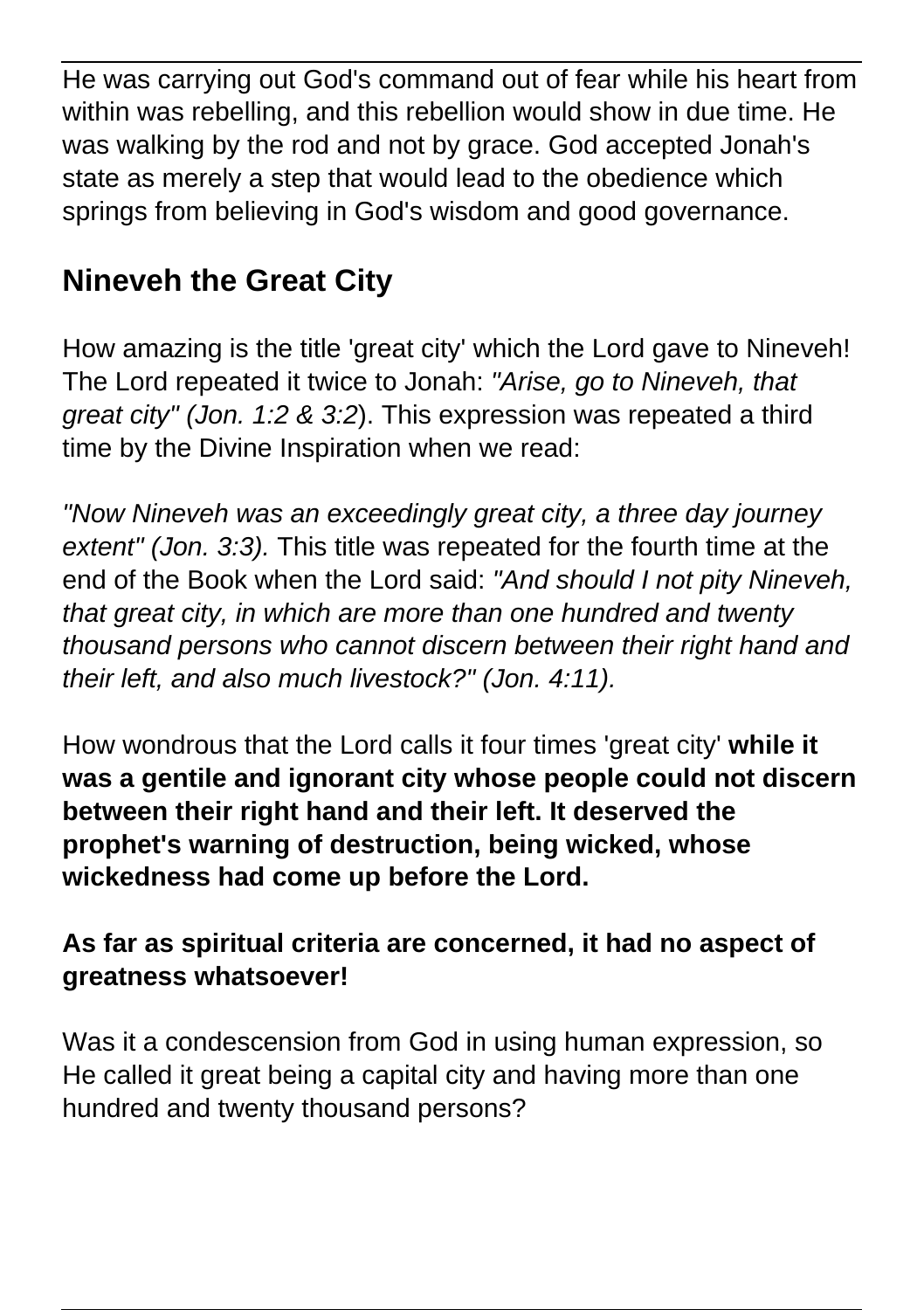Or did God behold it in its oncoming greatness in repentance, being a gentile that would reproach the Jews, as the Lord said of it: " The men of Nineveh will rise in the judgement with this generation and condemn it, because they repented at the preaching of Jonah; and indeed a greater than Jonah is here" (Matt. 12:41).

The title 'great city' which the Lord gave to Nineveh is a beneficial lesson to those who walk by the letter and are meticulous in their usage of terms so that they complicate matters and subject the spirit to the literal meaning of words!

God commanded Jonah to cry out against Nineveh's destruction, yet at the same time He was disposing salvation for its people. He loved them and wanted to save them, without them asking. **The Book of Jonah gives us a comprehensive idea of how God detests sin and yet at the same time has compassion on sinners and seeks their salvation.**

The saving of Nineveh gives us an idea of how God cares for the gentiles, because the Jews thought that God was only for them, and that it was only they who followed and worshipped Him, being His people and His flock. God showed them in the story of Nineveh that he had other sheep not of that flock. In the same way that He reproved His servant Jonah through the faith of the gentile mariners, He also reproved the Jews through the faith of the Ninevites and their repentance; that repentance which was indeed great in its depth and in its efficacy.

## **Nineveh's Greatness in Repentance**

**When God described Nineveh as being the great city, He was not considering its ignorance and sin but He was looking with great joy at its profound repentance.**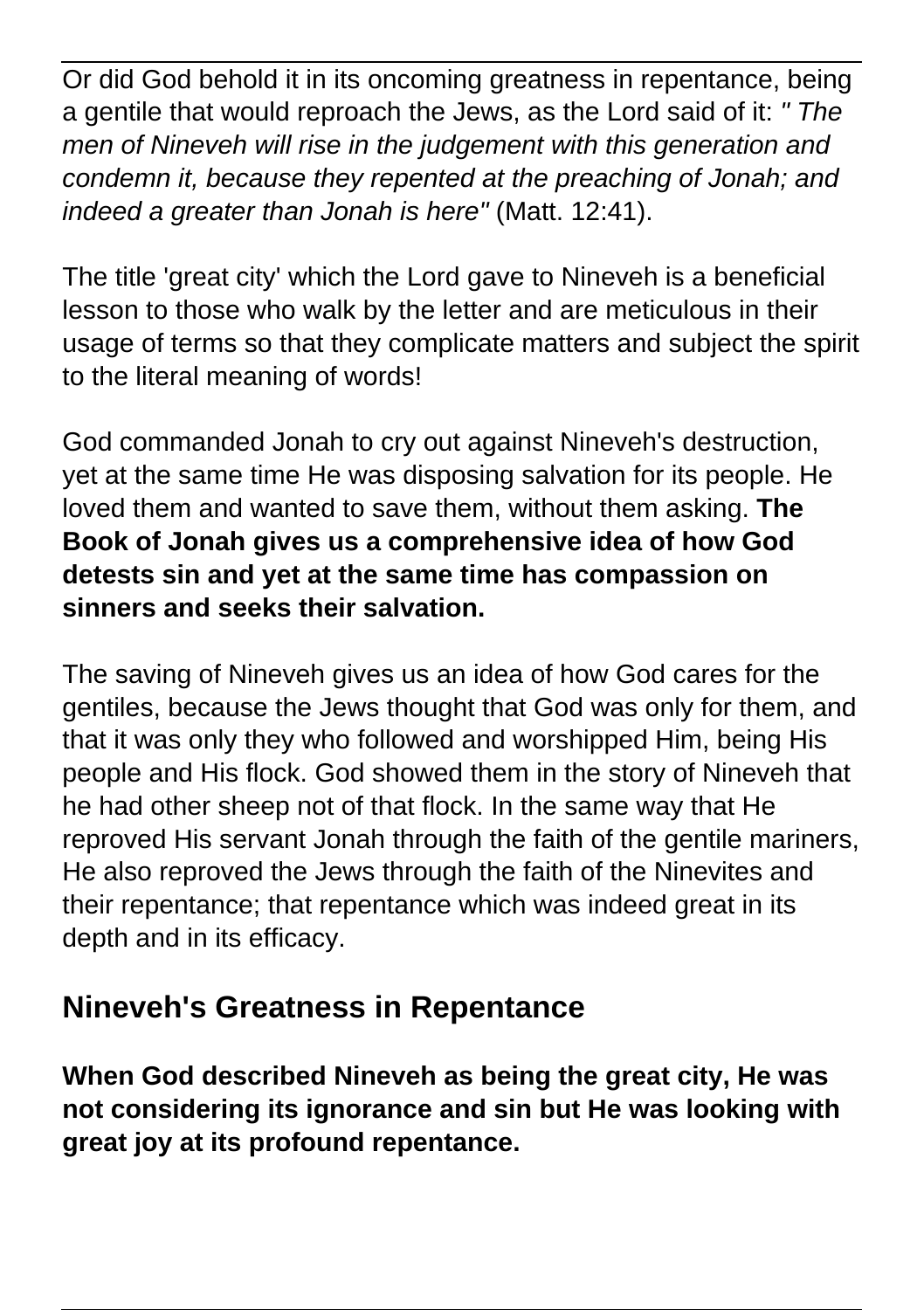Nineveh was quick in responding to God's word.

When Lot warned the Sodomites of the Lord's hot displeasure, they scorned him, and "to his sons-in-law he seemed to be joking" (Gen. 19:14), whereas the Ninevites listened with utter seriousness to Jonah and responded quickly to his word, despite the respite of forty days which could have been taken for slackness and slothfulness. The word of the Lord was fast, bearing life, efficacious and sharper than a double-edged sword.

In their immediate response, the Ninevites were much greater than the Jews, who were contemporary to Christ the Lord, who is incomparably greater than Jonah. Those Jews saw the Lord's numerous miracles and beheld His infinite spirituality, yet they did not believe and repent. The Lord reproved them by the Ninevites (Matt. 12:14).

#### **The word of the Lord was prolific. It yielded an abundance of amazing fruits.**

The first fruit of the Ninevites was faith: "So the people of Nineveh believed God."

The second fruit was the unfeigned contrition of heart; humiliating themselves before the Lord. Thus they put on sackcloth "from the greatest to the least of them". And sackcloth is a rough material made of goats' hair; a sign of affliction, abstinence and rejection of worldly pleasures. Even the king of Nineveh himself took off his royal robe and covered himself with sackcloth, arose from his throne and sat in ashes.

**The Lord looked at that debased city and smelt a pleasing aroma; for** "the sacrifices of God are a broken spirit, a broken and a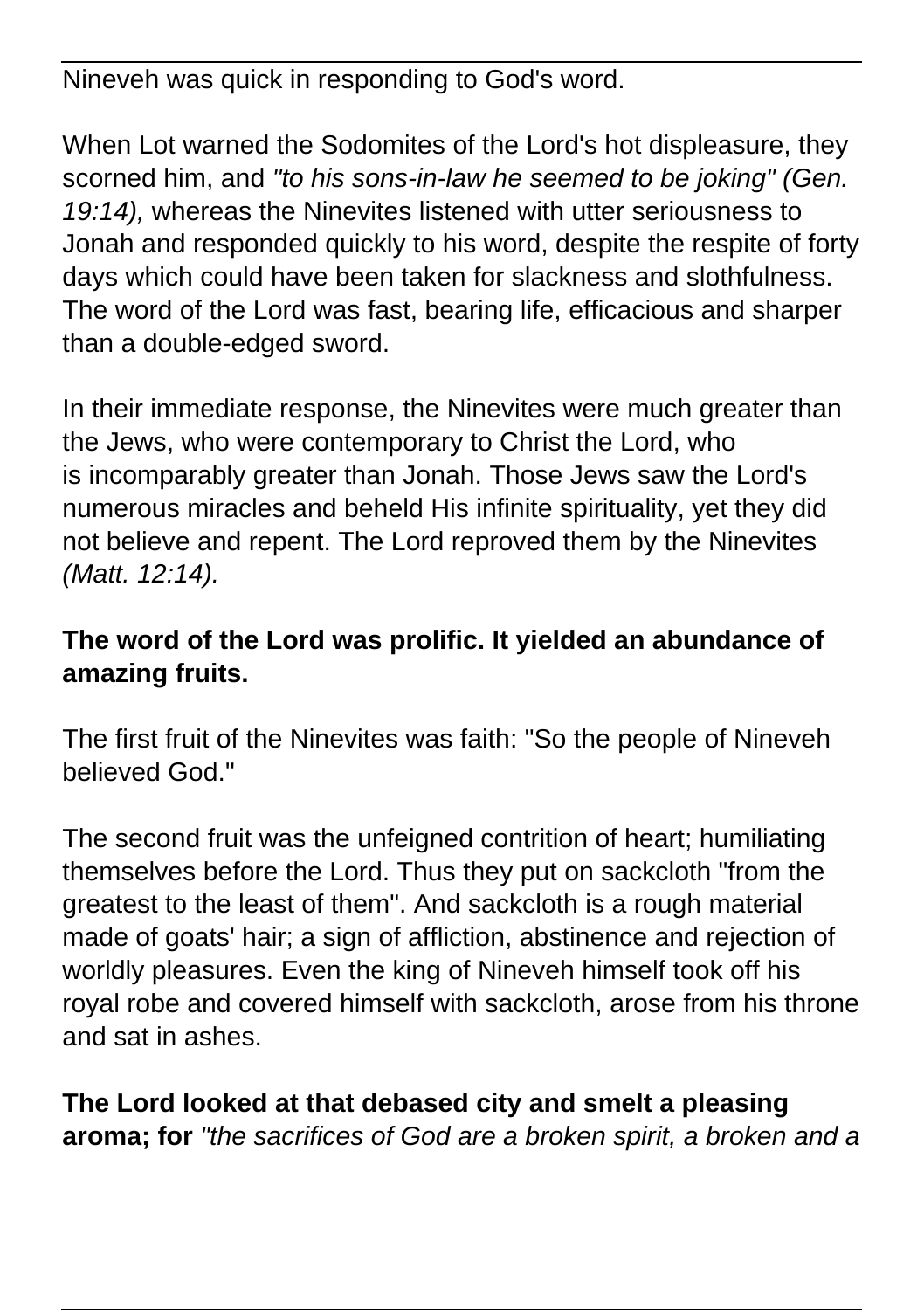contrite heart- these, O God, You will not despise" (Ps. 51:17). Truly how wonderful is this unique spectacle! A whole city is seen contrite in dust and ashes, debased in sackcloth, from the king to the infant. Even the livestock were covered with sackcloth!

The word of God also yielded fasting and prayer.

The city proclaimed a general fast for all. People abstained from eating and drinking, and even the beasts, herds and flocks did not eat or drink. People did not want to be occupied with feeding their flocks so that they could spare their time for worship and supplication to God. Thus they mingled their fasting with prayer and cried "mightily to God".

The most important fruit of the Ninevites was repentance.

Repentance led them to faith because sin was an obstacle between them and God. The fruit of their repentance was their humiliation, fasting, wearing sackcloth and crying out to God.

Their repentance was a sincere repentance in every meaning of the word: serious and from the heart, in which everyone turned 'from his evil way and from the violence that was in his hands."

**By this repentance they deserved God's mercy. He pardoned and forgave them, received them** and joined them to His own. In this respect the Holy Bible says: "Then God saw their works, that they turned from their evil way and God relented from the disaster that He had said He would bring upon them, and He did not do it" (Jon. 3:10).

The Holy Bible did not say: "When the Lord saw their fasting, prayer and affliction", but said: "Then God saw their works, that they turned from their evil way". Therefore repentance was the reason for God's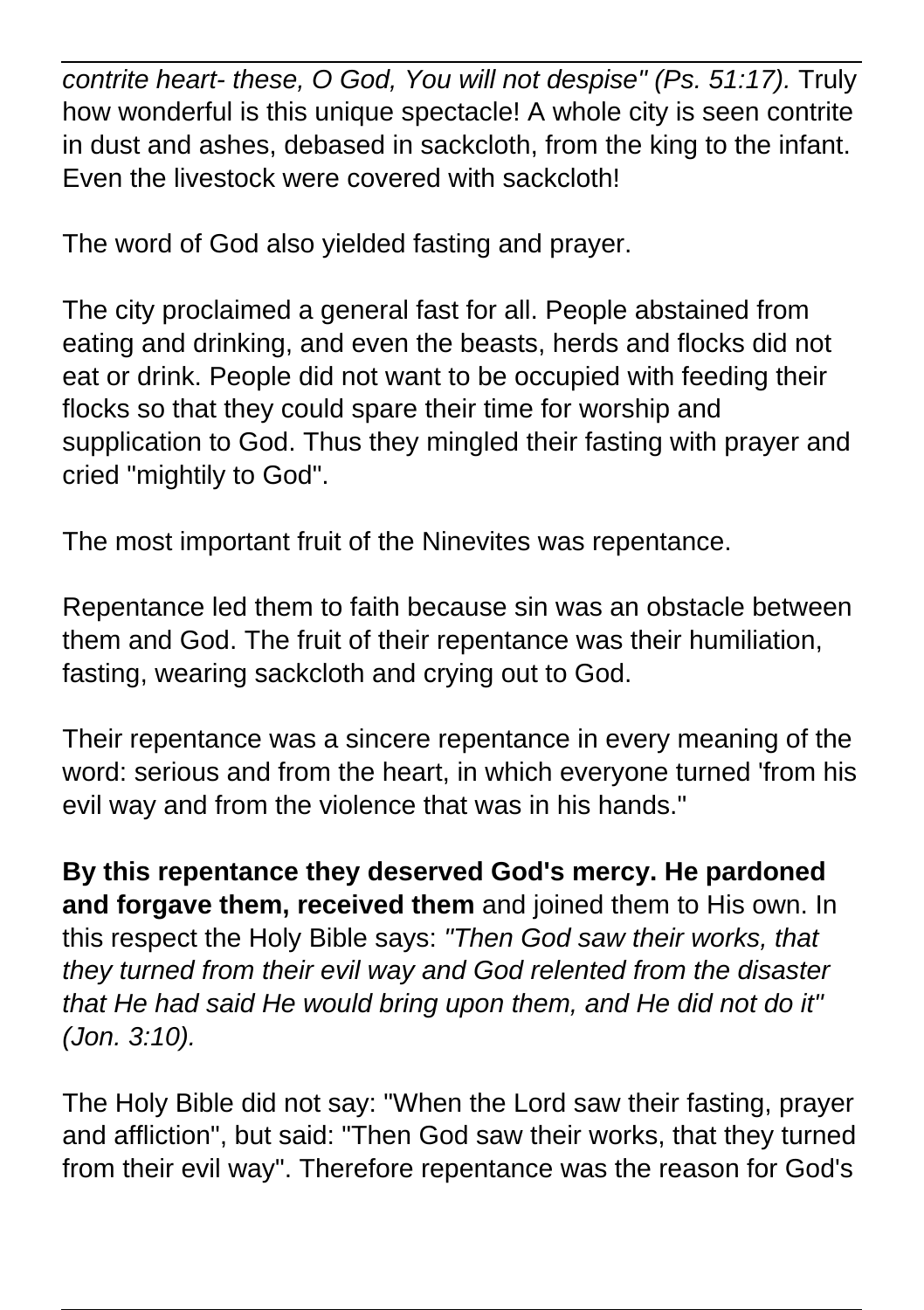mercy on them. Their fasting, prayer, and humiliation were but fruits of repentance.

I would like here to pause for a while at a verse said of the repentance of Nineveh, that is: "It repented at the preaching of Jonah".

What Was Jonah's Preaching?

The Holy Bible did not record for us the deep admonishing speech which led one hundred and twenty thousand persons to repentance with that wonderful contrition of heart. O that it supplied us with this excellent part in which concentrates all Jonah's greatness!

All that the Holy Bible records for us in this respect does not exceed one phrase in which was mentioned that Jonah entered the city and cried out, saying: "Yet forty days, and Nineveh shall be overthrown!" (Jon. 3:4).

### **Could it be that Jonah said only this single sentence? Was it sufficient to save the city and cause that tremendous effect?**

Previously, Lot had said of Sodom: "The Lord will destroy this city!" (Gen. 19:14), yet no one was affected and no one repented. The people heard of the Flood that was going to destroy the whole earth, and saw the Ark being built before their very eyes, yet no one repented and they were all destroyed. Many a time did the warning of death fail! Adam himself heard the warning: "you shall surely die", yet that warning did not prevent him from sinning.

#### **What was the secret behind the repentance of Nineveh and its salvation?**

Was it the thirst of Jonah's preaching and its deep effect on the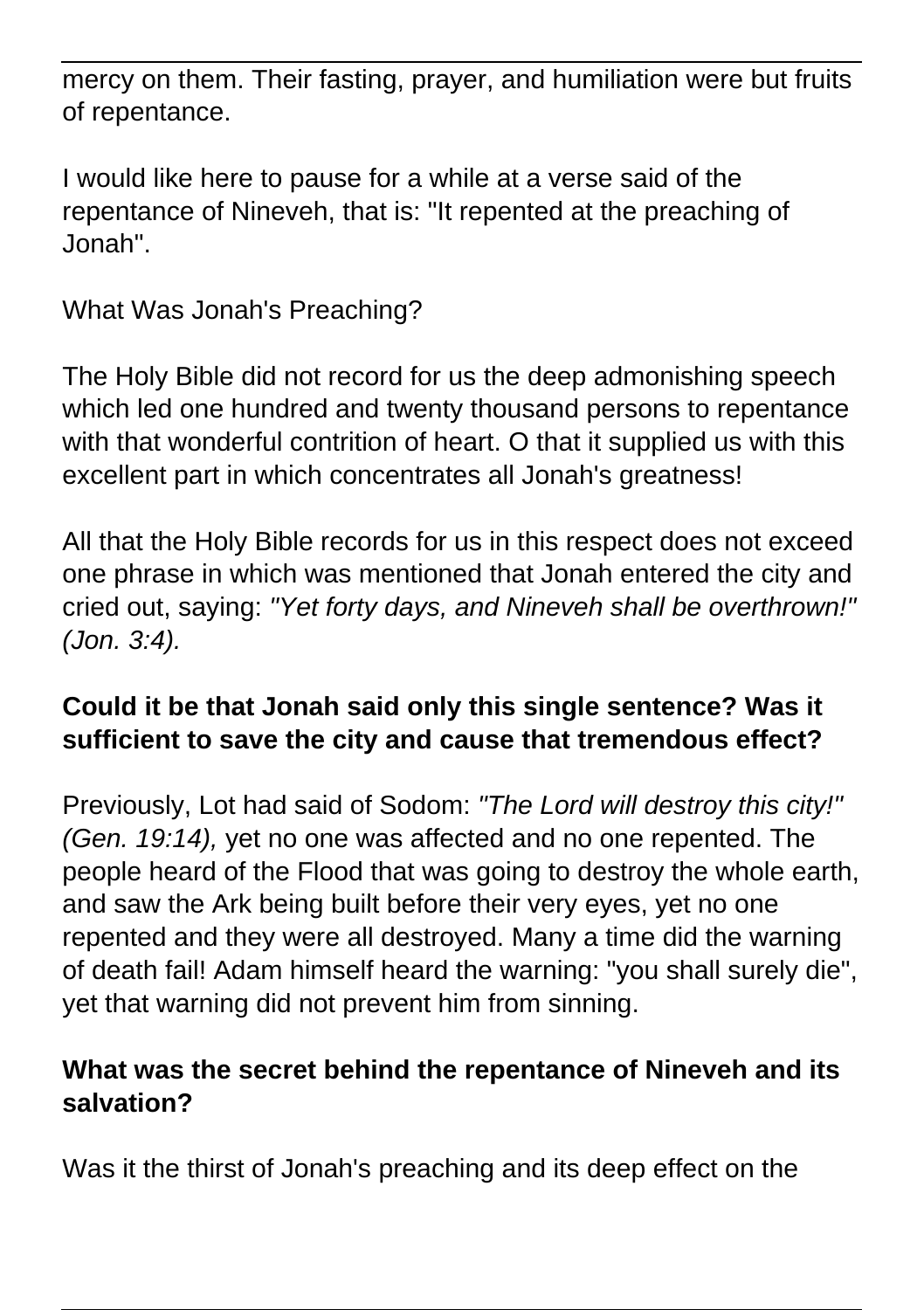souls of the Ninevites? Or was it due to the strong inner readiness of the heart so that every Divine word brought about an effect because the heart was ready to hear, the will ready to put into action, and the soil good for sowing? In my heart, I lean towards this second opinion.

#### **I would say that the repentance of the people of Nineveh was mainly due to the readiness of their hearts.**

It was this readiness that made God send His prophet to them, and as the Apostle says: "For whom He foreknew... He also predestined" (Rom. 8:29). Indeed readiness of heart plays a major role in the act of repentance.

In the case of the rich young man, the Lord Himself talked to him, and with all the power and efficacy of the Lord's words, he went away sorrowful because the heart within was not ready.

This is similar to the stony places which do not yield fruit no matter how good the seeds are and no matter how experienced the sower is. The heart of the young St. Anthony, however, was ready to hear the word of God. When he heard in the church the same verse said to the rich young man, he was deeply affected and carried it out wholeheartedly. Likewise were the hearts of the Ninevites.

**This opinion is confirmed to me by the fact that when Jonah said that the city would be overthrown, he said it while being sure in his heart that it was not going to be overthrown and that his word would not be carried out.**

He cried out those words reluctantly, merely obeying an order given to him, unconvinced of what he was saying. If he were convinced, his words would have had a stronger effect.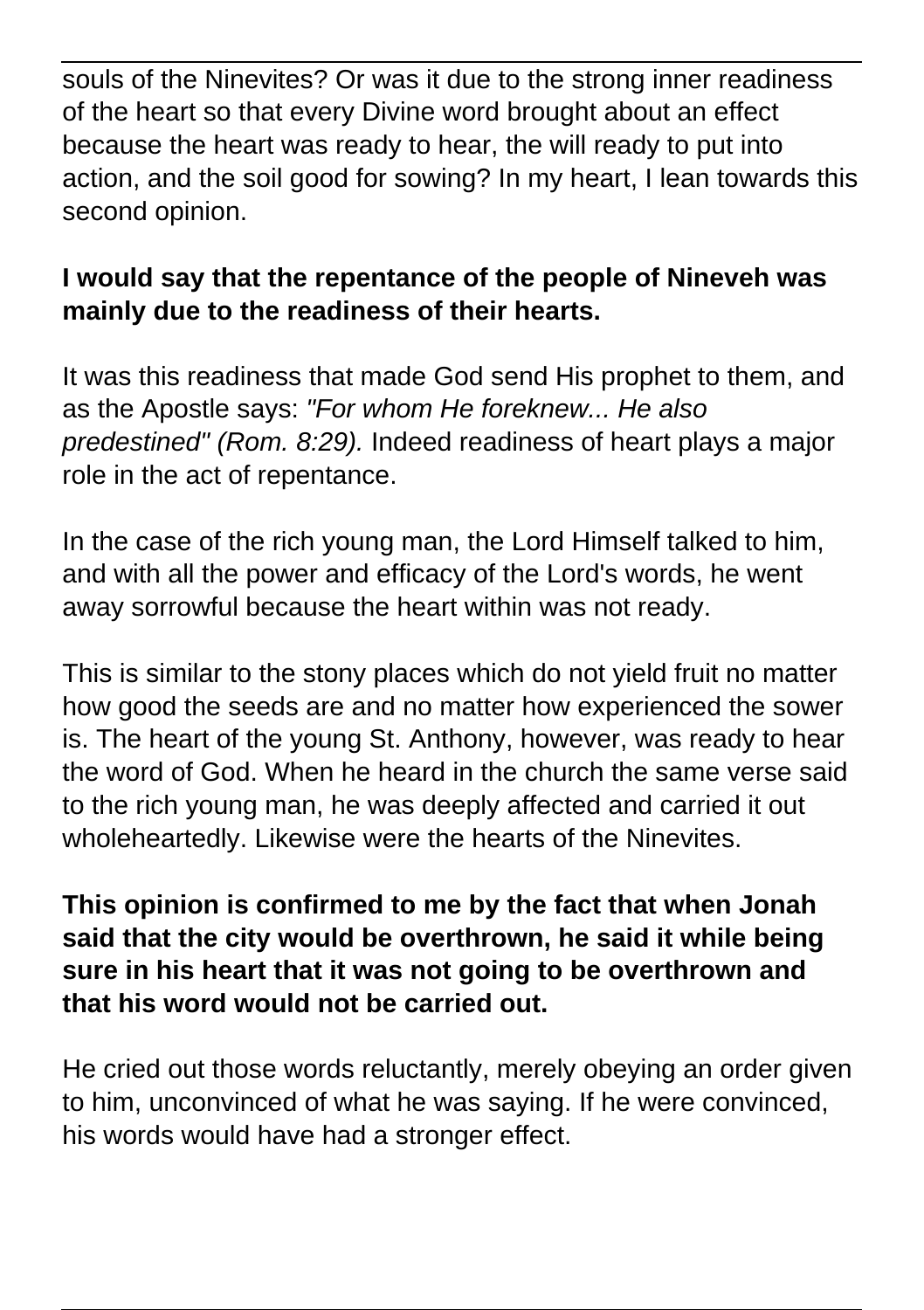However, Nineveh repented at Jonah's preaching because their hearts were prepared for any word proceeding from the mouth of God. Thus their repentance was so powerful, for it sprang from within and not from without

Accordingly, the Lord praised the people of Nineveh and their repentance, and said that they shall arise on the Day of Judgement and condemn that generation.

#### **The power and beauty of this repentance is that it was a general repentance. Everyone repented, everyone returned to God, everyone believed in Him.**

More than one hundred and twenty thousand persons entered the Lord's fold, one and all. If there is joy in heaven over one person's repentance what shall we say about the joy brought about by more than one hundred and twenty thousand persons who previously could not discern between their right hand and their left?

### **Thus succeeded the second aim in God's design. The Ninevites were saved as the mariners had previously been saved.**

Now it is Jonah's turn.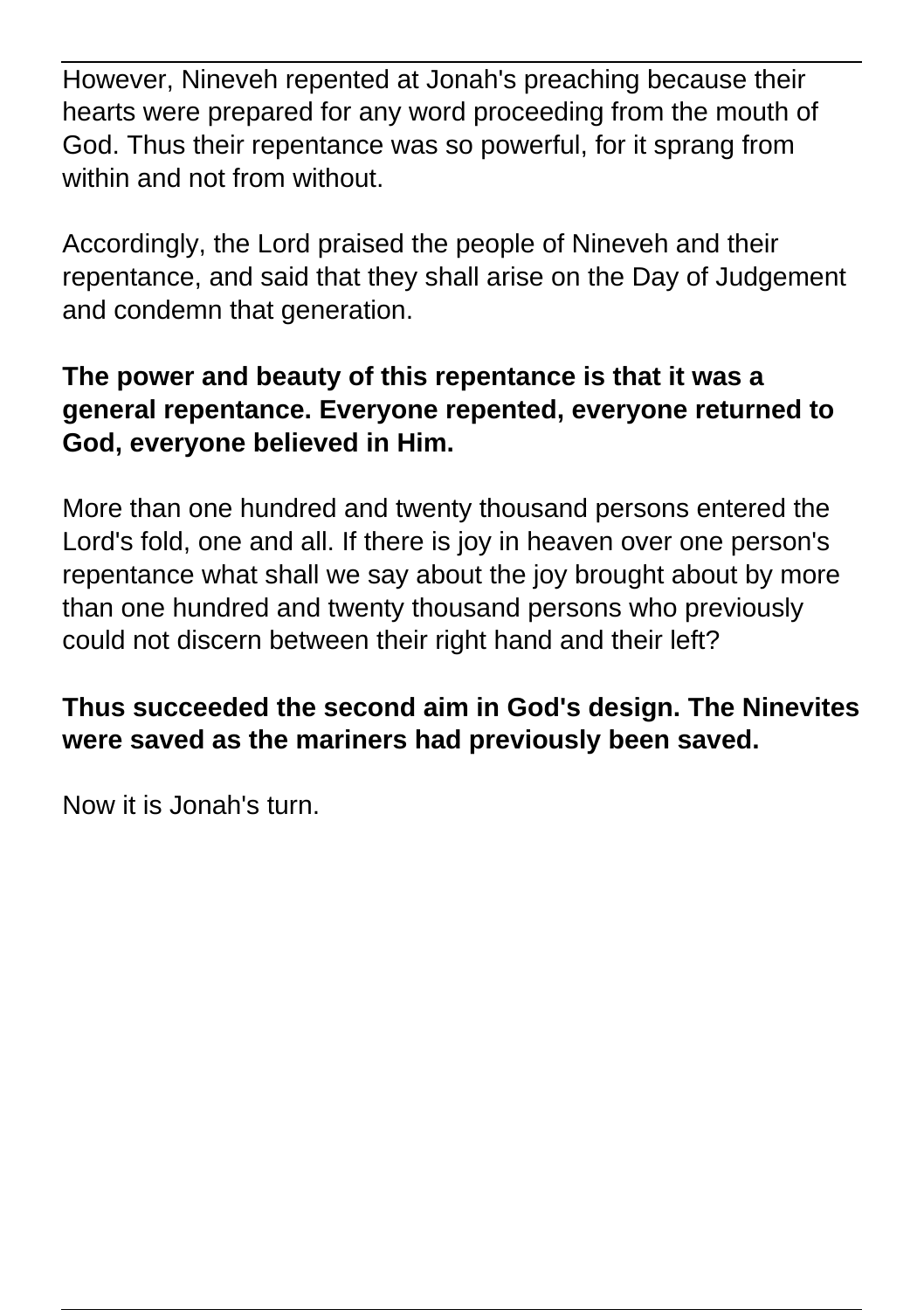

# **CHAPTER FIVE: SAVING JONAH FROM HIS OBDURACY AND PRIDE**

There was joy in heaven over Nineveh's salvation.

God rejoiced. The angels rejoiced, congratulating one another, saying: "Nineveh has believed and repented, and one hundred and twenty thousand persons have 'joined the kingdom of God in one day."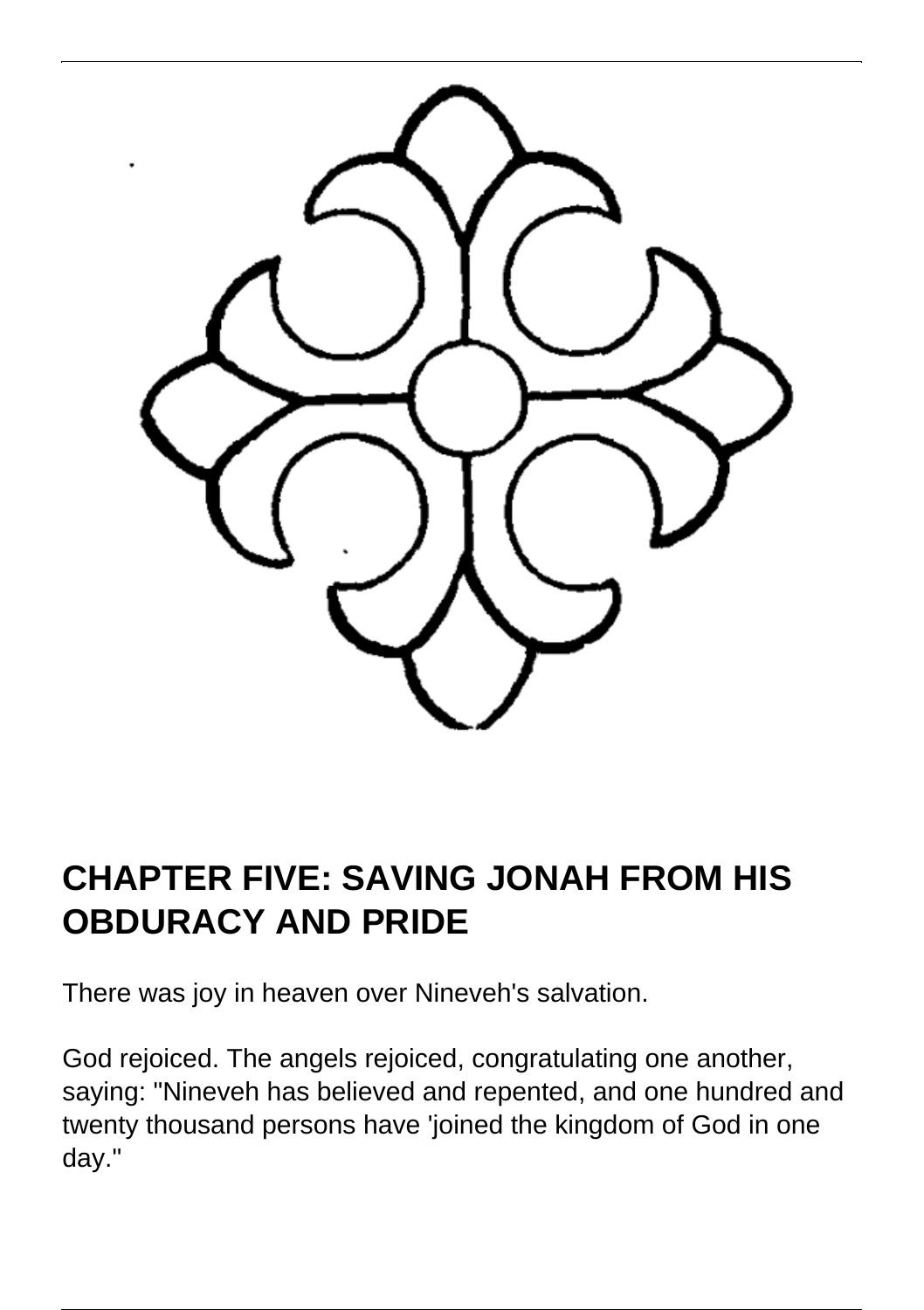**However, amidst the rejoicing of heaven and the exultation of the angels there was one man who was miserable on account of this great salvation, and that was Jonah the Prophet.**

He was very displeased because God had forgiven those people, had mercy on them and spared them. The Holy Bible expressed Jonah's displeasure in an amazing or rather a shameful sentence, saying: "But it displeased Jonah exceedingly, and he became angry" (Jon. 4:1). How shocking! Does the salvation of people displease the prophet, and displease him exceedingly, and make him angry? All because those thousands were saved from perdition!

**What then is the prophet's work other than the salvation of people? What joy is the prophet's other than joy over people's salvation?** Jonah with this attitude reminds me of the elder son who was displeased and refused to enter the house because his brother had been dead and was alive again; and had been lost and was now found and was received gladly by his father. That elder brother was exceedingly displeased and became angry, exactly like Jonah. He tried with his anger to disturb the rejoicing, exactly like Jonah.

What was the secret hidden behind the Prophet Jonah's anger?

Jonah was still egocentric, thinking only of himself.

He did not think of Nineveh, nor of its repentance, nor of the great salvation that had taken place, nor of the kingdom of God and its edification. He was thinking of one sole thing, that was his ego. He was just like the elder son who thought of himself: how he had served his father for so many years, how he did not have a goat and had not made merry with his friends... (Luke 15). On a lesser level of self-centredness was Martha who was upset at the beautiful contemplative moments which her sister Mary enjoyed at the feet of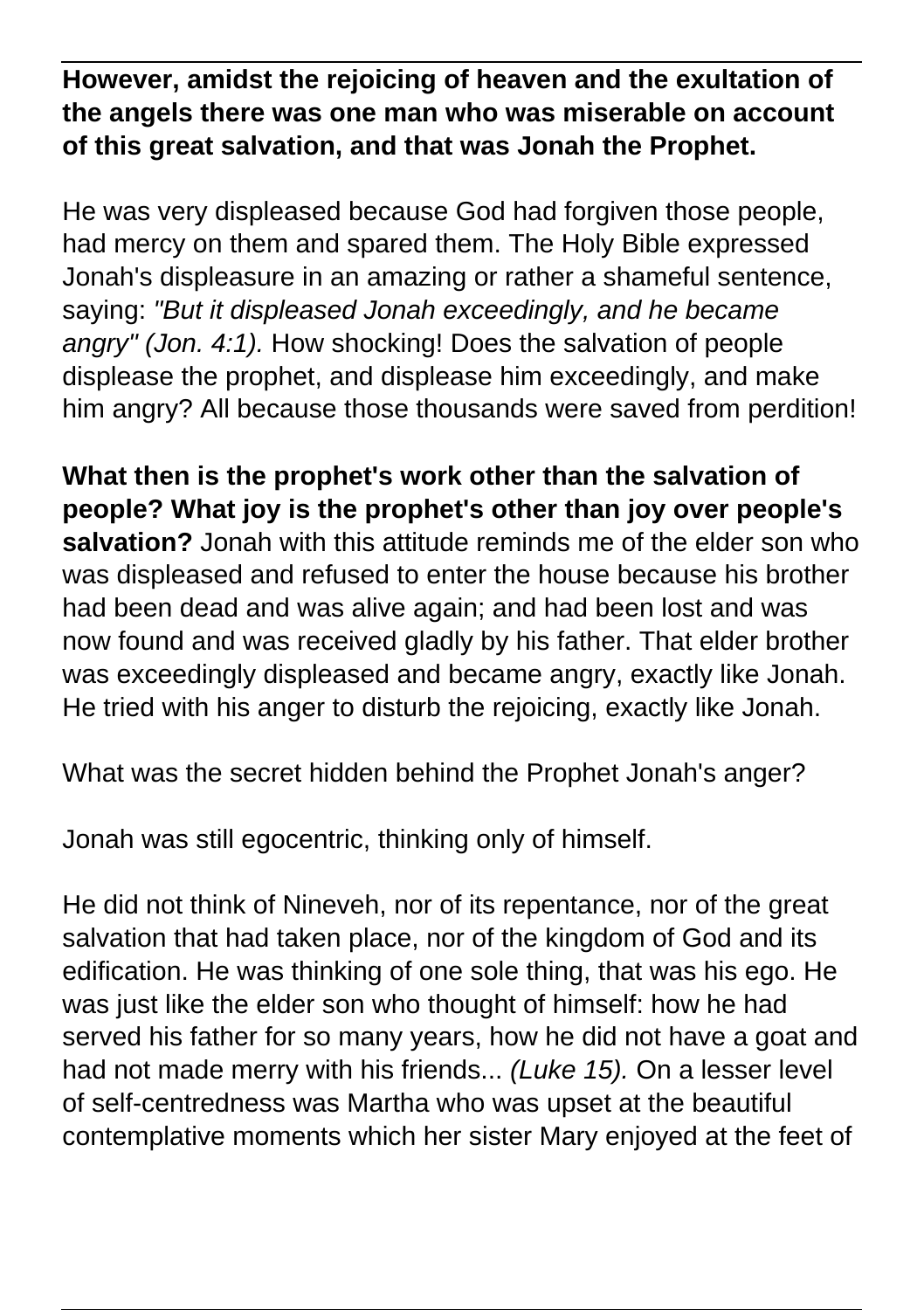Christ. She was thinking of her own comfort and how she was not getting any help from her sister.

**Jonah's thinking, however, was of a more serious type. He was still thinking of his dignity and of his word which was not carried out. It was the same thinking of old which had formerly induced him to flee from the presence of the Lord.**

**Due to that thinking he deprived himself of the fellowship of heaven's exultation. He separated himself from joining the hosts of angels in their joy over Nineveh's salvation. He proved by his anger that his way of thinking was subjective and not spiritual, and proved that his will was incompatible with the will of the heavenly Father** "who desires all men to be saved and come to the knowledge of the truth" (1 Tim. 2:4).

### **By his anger Jonah proved that he could not benefit from his past experience. He forgot the price he had paid in the belly of the great fish and in the ship threatened by drowning.**

That lesson which he received from God had no effect on him, if, after that experience, he obeyed God outwardly yet remained unchanged from within. He did not rid himself of his egocentric nature nor of his personal dignity. God's ministry was not in his inner depths, neither was the love for people. These matters were just on the surface of his thoughts. As for his depths they contained the ego and its dignity more than all else!

**It is amazing that Jonah prayed to God while in that spiritual downfall!** How could he pray when he disagreed with God in the means and in the ends? How could he pray with such a heart void of love, and angry from God's dealings? I do not know. The matter is clarified and becomes even more amazing when he prayed to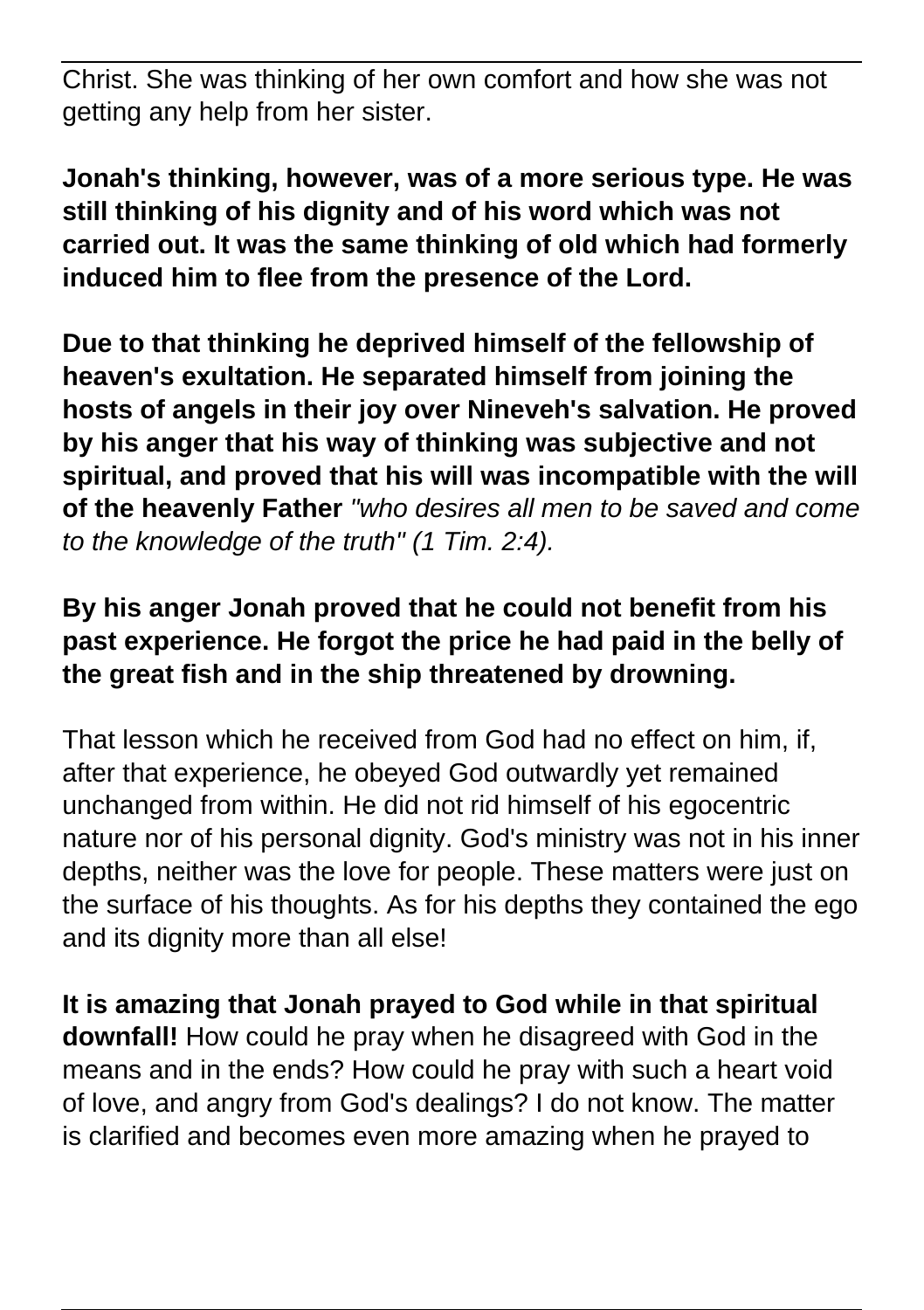complain and to justify himself, grumbling against God's treatment and requesting death for himself because death to him was far better than losing his dignity.

**He sinned and did not confess his sin, but on the contrary he grumbled!** Thus he prayed, saying: "Ah, Lord,...". But Ah rather from you, Jonah, who are concerned only with yourself and your dignity! What do you wish to say? Jonah continued his prayer, saying: "Ah, Lord, was not this what I said when I was still in my country? Therefore I previously fled to Tarshish; for I know that You are a gracious and merciful God, slow to anger and abundant in loving kindness, One who relents from doing harm" (Jon. 4:2).

**How does it ail you, Jonah, that God is merciful? Be sure that unless it was for His mercy, you also would have perished.** His mercy has embraced everyone. As it embraced the people of Nineveh who repented and humiliated themselves before Him, it also embraced you who have not yet repented nor humiliated yourself and even your prayer involves self-justification, complaining, and grumbling.

### **Jonah cried out in his grumbling, saying: "Therefore now, O Lord, please take my life from me, for it is better for me to die than to live!"**

Has your anger reached that extent, Jonah, because your word was not carried out, that you saw death better for you than life?

First of all. you ought to know that it was God's word and not your own. You were but a deliverer of the message. The owner of the message was God Himself. If God in all His sublimity, greatness, and dominion has accepted that to happen, why do you not accept it and you are but dust and ashes!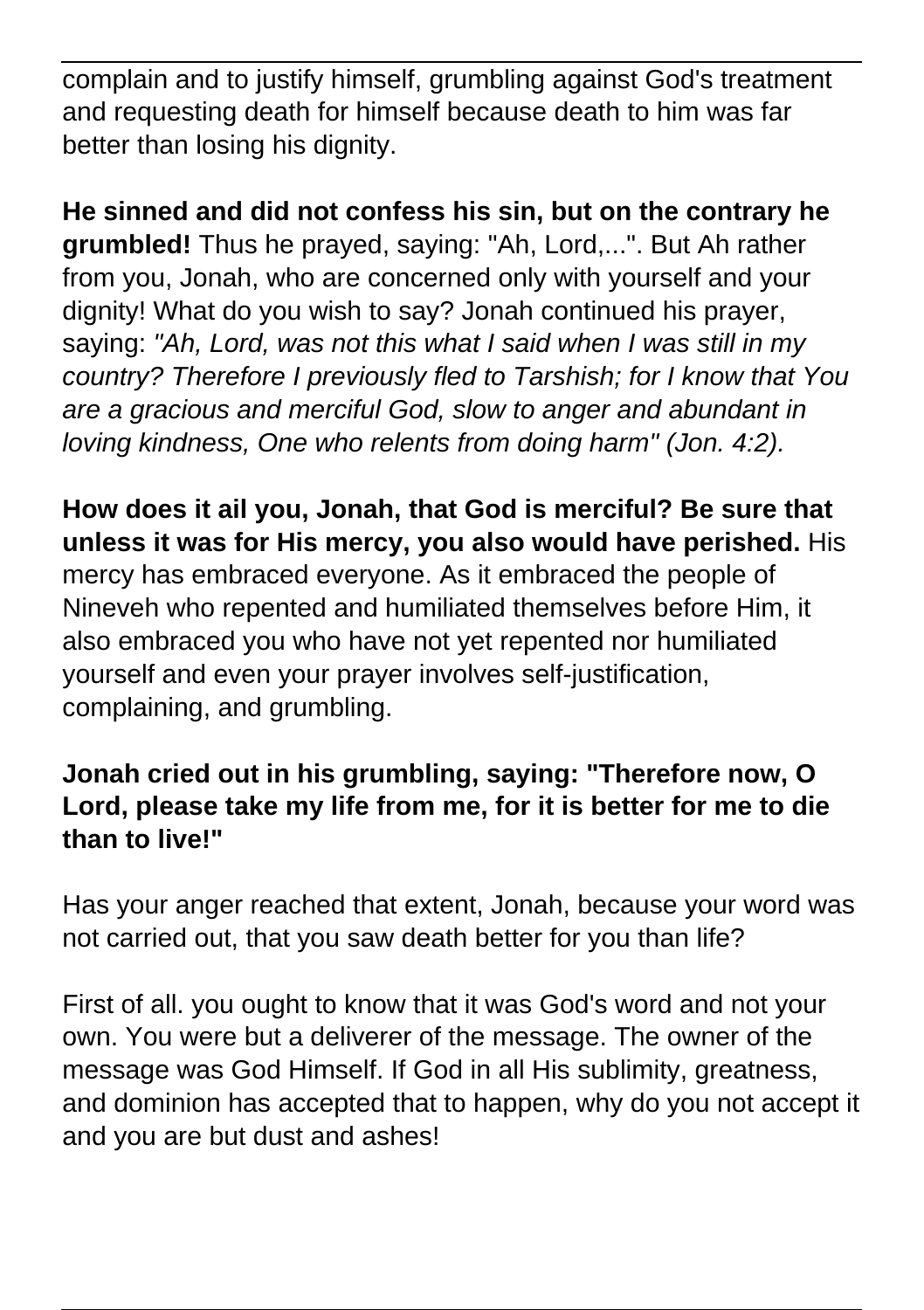**Who said that God's word which you proclaimed had been disproved or altered? God pronounced the judgement of overthrowing and destruction on the sinful Nineveh and not on the penitent Nineveh.**

The sinful Nineveh was worthy of death according to God's justice, because "the wages of sin is death ". But the sinful Nineveh is now no more, that the Lord should punish it by destruction. It was actually overthrown when it was reformed to its new condition. The new Nineveh bears no relation whatsoever to the sinful Nineveh which has indeed died and its image vanished from before people's eyes. The new Nineveh is a new creation, born of the Holy Spirit, a pure and unblemished creation, having a new nature and a new spirit, and having new attributes'. It is unjust to pass the sentence of death on this new creation. Therefore sparing Nineveh was one of God's righteous acts, and not only one of His merciful acts.

If Nineveh had continued in its wickedness and evil ways and God allowed it to subsist in this condition without executing His judgement on it, then it may be said that the word of warning had been disproved and was not carried out.

### **Jonah, however, did not apprehend this logic and considered the literal meaning of the judgement and not its spirit! That was why he became angry and it was not right for him to become angry.**

One of the amazing matters was that, after his prayer in which he blamed God, grumbling at what had happened, Jonah was still hoping that God might return and destroy the city, to honor His prophet and gratify his angry heart! Thus the Holy Bible says that Jonah went out of the city and sat on the east side of the city. There he made himself a shelter and sat under it in the shade, "till he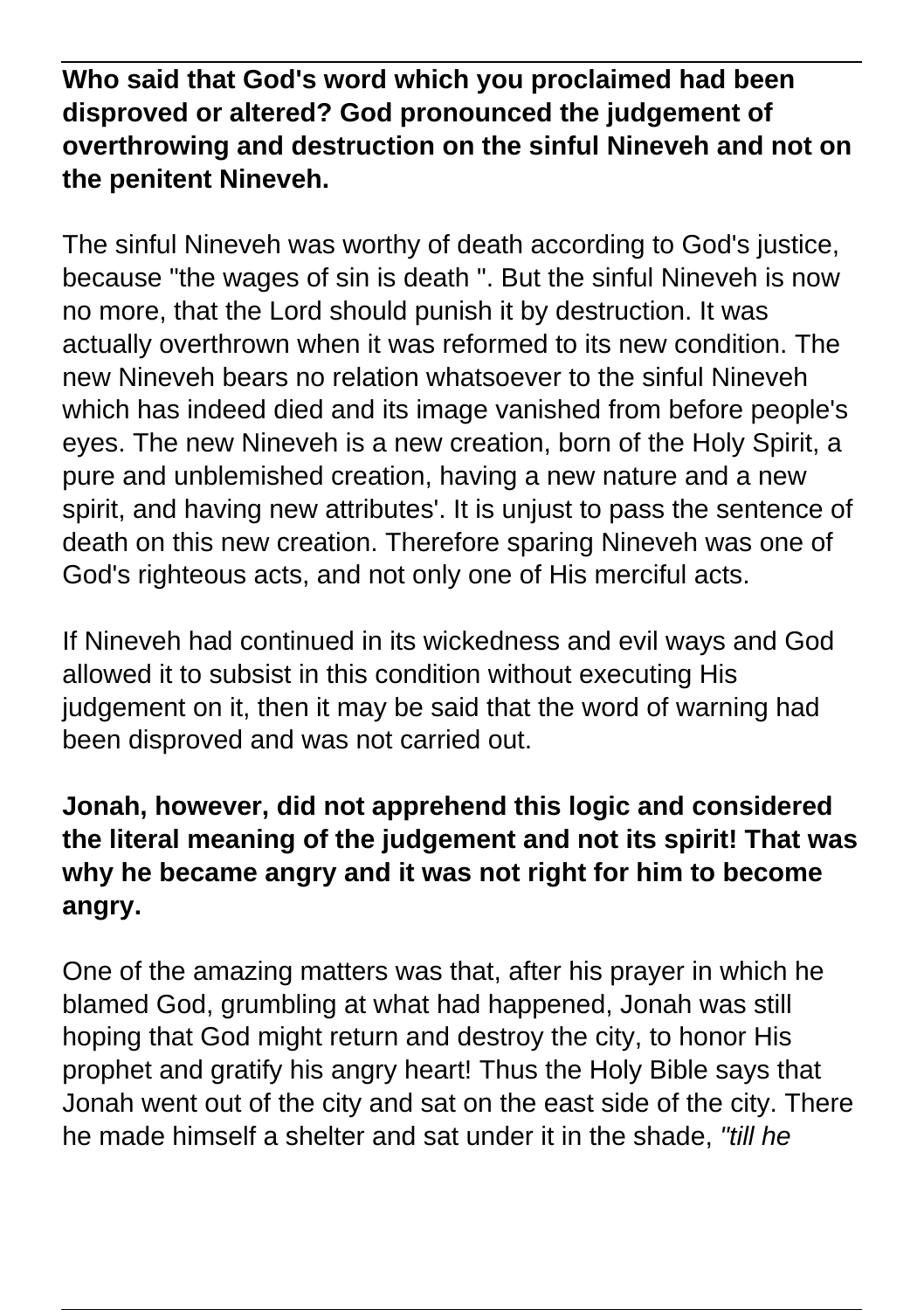might see what would become of the city" (Jon. 4:5).

**God saw that Jonah was miserable and angry, Hence He wanted to do him an act of love.** While Jonah was thinking of himself, God was thinking of people's salvation. God did not think of His own honor as Jonah did. He did not think of how Jonah had disobeyed Him and grumbled at His judgement, but He thought of how to comfort Jonah and save him from his misery. How wondrous God's love is!

**Indeed God had a great work which He needed to do for Jonah. He was seeking Jonah's** salvation also, lest when he had preached to others, he himself should become disqualified before God (1Cor.9:27). This person who preached repentance to people, needed himself to repent also. He needed to rid himself of his obduracy, pride and self-esteem. As is always God's way, **He began the reconciliation. When He saw Jonah miserable He prepared a plant and made it come up over him, that it might be shade for his head** "to deliver him from his misery" (Jon. 4:6).

Many a time do You labor for us, O Lord! You labor for our comfort, for correcting us and for reconciling us. We thought that You rested since the seventh day, but You are still working for our sake. You rested from creating the world but concerning its care, You are still working.

You wanted to deliver Jonah from his misery, but it was he who incurred misery upon himself by his wrong attitude.

Yes. This is true, but I want to deliver him from the two things together, from his misery and from his wrong attitude. He is My son no matter what. **I shall uproot obduracy from his heart by the merciful deeds which I shall work with him, so that he may**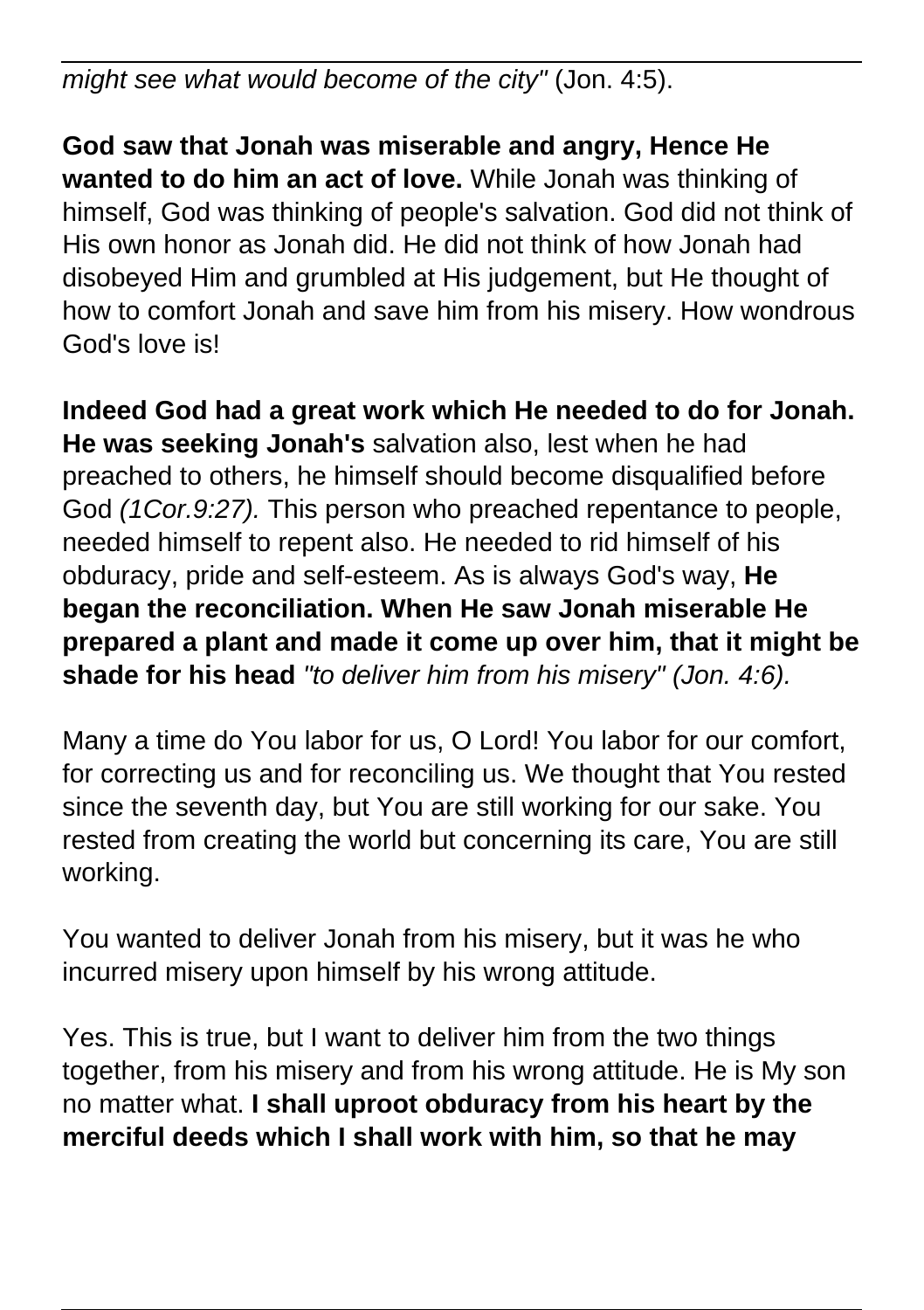**perceive and learn.** Just as I had compassion on Nineveh I shall have compassion on him, because compassion is My nature. I had compassion on him when he was cast into the sea; I had compassion on him when he was in the belly of the great fish. I had compassion on him in all his lapses and sensitivities, and I shall have compassion on him now in his misery. I have prepared for him a plant that it might be shade for his head because I know that he will greatly rejoice over it. I seek his joy no matter how much he grumbles at My judgement and no matter how much he becomes angry with My deeds.

It happened as God willed, and "Jonah was very grateful for the plant" (Jon. 4:6). Believe me, when I read of the great joy which Jonah had over the plant, I was stunned. It is indeed an embarrassing phrase!

**Do you rejoice greatly, Jonah, over the plant which gave shade to your head and did not even hardly rejoice, but rather became angry, at God's mercy which overshadowed one hundred and twenty thousand persons? Would it not have been more appropriate that you should rejoice thus over the salvation of Nineveh?**

You rejoiced over the plant because you thought of your own personal comfort, of your self, and not of the kingdom of God on earth. And it pleased God to gladden you after your own heart to show you that He cares for you and deals with you not according to your deeds but according to the abundance of His loving kindness. God descends to your materialistic level to raise you up to the spiritual level befitting a prophet. He deals with you with such compassion while you are sinful to sow in your heart compassion for sinners. Thus He cures your obduracy and unmercifulness towards the Ninevites.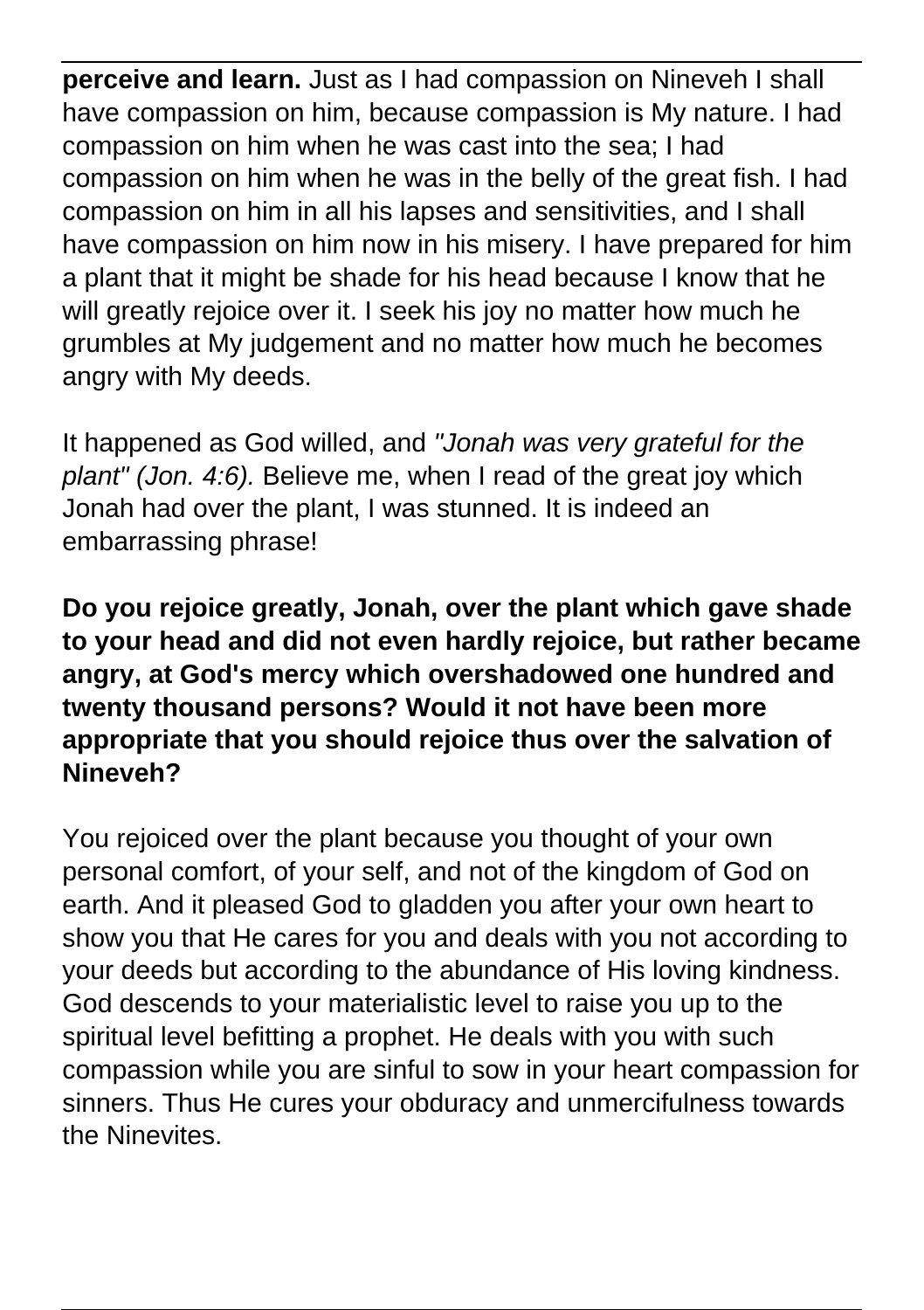**The plant which God prepared for Jonah had two aims:** The first was to show compassion on Jonah and give him shade for his head. The second was to teach him a beneficial spiritual lesson for his life. By the growth of the plant God did a merciful deed for Jonah and by its withering God gave him guidance and teaching so that he might benefit bodily, mentally and spiritually.

### **In Nineveh, Jonah by his preaching was working with God in spreading His kingdom. And outside Nineveh, God was working for Jonah to save his soul and deliver him from his misery.**

God continued to work, quietly and in silence, without Jonah noticing. When Jonah rejoiced over the plant it was for its shade and not for the lesson it gave, because he had not yet received it. He rejoiced over the plant and not because of God who was working for his sake from behind the plant.

When God's design started to bear fruit, He prepared a worm and it damaged the plant. The role of the plant ended and remained for God to use it as an element for teaching!

The plant was gone and the shade was gone, and the sun beat on Jonah's head so that he grew faint and wished death for himself. All these happened according to God's plan in order to give Jonah a useful lesson for his salvation.

**Indeed God disposes everything for good, the shade for good and the sun's beating for good as well.** The body may grow faint yet this may be for good, that the spirit may become refreshed. Jonah might grow miserable and his soul troubled and he wished death for himself, and this affliction and trouble could be part of God's design, good for saving his spirit and cleansing his heart.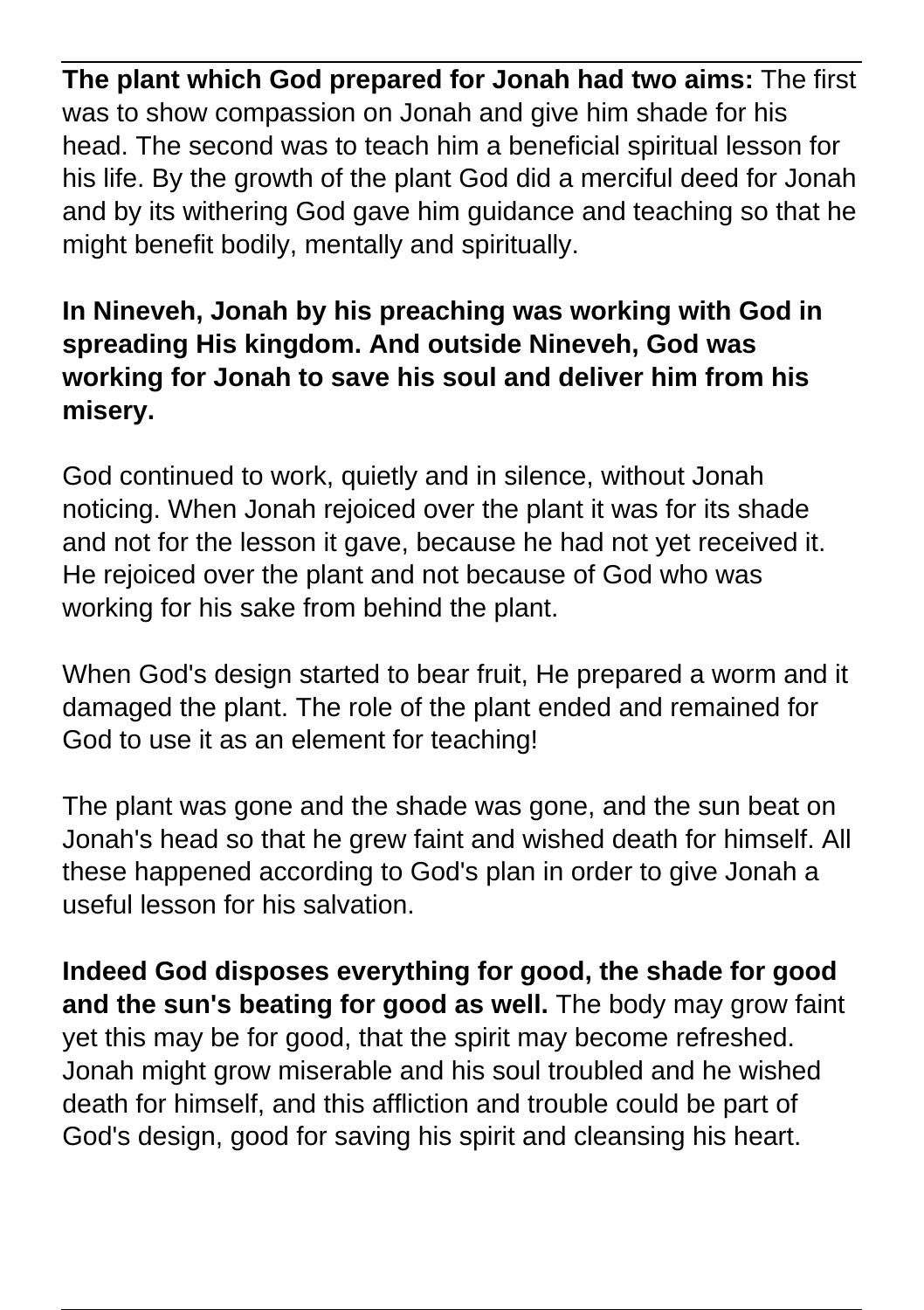God desires our salvation and is ready to use any useful means even if it sometimes involves trouble for the body or the soul. **Throughout all these spiritual designs Jonah was immersed in his materialistic thoughts; he rejoiced over the plant and became angry when he lost it, without thinking of his own salvation and without caring for reconciliation to God.**

When Jonah grew faint from the sun's beat, he wished death for himself, and said "It is better for me to die than to live... (Jon. 4:8). That was the second time he wished death for himself.

The first was when he was vexed because of his dignity and the disproof of his word, and the second was when he became angry because of the sun's beat and the dying of the plant. The first was due to a personal reason and the second was due to a physical reason, there was no part for the spirit in the matter.

### **Many persons desired death for sacred spiritual reasons, but Jonah desired death for worldly reasons springing from grumbling and lack of long-suffering.**

Saint Paul did not err when he said: "..having a desire to depart and be with Christ, which is far better" (Phil. 1:23). Simeon the elder did not err when he said: "Lord, now You are letting Your servant depart in peace, according to Your word, for my eyes have seen Your salvation" (Luke 2:29 & 30).

As for Jonah, he did err when he said to God: "Therefore now, O Lord, please take my life from me for it is better for me to die than to live!" (Jon. 4:3). **He said that while grumbling and at a time when he was not ready to die. If God had answered his prayer at that time and taken his life from him, Jonah would have perished.** Is it not of God's mercy that He sometimes does not answer our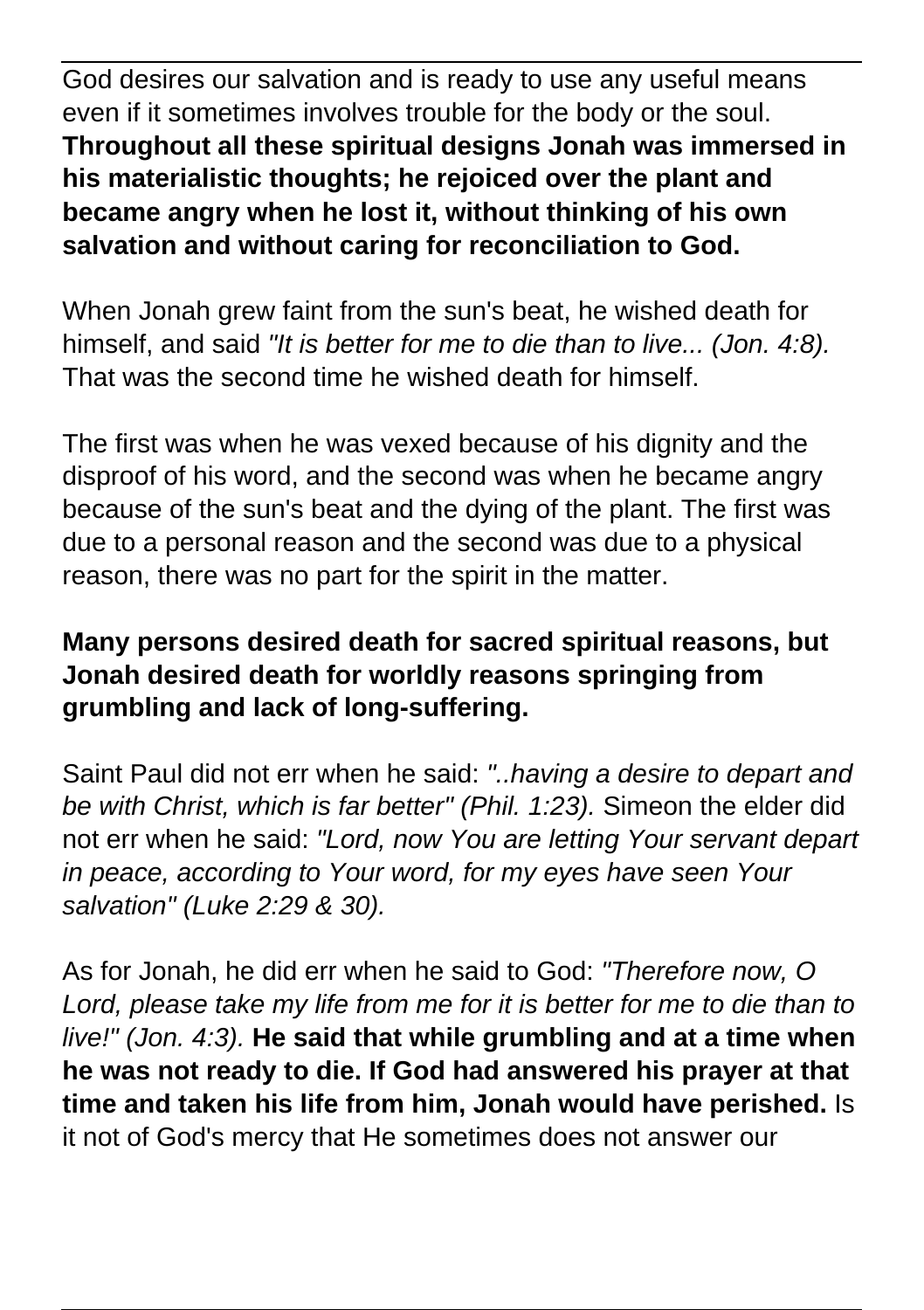prayers if we ignorantly pray for our hurt? The Apostle rightly says: "You ask and do not receive, because you ask amiss" (James 4:3). When Jonah reached the stage of praying for his death, God started to talk the matter over with him. He said to him: "Is it right for you to be angry?" (Jon. 4:4) Are you angry because of God's wisdom and mercy?

Jonah replied: "It is right for me to be angry, even to death!" (Jon. 4:9) I lost my word and my dignity, and now You have deprived me of the shade of the plant, and You do not expect me to be angry that?

### **Although that manner of speech on Jonah's part was not nice from the spiritual point of view, yet it indicates his honesty with God and his revealing of his true inner depths.**

God began to reason with Jonah and convince him. He said to him: "You have had pity on the plant for which you have not labored, nor made it grow which came up in a night and perished in a night. And should I not pity Nineveh, that great city, in which are more than one hundred and twenty thousand person?" (Jon. 4:10&11).

**As for your word, or rather My word, which you thought had fallen to the ground, know for certain that it has not fallen nor have I changed.** For with God "there is no variation or shadow of turning" (James 1:17).

I did not set out to destroy the people of Nineveh, but to destroy the wickedness in them. I sentenced them to be destroyed when they were mingled with wickedness and had become one entity with the wickedness. But having been separated from wickedness there is no reason in destroying them because there is no wickedness in them deserving ruin.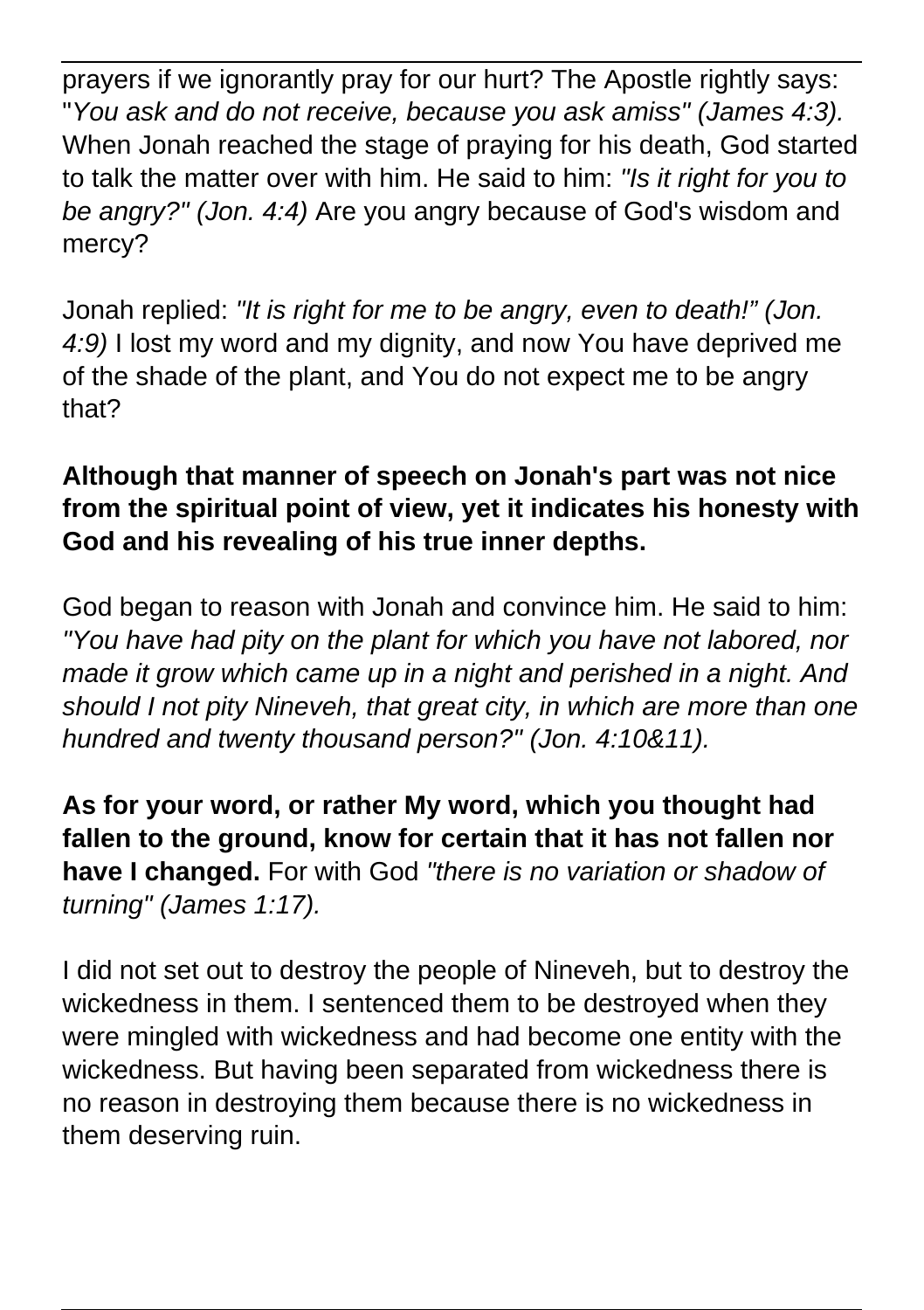They have joined My side and become with Me against evil.

# $\boldsymbol{\Omega}$

# **CHAPTER SIX: GOD IN THE BOOK OF JONAH**

In the Book of Jonah, which is full of life and teaching, we have contemplated on the life of Jonah the Prophet himself, his concern for his dignity, his esteem to his word, and the astounding lapses he fell into owing to that feigned dignity. We talked also of how the gentile mariners were better than him and how better still were the irrational creatures which obeyed God. We also talked about the Ninevites, and their contrition and true repentance.

However, the deepest reflection in this Book is the reflection on God Himself. It is indeed a beautiful contemplation: God in the Book of Jonah. The primary thing which attracts our attention in this beautiful story is God's searching for man.

# **1. God Searches For Man**

In this Book we see that God is the one who searches for man and not vice versa. The life of repentance teaches us that man should return to God, as did the Prodigal Son when he returned to his father. He addressed himself, saying: "I will arise and go to my father" (Luke 15:18). **But in the Book of Jonah we find that God is the One who searches for man in order to bring him to repentance. We see Him searching for all. He goes about seeking the souls that are His.**

He searches for the souls of those in the ship in order to save them. He searches for the lost souls of the people of Nineveh in order to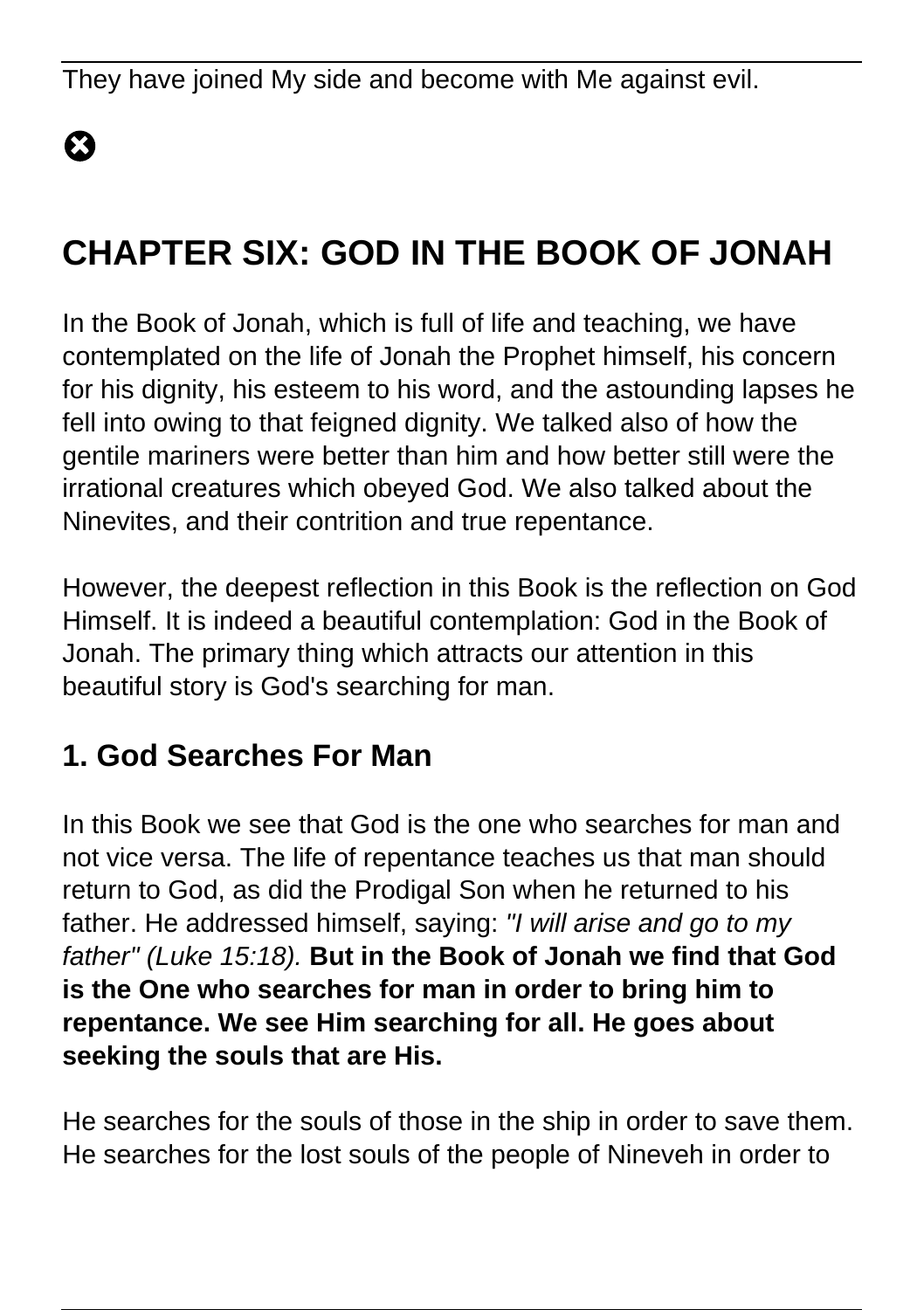make them repent to save them. He also uses every possible means in order to save Jonah the Prophet. If man does not go to Him, He goes to man in order to reform him and reconcile him. As Saint James of Serug said on the occasion of Christ's Birth, "There was a dissension between God and man, and when man did not go to God to be reconciled, God came down to reconcile man to Him".

**God does not see this action of searching for man and seeking his love as contrary to His honor.** The Creator of heaven and earth finds His pleasure in seeking the dust and ashes! This gives us an idea of the loving kindness of paternity and of the forgiveness of the tolerant heart.

**In searching for man, God used many different means among which some were frightening, reproaching, convincing, showing kindness, and punishment. The most important thing to Him is to reach man's heart and find Himself a place there. God's pleasure is man's love. He wants to rest in man's heart.**

**We also notice that God does not leave man to his absolute freedom,** not to the extent of disregarding him, caring not for his destiny. He does not say to man: "If you come, all right, and if you do not come, as you like!" No, rather, He says: "if you do not come to Me, I will seek you, run after you, search for you and hold you, and I will keep on doing so until I restore you." God's head wishes to rest in the fatigued heart of man in order to give him rest and turn his fatigue into comfort.

**We notice in the Book of Jonah that God's searching for man was serious and not ostensible nor a formality.** The search persisted until love was restored even if it meant striking man so that he may recover and return to his love.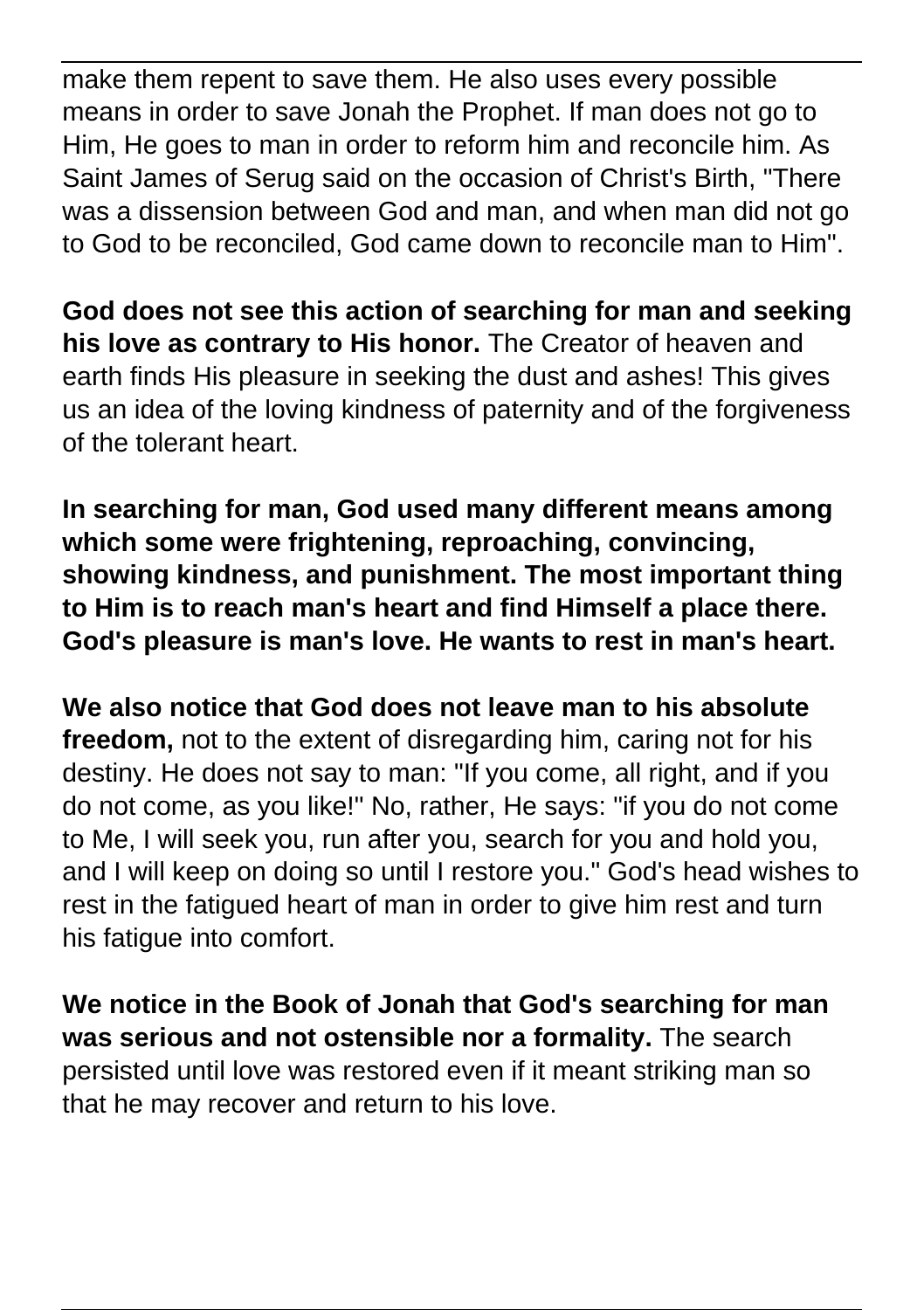## **2. It Is Possible to Use Punishment**

The compassionate God may use punishment and frightening if these are useful for man's salvation. In the Book of Jonah we find three examples:

**(a) An example of giving a warning and a long respite**. This is what happened with the Ninevites, "Yet forty days, and Nineveh shall be overthrown!" (Jon. 3:4), a warning given with a long respite. And the city was not overthrown because it feared the coming wrath and the expected punishment, and they repented.

**(b) A more severe example is what happened with the mariners** of the ship and the ship's passengers including Jonah.

Here the matter was not just giving a warning, but it was carrying it out for a limited time. God gave orders to the winds to strike the ship so that it was about to be broken. But we notice that God put limits to the wind's blows: "Strike the ship from without, but your water shall not enter it. Strike the ship, shake it, but do not harm any of its passengers." We notice here that the blows caused some losses because the mariners were obliged to throw some of their wares into the sea in order to lighten the weight of the ship.

**(c) The punishment within serious danger.** The order was given to the great fish to swallow Jonah. Jonah looked and found himself inside the belly of the whale.

**These are the three ways of punishing, and God wants you to reach Him by any means that suit you or are convenient for you.**

If need be, God may raise tempests against the ship of your life,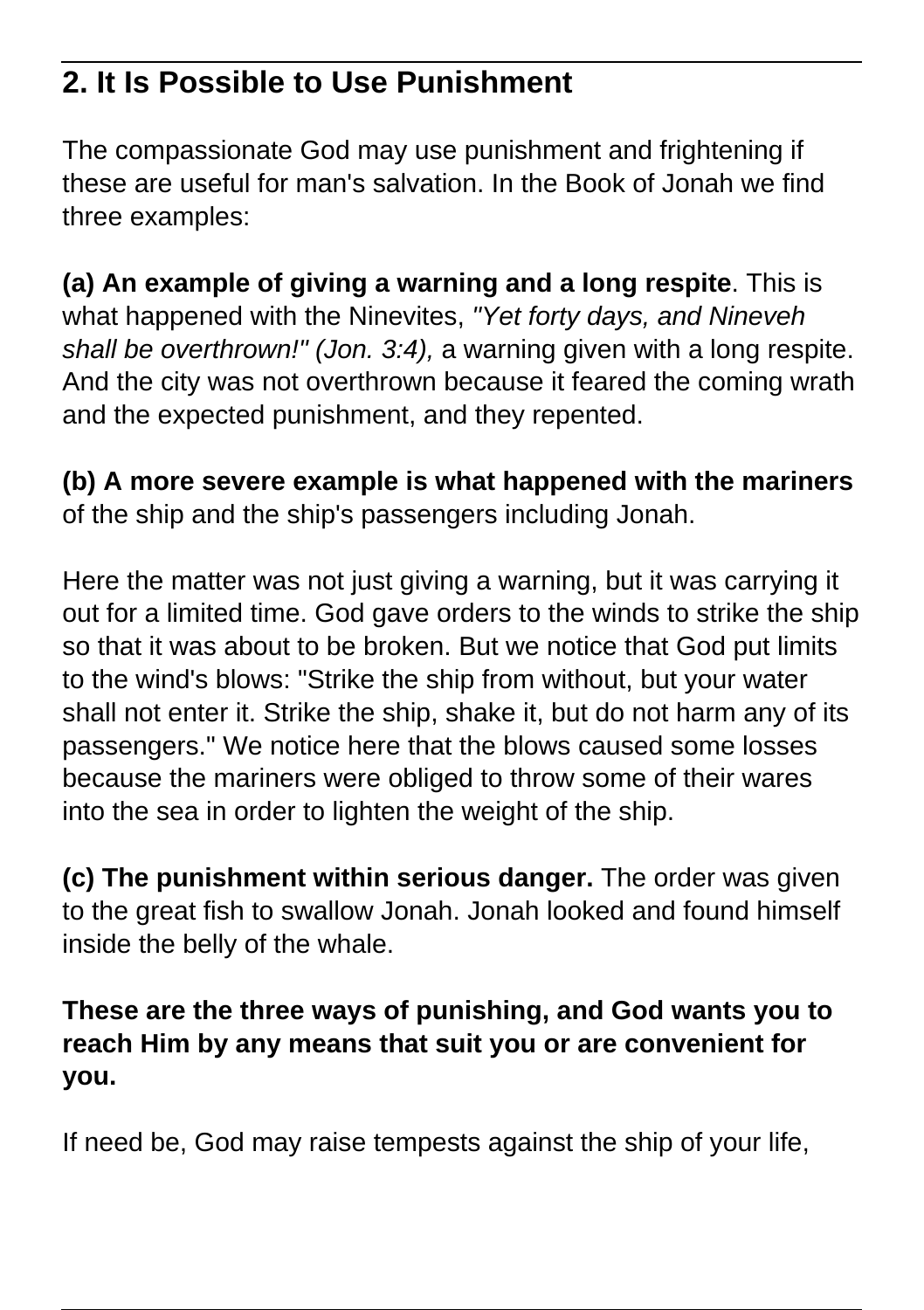forcing you to throw some of the worldly matters outside the ship. The ship of your life may be overloaded with self-righteousness, or overloaded with stubbornness, or the love of the world and when the waves blow against it, it shakes.

Lighten your ships, brethren. Most probably God sanctioned that the ship be stricken so that we may throw out of it the bags of selfrighteousness, the case of pleasures, and the basket of obstinacy. Throw out all that hinders you, and keep nothing in your hearts but the love of God.

If this way does not work with you, God may send you a whale to swallow you, and you cry out to God, saying: **"O Lord, I cannot endure the whale nor the tempests. The least of things can lead me to You. May your hand be upon me, Your hand and not Your rod".**

People differ in the extent of their sensitivity and in the extent of their response to the voice of God. Some yearn and respond by a mere faraway signal from God. Some remember their sins and repent when they encounter the least affliction or tribulation and return to God before the matter worsens. Another kind of person does not return except by severity and hard blows.

Do not force God to use the severe ways to bring you back.

#### **If God uses the severe way with you, know for certain that it is to meet the severity within you, the severity of your hardheartedness and your non response to God's compassion.**

With the Ninevites who feared, God did not use severity. With the mariners whose hearts changed merely by the winds, God did not permit that their ship be destroyed. But with Jonah who was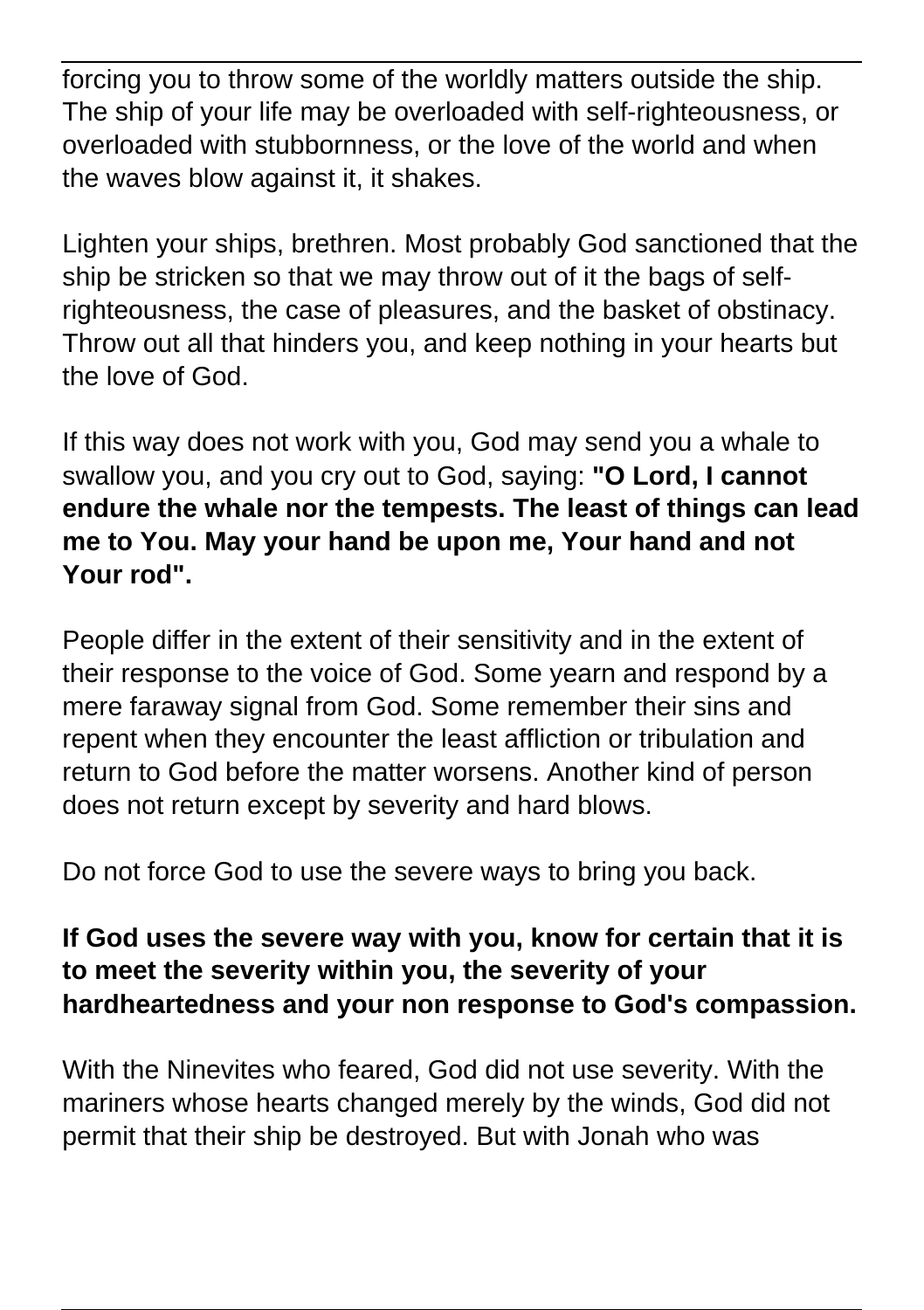extremely severe, those small touches were not suitable for him. The waves were striking the ship and the ship was about to sink, and the wares were being cast out into the sea, and amidst all this Jonah "had lain down and was fast asleep". This kind of person does not benefit from the light type of punishment. When someone is in a light sleep you can just pat them on the shoulder or touch the face and they wake up. But the one who is fast asleep needs a strong shaking to wake them.

I fear that your hearts may be of this heavy kind. God wants to make you reach Him. May you respond to His easy, soft, and kind ways and do not compel Him to use severity.

**Some of you may wonder how can the severe ways be compatible with God's gentleness and meekness?** The answer is simple. God is concerned about your eternal life, much more than your life on earth. For your salvation, He is prepared to do any Divine act no matter how severe in order to restore you to Him. **We notice that God's severity is mixed with mercy and compassion because it is but a mere means.** When He sent the winds and the waves to the ship, He did not sanction the hurt of any of the passengers. When He sent a whale to swallow Jonah, He did not permit the whale to harm him. He sometimes strikes but within the person's endurance and until the aim of the blow is attained.

#### There now remains one question: **What is the way that suits you which God may use for your salvation?**

Be honest with yourself and with God. If you do not respond except after a severe blow, then say to Him: "Strike, O Lord, as may please You and show no pity. The most important thing is that I reach You". If trials and tribulations are what bring you near to God, say thus to Him: "I confess to You, O Lord, that if I live at ease, I will forget You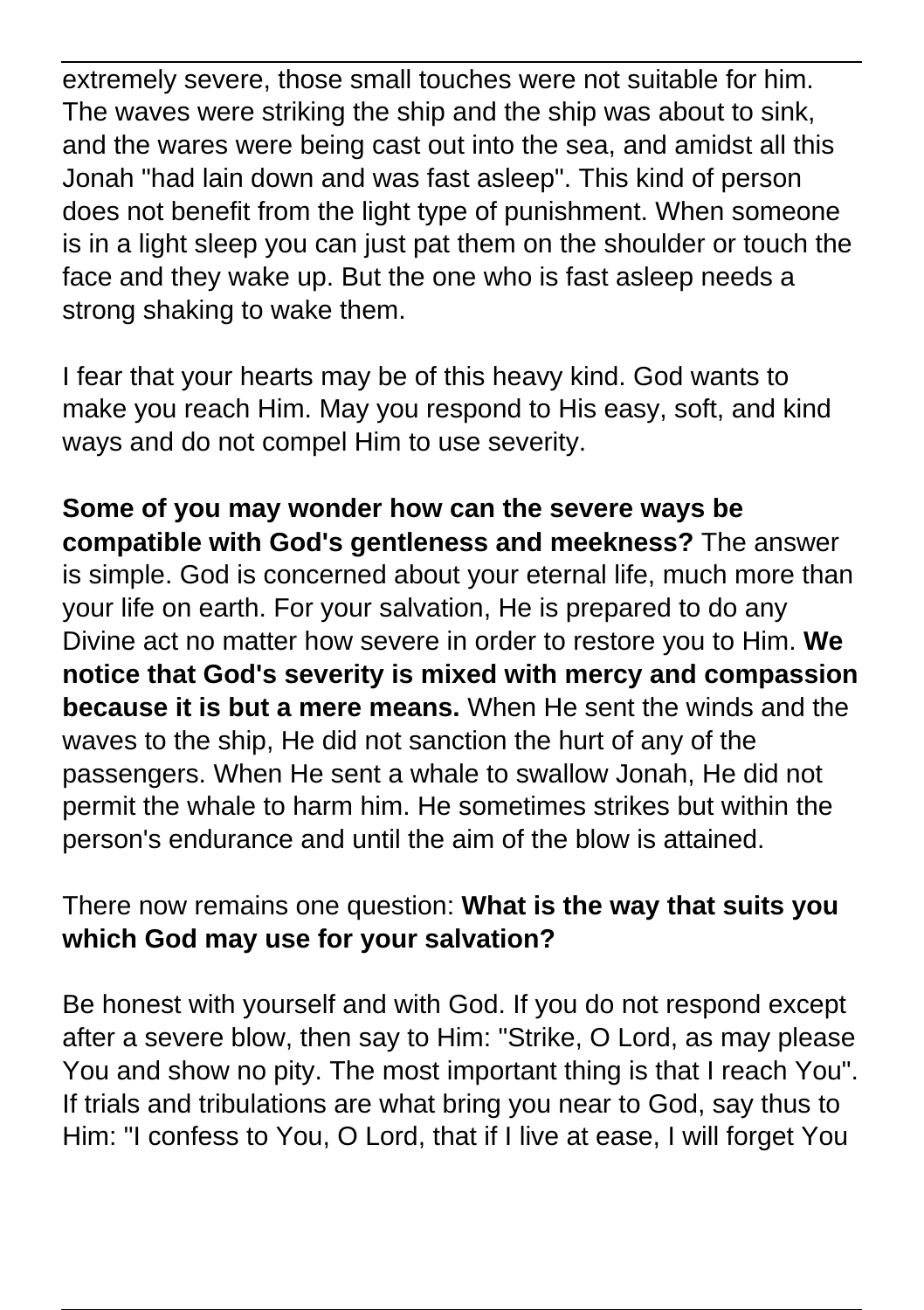and leave You. And if I am beset by afflictions, I restore my relation with You. It is enough that You sanction for me a troublesome superior or a problem at home or an illness so that You may find me at Your feet and find my heart with You."

### **Be honest, my brother, with God and accept all his dispositions with joy and with thanksgiving. But be careful that God's ways should not lead you to aversion.**

For example a person may be sent a useful tribulation from God for their salvation but they use it for their perdition. God sends them a whale to swallow them. Instead of praying in the belly of the whale as Jonah did, they grumble and become restless and blaspheme. We see many who are always complaining of God: Why did God do this to me? Why does He persecute me and why does He neglect me?

Wretched are such persons. God's rod with which He wants to guide them, they use instead as a means of grumbling. They meet God's care for them by complaint. Weak is their faith in God's work with them.

Whatever the situation, God is not annoyed at our reasoning with Him.

Now we remember Nineveh's fasting and consider it the fasting of repentance. May we repent by any means; whether by the Ninevites' means or the passengers of the ship, or Jonah's. May we supplicate God and say to Him: "Your hard work for us, O Lord, all these years will be wasted if it is lost without being beneficial. Continue Your work with us. You suffered trouble in our creation, in caring for us, and in redeeming us. So may our salvation not be lost for the sake of this repentance.. We want there to be Joy in heaven over our repentance. We do not want to thwart the heaven's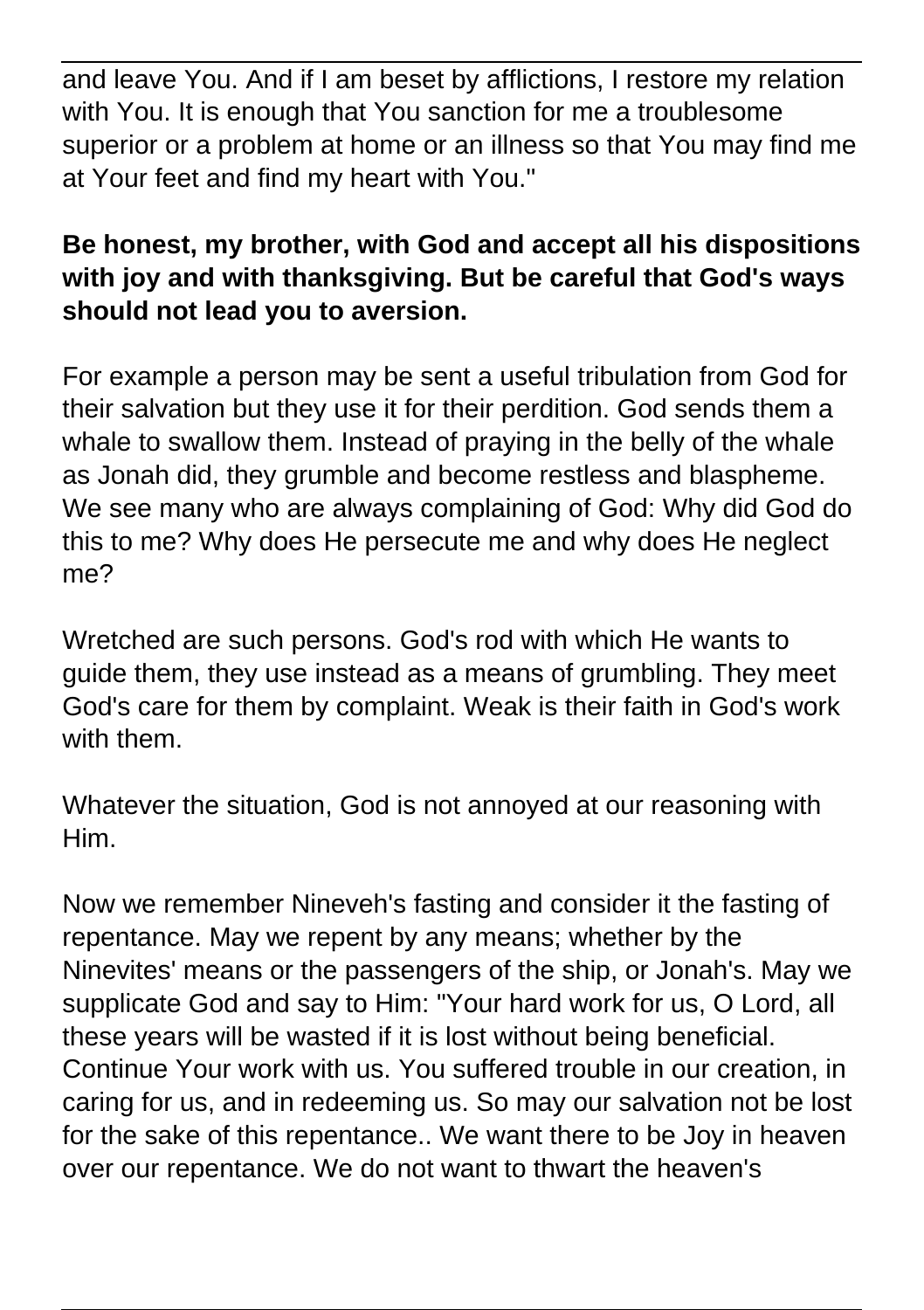#### rejoicing.

We have now taken two lessons about God's dealings. The first was that He Himself searches for man. And the second was that He is prepared to use severity and punishment for man's salvation. What is the third lesson? We also learn from this Book that God is prepared to relent from His warnings.

# **3. God Is Prepared to Relent**

### **God is prepared to relent if man returns from his wrong ways.**

God does not insist on every letter uttered from His mouth as if to say: "I have said a word and it must be carried out no matter what!" No. God is not like this. How easily does the Holy Bible say that the Lord returned from His hot displeasure: "the Lord relented from the harm which He said He would do to His people" (Ex. 32:14). And in the story of the people of Nineveh the Holy Bible repeats the same verse: "God relented from the disaster that He had said He would bring upon them, and He did not do it" (Jon. 3:10).

**The very thing which Jonah considered as below his level, and found it to be against His reverence and dignity, God humbled Himself and performed it.** Jonah was vexed and became angry even to death because he had said a word and it was not carried out. And God, the owner of that word, was not displeased like Jonah, but He rejoiced for Nineveh's repentance and salvation.

God is the easiest Person to negotiate with. One tear is enough to dissolve all His threats and punishments, if these tears are true and from the depth of the heart. To feel remorseful and repent, to confess and ask for the absolution is enough for God to forgive all sins.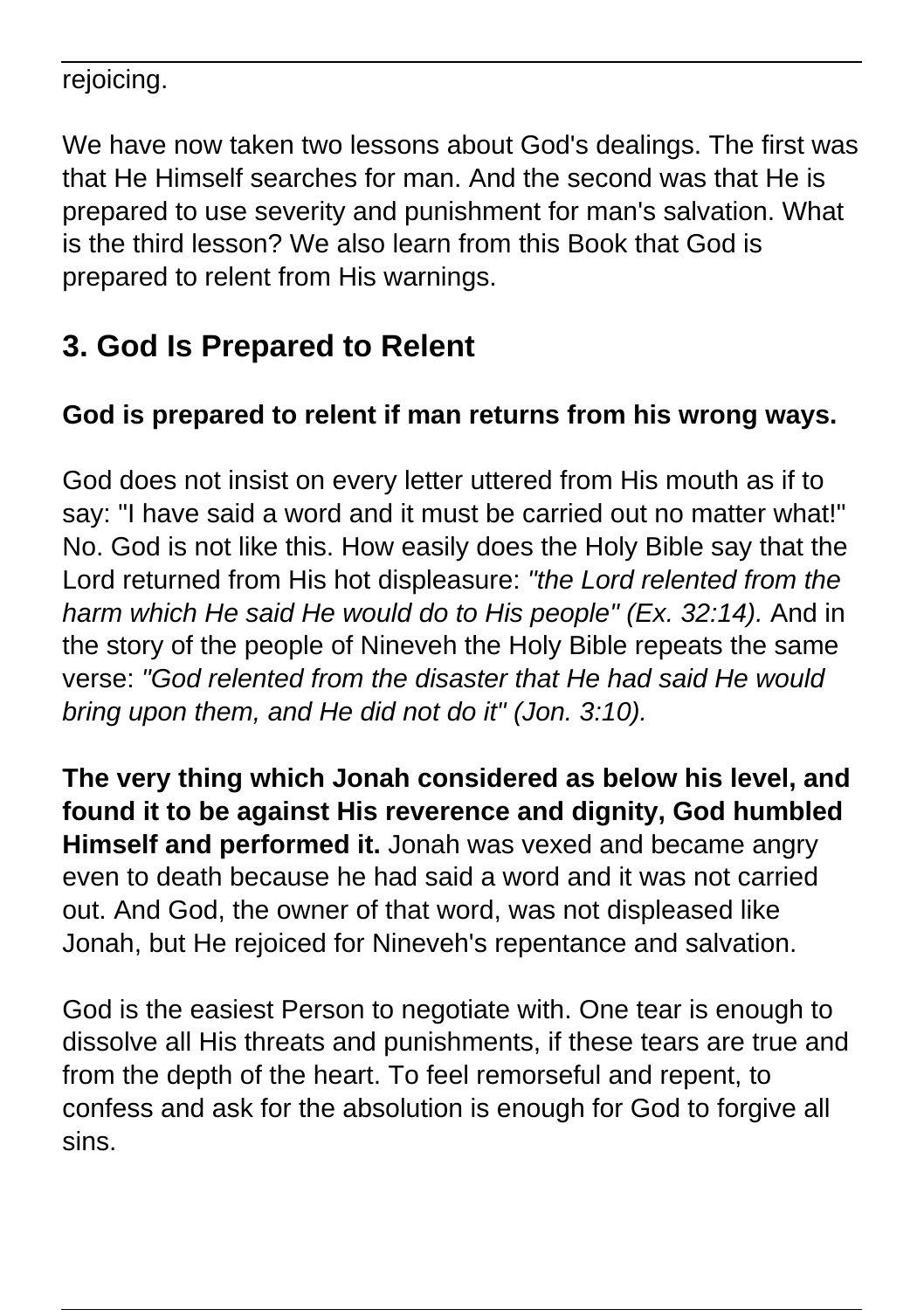**To deal with God is easy.** Many people ask the question: "Can this sin be forgiven by God? Can He forget that I did so and so?" The answer is yes! Repentance with confession and partaking of the Eucharist forgives all sins and erases all iniquities and a person "becomes whiter than snow" (Ps.51:7) & (Is. 1:18). The yoke of God the compassionate is easy as He Himself says: "My yoke is easy, and My burden is light" (Matt. 11:30).

He is prepared to relent from His warnings and abandon His threats, contrary to man who is adamant, hard, and highly esteems his word.

King Herod, because he had said a word, could not as a king revert it, although he had said it at a time of intoxication and inattentiveness even if his word forced him to behead the Great John! But God, the King of kings, although He had said a righteous word yet He did not disdain to avert it so long as it brought about its effect, as the people's repentance was rightly worthy of that.

It was a lesson God wanted to teach Jonah but Jonah was refusing to benefit from it. Jonah wanted one word; if he said the city will perish it should unquestionably perish.

The fourth lesson which we learn from the Book of Jonah is God's long-suffering and endurance.

# **God's Long suffering**

### **No doubt God is long-suffering in winning sinners. He does not despair from anyone no matter how deep his wickedness is.**

He did not despond of Nineveh the corrupted wicked atheist city which could not discern between its right and its left. He did not despond of Jonah, the severe, hardhearted person who resisted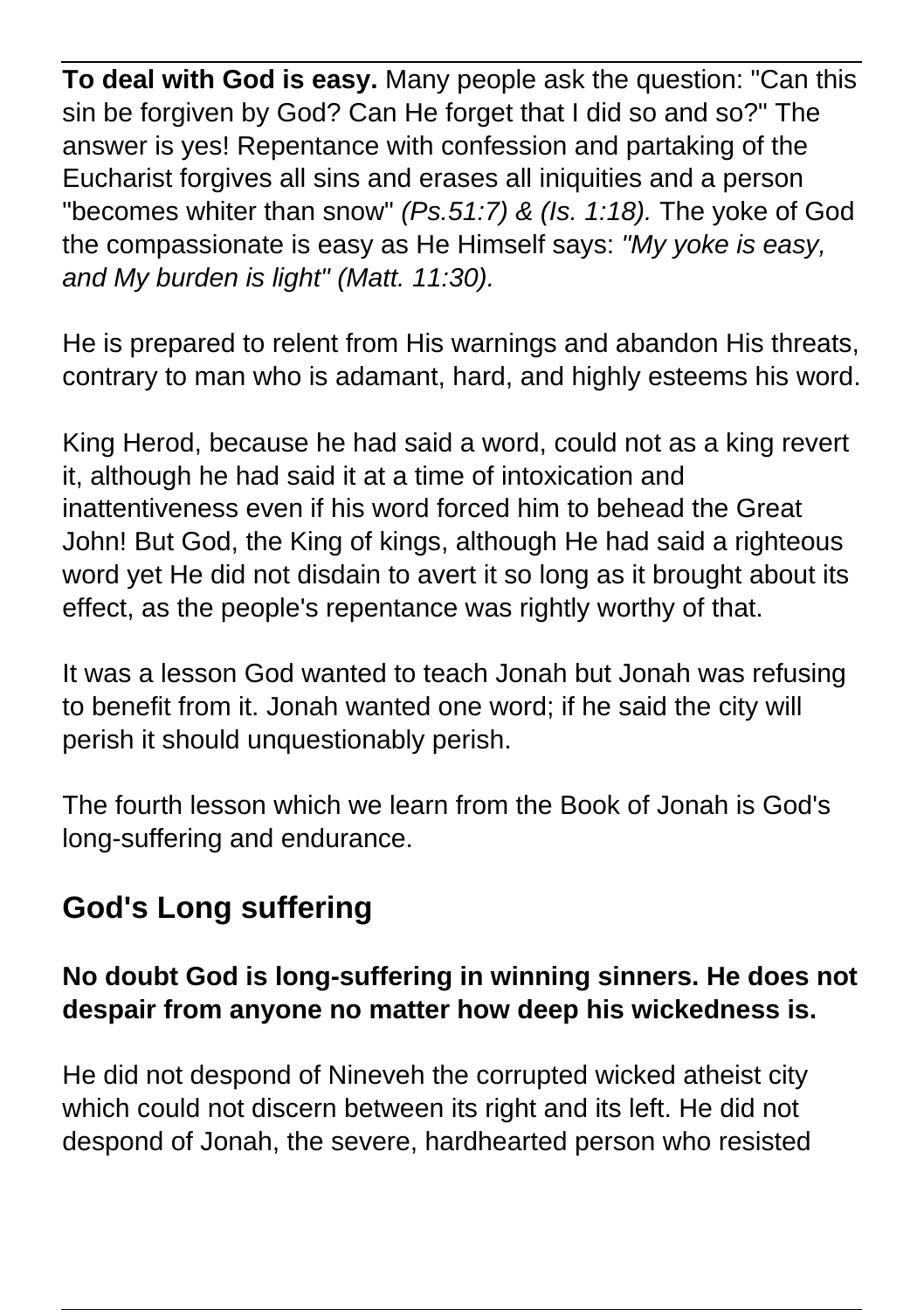God's will, adamant to his word, so unconcerned about the salvation of more than one hundred and twenty thousand persons but his word should not fall to the ground.

God did not despond of the mariners who used to worship many gods.

### **God is enduring in winning sinners, and sees that he who does not repent today may repent tomorrow, and he who does not repent now may repent later.**

Jonah refuses to go to Nineveh and takes a ship and flees. But God is patient with Jonah: "I will be patient with you, Jonah, until you go in the end. If you do not go to Nineveh this time you will surely go to it a next time even if you flee from Me. I will continue to pursue you until you return. If you enter into a ship I will enter with you and encompass you all around. If you go down into the sea, I will go with you. If enter into the belly of a whale, I will enter with you. My eyes will be on you everywhere until you return. Do not think that the world can succeed in making you flee from Me, nor that your obstinacy can keep Me away from you nor can keep you away from Me.

Indeed, how beautiful is the saying of David the Prophet: "Where can I go from Your Spirit? And where can I flee from Your presence?" (Ps. 139:7).

Man is very harsh in his dealings. We sometimes become easily angry with our friends and from the least behavior cut our relation with them, forgetting the former love between us. We become intolerant quickly and cannot endure. One action from people makes us unjustly judge their whole life and not change our minds. **But God is not so. He does not forsake His beloved quickly no matter how much they err.**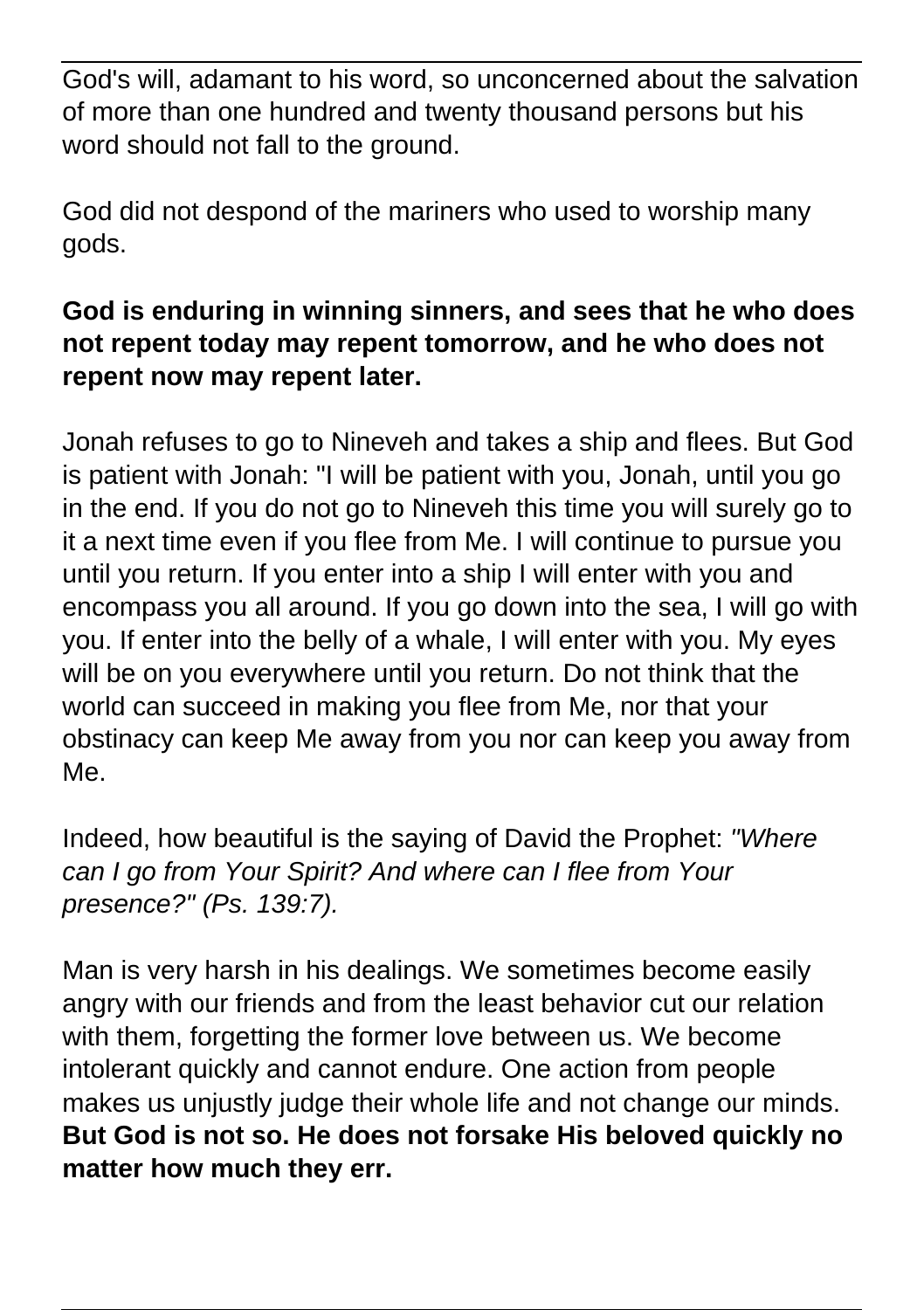If one of us were asked by God to give an opinion on Jonah, he would probably have said: "Why do you keep Jonah, Lord, when he is like that? You have tried him and found him disobedient, esteeming his word. Use another person. Do You not have someone else? Undoubtedly You have many. You are able to raise up children to Abraham from stones (Matt. 3:9). Leave this Jonah who disobeyed You and who could not even obey You like the worm which obeyed when You ordered it to smite the plant. The worm was better than him! But he stood against Your order. Did he want to impose his own will on You? What is the meaning of his persistence that You should kill more than one hundred and twenty thousand persons who repented and returned to You? Do not look at such a person. There are many who are more obedient than him, and more submissive and faithful to You than him."

But God endures Jonah the disobedient and the obstinate.

**He endures him until He reforms him,** convinces him and makes him understand the right way, raises him as a great prophet and makes him a symbol of His death and resurrection, and names a holy Book after his name, and designates for him an everlasting commemoration in His Church, and antiphons and hymns to venerate him. This is God's work with His children.

Blessed be His name.

God's long-suffering is also manifested in the respite of forty days which He gave to Nineveh. He did not take them by their wickedness abruptly but He gave them a chance to repent. Another lesson we take from the Book of Jonah is that God is for all.

## **God For All People**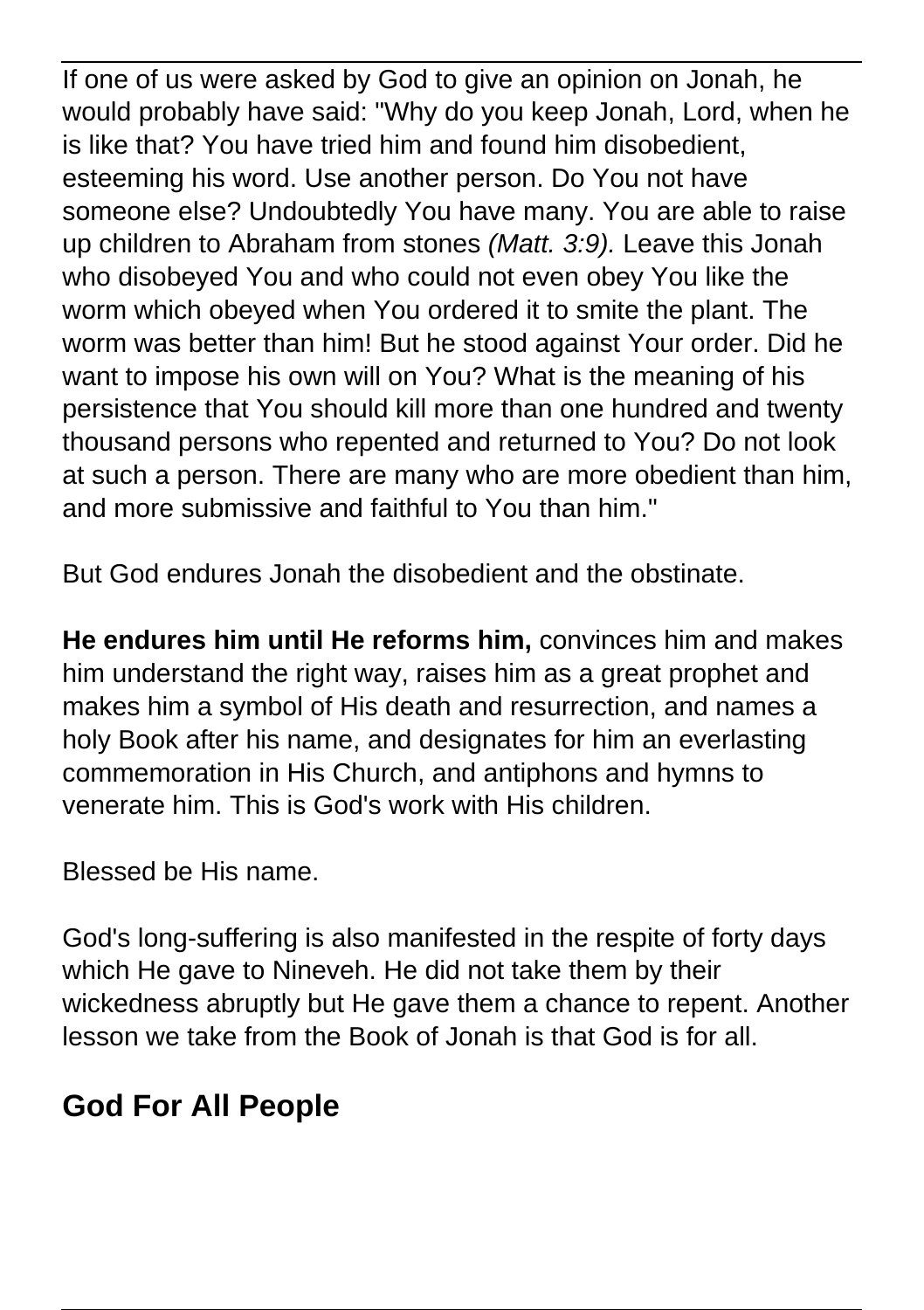### **One of God's beautiful attributes is that He takes all sorts of people and appoints for them portions in His kingdom.**

In the Holy Bible we find different kinds of mentality and spirituality. The kingdom of God is likened to a net let down in the sea gathering all sorts. God called Jonah the obstinate who held to his word. He also called a doubtful man like Thomas and a rash person like Peter. He called a gentle and patient person like Moses, and a fiery person like Elijah. He called Abraham who used to fear and say that Sarah was his sister, and made him the father of all believers. These are different kinds of people whom God takes and works in them with His Grace and His Holy Spirit.

**It is as if these types of people are a log of wood taken by the "Son of the carpenter" who works with them.** He takes part of this beam of wood by the planer, part of it by the saw, and part by hammer. Thus He keeps sawing, cleaning, and cutting it, making a pattern from it and nailing it until it becomes a nice chair for Him to rest in. Or as though we are a piece of clay handled by the Great Potter, who molds it until it becomes a vessel for honor. He is God whose Spirit was hovering over the face of the waters and continued to work until He changed the earth which was desolate, void, and covered in darkness into this beautiful nature of whose beauty poets and writers sing.

**This is what God did with Jonah, with the people of Nineveh and with the mariners. He worked in them all until He altered them into holy temples for His Spirit** and granted them purity and sanctity that the excellence of power may be of God and not of us (2 Cor. 4:7) and even if anybody glories let him glory in the Lord (2 Cor. 10:17) and so that no one desponds of his salvation or of others' salvation. He is God who brings sweet out of the strong (Judg. 14:14).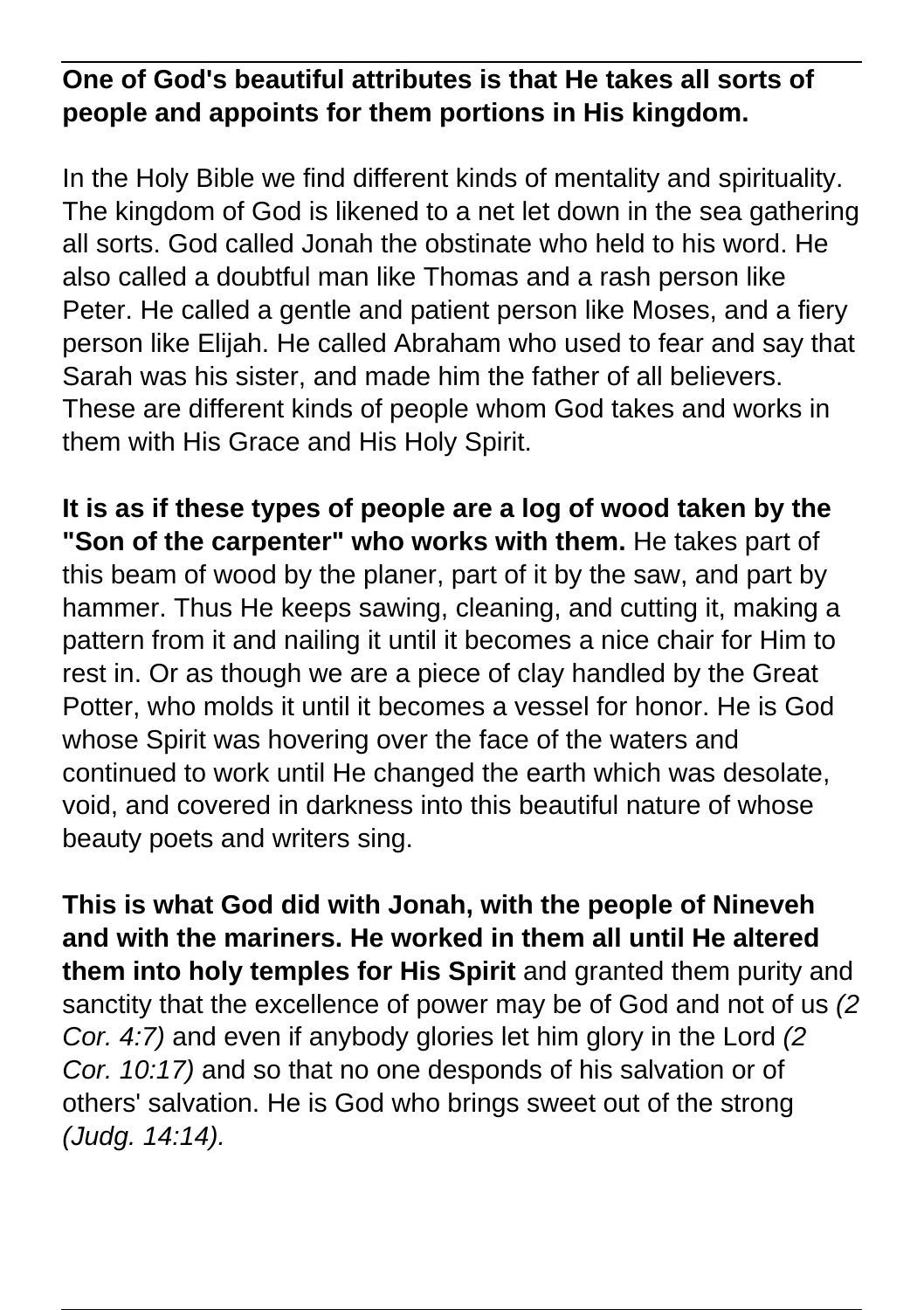**Therefore let no one say: "My nature is bad, and even worse than the earth which was desolate, void and covered in darkness.** I have tried myself and found that I cannot change, and the father confessors, spiritual guides, and teachers have become weary of trying to reform me. It appears that I will remain in the darkness that was before creation, because the voice of God has been echoing in my ears for the last twenty years saying, 'Let there be light', and I am still in darkness".

No, my brother. Do not despond. He who worked in Jonah is able to work in you also. He who worked in the Ninevites and the mariners is capable of working in you also. He who changes the mud into a vessel for honor is also able to change you in some way.

### **Be patient and wait on the Lord. But this does not mean that you lax and slacken and remain in the mud until the Potter comes.**

Repentance needs two things: Work from God and response from man, as the mariners responded to God's call and believed and made vows, and as the Ninevites responded and repented returning from their evil ways, and as Jonah responded at the end.

Another lesson we take from the Book of Jonah is that God, despite His infinite greatness, likes to reason with man.

# **God Likes Reasoning with humans**

Nearly the whole of chapter four of the Book of Jonah is centered on this sole fact: that God likes to reason with His children; discuss with them, explain to them and reach with them a conclusion, convincing them and satisfying their hearts in the discussion.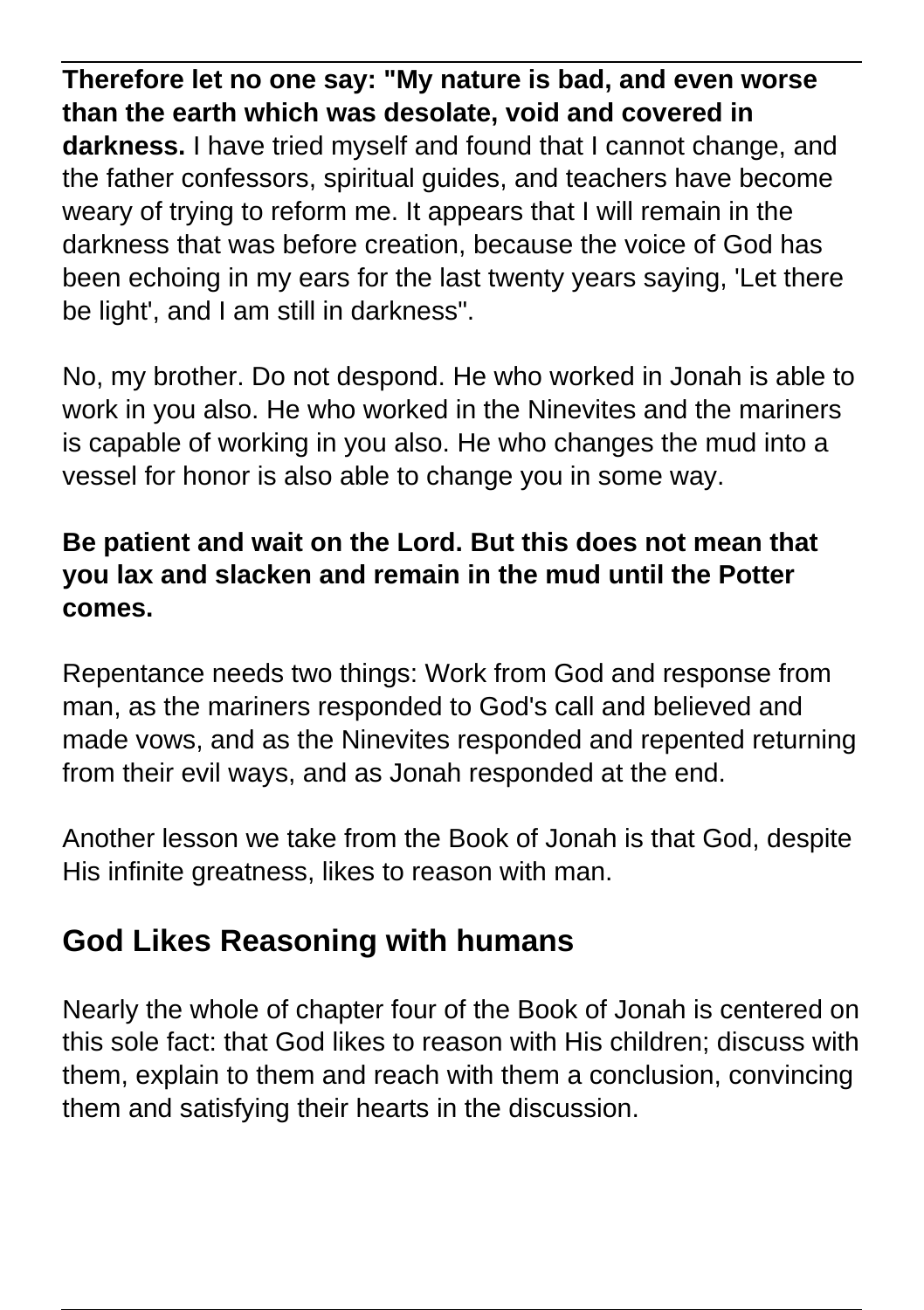It is true that in the Book of Jonah God gave us examples of punishments and warnings, yet there are also examples of reasoning.

God's love for reasoning is clear throughout the Holy Bible:.**..**"Come now, and let us reason together, says the Lord" (Is. 1:18). The story of the burning of Sodom gives us a clear picture of how God reasoned with Abraham (Gen. 19). Also the Lord reasoned with Moses the Prophet and carried out for him his own opinion (Ex. 32).

The Holy Bible gives us a marvelous picture of how God reasons with man. God does not intend every time He reasons with us to convince us with something He imposes on us, but He may condescend to our opinion and agree with us as He did when He reasoned with Moses and relented from the evil which He said He would do, and did not do it. **God reasoned with Jonah, and it was He who began.** He said to Jonah, "Come Jonah! Let us reason together and do not be angry", "Is it right for you to be angry?", and Jonah replied:

"It is right for me to be angry even to death!" God was not displeased from Jonah's reply, but He began to convince him practically and verbally that Nineveh should have been spared.

God does not use His mightiness in fulfilling His will. He does not use the term 'I said so, so it should be'. This manner is found with man. **And man sometimes is unsure of his honor and wishes to confirm it by forcing his opinion.** It is an inferiority complex in man and is not found in God who is absolute perfection, who sees that He does not decrease when He reasons with man and when it appears to us that He changed His opinion.

### **Amazingly enough, God in His reasoning with Jonah, did not**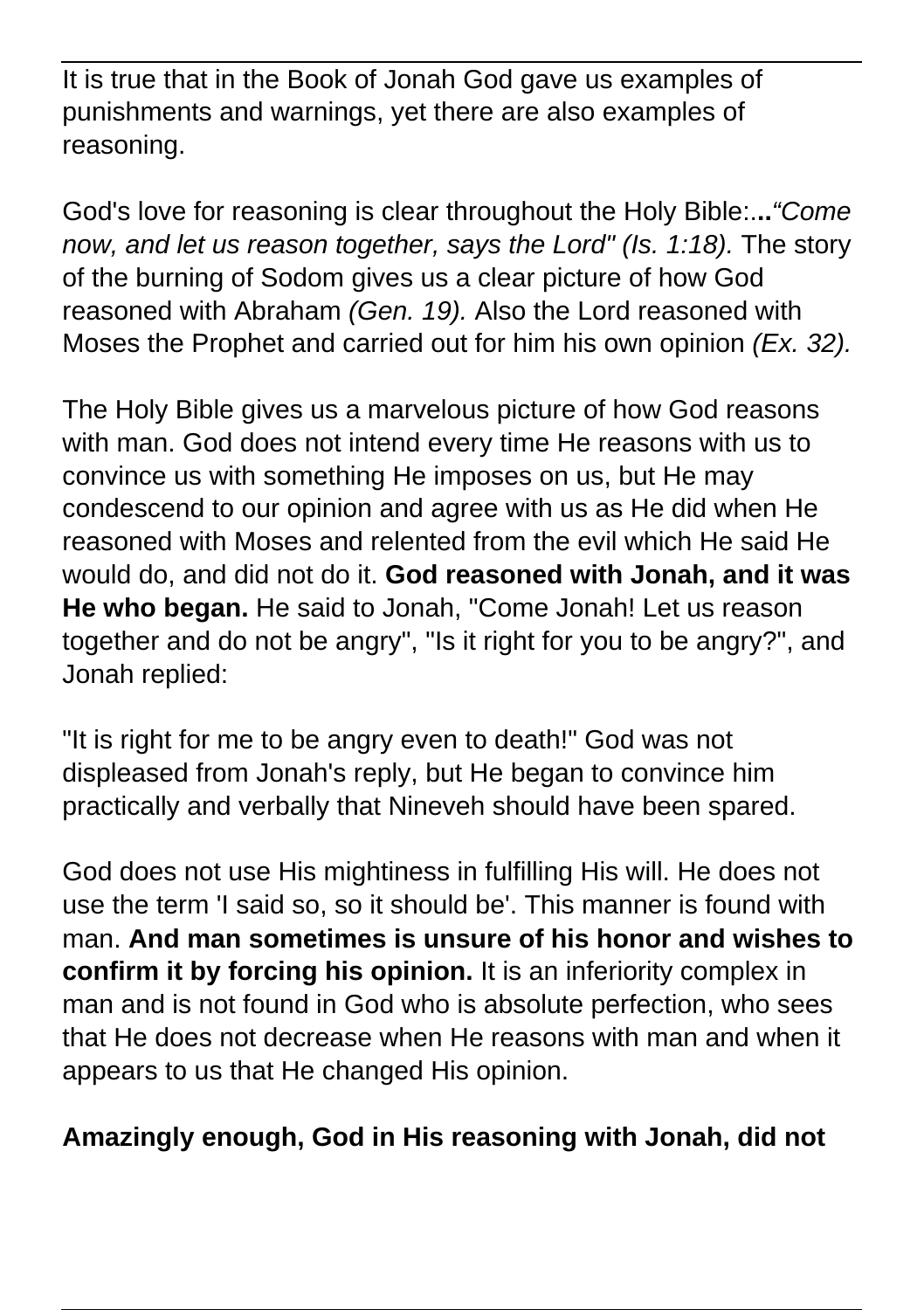**look at the great difference between them.** He did not say: "Who is this Jonah that I should reason with him? I am the Creator of all and the Lord of all. It does not befit Me to reason with a handful of dust and ashes!" No, He did not say so.

We notice these days that nations reason with each other according to the standard: heads of state with heads of state, kings with kings, prime ministers with prime ministers, ambassadors with ambassadors, consuls with consuls. It can never happen that a head of state would talk with a chairman or a secretary of a governorate. He would say that such a person is not up to the level to negotiate with me. He can negotiate with a person of his standard.

But God did not do that with Jonah. He did not say: "I will not reason with him directly. I can send him an angel or a prophet like him! Or send him another whale to reason with him! But God condescended to reason with Jonah, and reason with him directly with no mediator, and convince him.

**Some may ask: What need is there for You to reason with Jonah, O Lord, and convince him?** You are the all wise God. Jonah is supposed to believe in Your wisdom and believe that Your disposal is unquestionably right. There is no need to convince him. Your word is enough. If he did not believe in the wisdom of Your judgment he would have greatly erred and is worthy of punishment. Jonah must obey and submit and has no right to dispute or reason with God.

But God is not like this. He is compassionate and kind. He says: "I will go down to Jonah to lift him up to My level. I will reason with him in order to win him. I do not want to lose this dust. I want to win all by satisfaction and not by compulsion. Jonah must enjoy my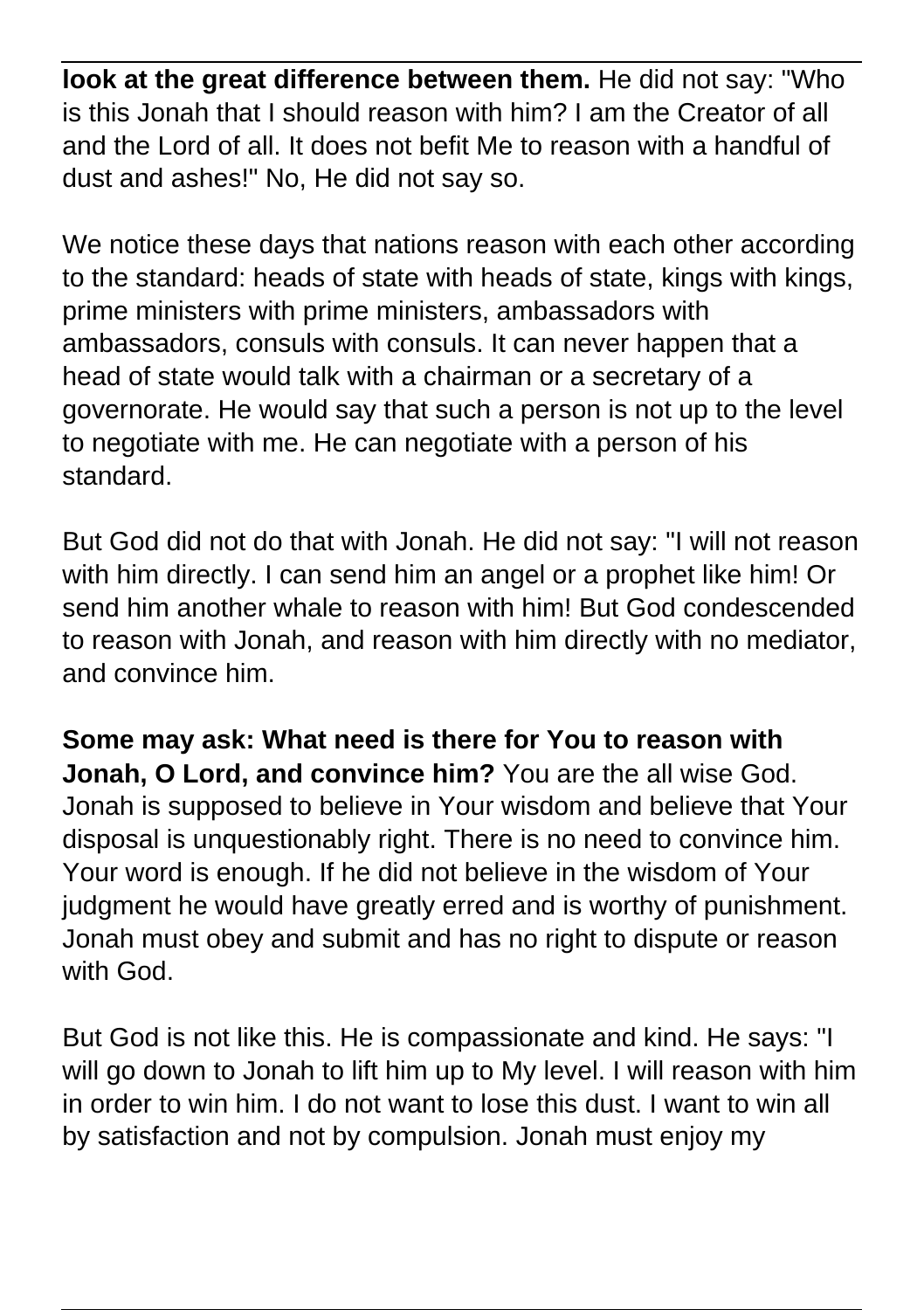tolerance and realize that I do not become intolerant with him no matter how much he goes astray.

### **The story of God in the Old Testament is a story of reasoning. When He sent prophets and messengers it was but a means of reasoning on His part.**

God does not impose His will nor is He a dictator in His dealings. He is an exemplar of reasoning. Even in His dealings with us now He wants to reason with us.

He gave us prayer in order to reason with Him.

If God does not like reasoning, what is then the use of praying to Him, talking and conversing with Him? Is it not true that He not only allowed us to reason with Him but also allowed that we wrestle with Him and persist with Him? Did not Jacob wrestle with Him until morning saying: "I will not leave You...", as though he had power or authority not to let go of Him!

### **The meekness of God reached the extent of even reasoning with Satan himself!**

We notice that this is clear in the story of Job the righteous.

God said to the Devil, "Have you considered My servant Job?"

And Satan answered: "Does Job fear God for nothing?" And Satan takes from God permission to test Job in order to prove his words.

### **It is the principal of equal opportunity enjoyed by Satan also.**

God also reasoned with Satan in the Temptation in the Wilderness. The Lord went on answering him verse for verse and did not rebuke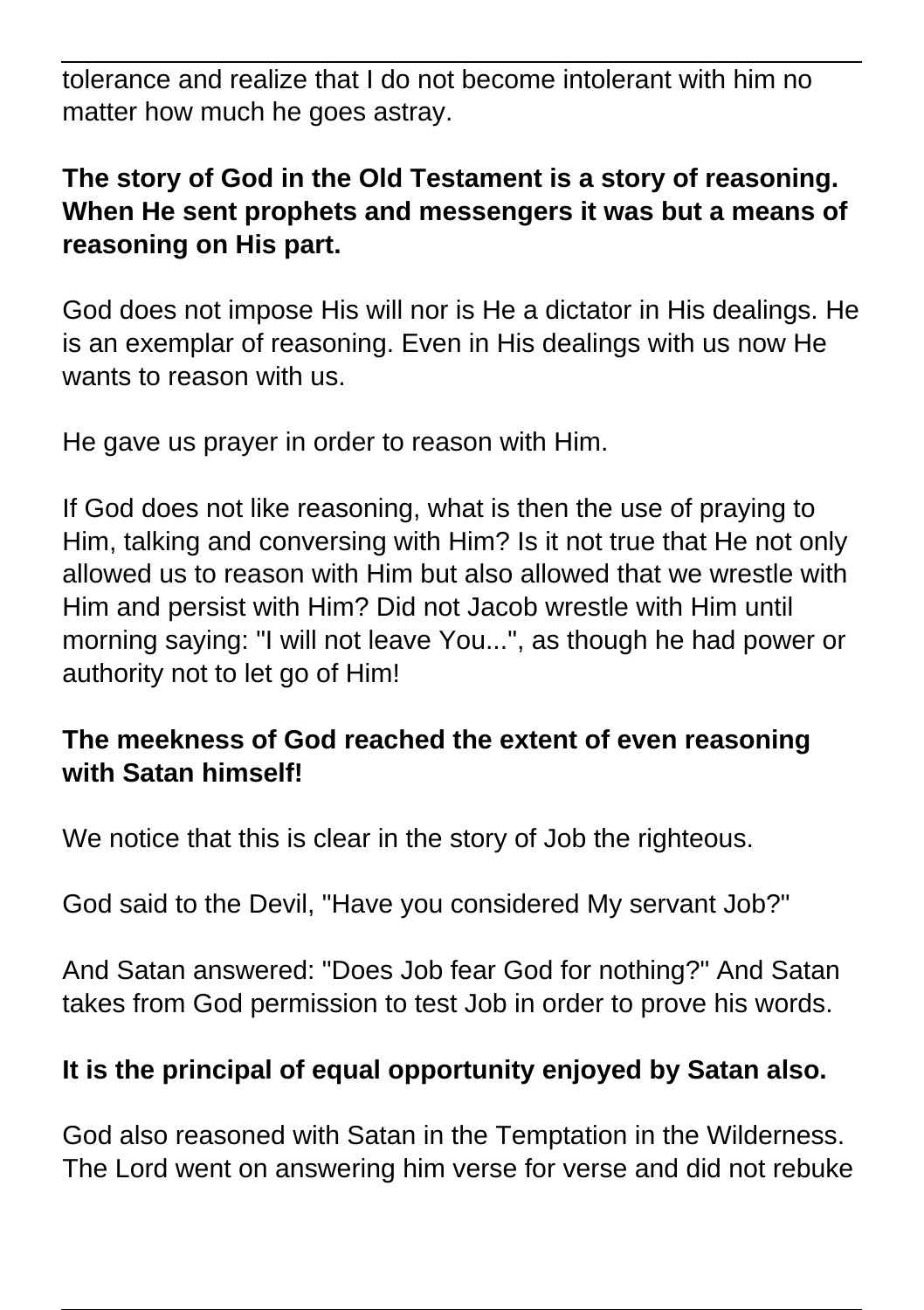him except when he became intolerable.

Until now, God wants to reason with us yet we refuse.

Another lesson we learn from the story of Jonah is that all God's dispositions end in success.

## **All God's Dispositions Are Successful**

Everything was dark. All needed repentance and guidance. God started to work with each one and for the sake of all. **And He succeeded in all His dispositions**: with the mariners, with the Ninevites, and with Jonah. He led them all to repentance and to His knowledge. He worked with each of them in the way that suited them. The Book of Jonah is a story of the success of God's work.

This of course assures us.

We trust that God desires and is able to lead us to repentance like all of these. When Jonah depended on himself in disposing for his own problems and when he depended on his mind and his own will he failed completely. But when he resigned to God's hand, God was able to perform a deed by him and it was successful.

**May we take from this story a lesson to live the life of surrender and obedience.**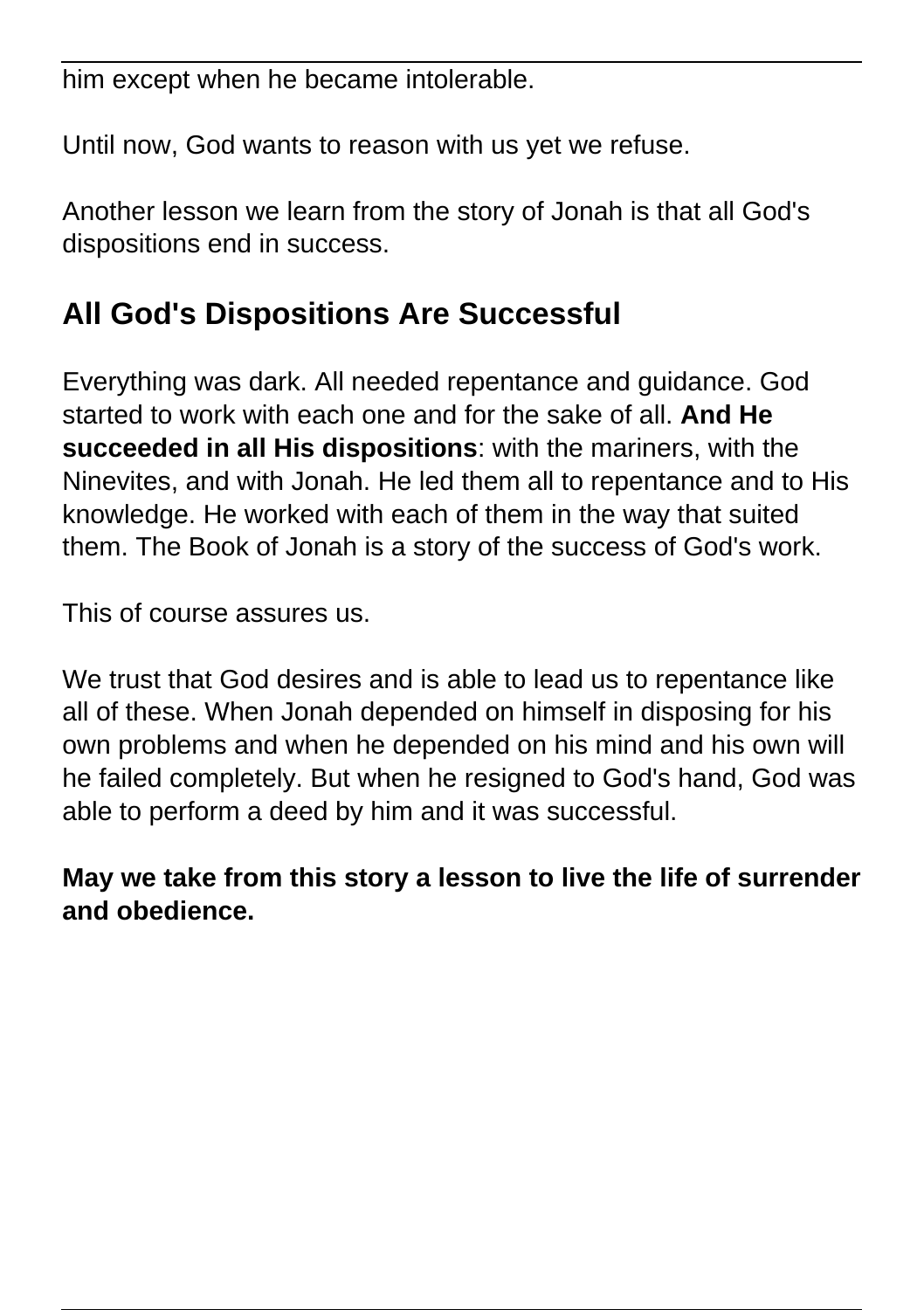

**Quotes** 

In the realm of holiness there are many unknown persons, but they are known by name to the Lord.

God is the easiest Person to negotiate with. One tear is enough to dissolve all His threats and punishments, if these tears are true and from the depth of the heart.

Do not despond. He who worked in Jonah is able to work in you also. He who worked in the Ninevites and the mariners is capable of